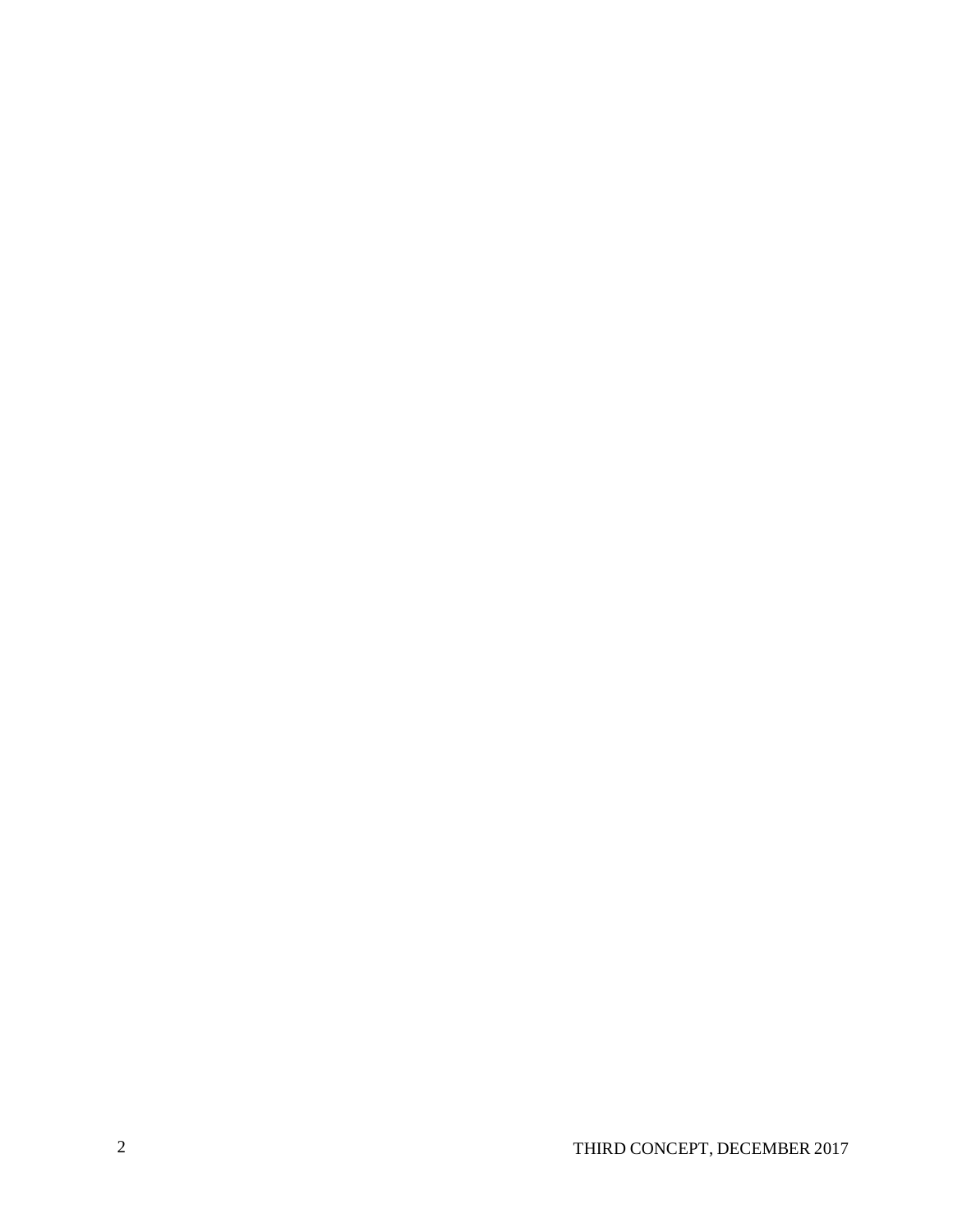

# **An International Journal of Ideas**

#### **Vol. 31 No. 370 DECEMBER 2017 Rs. 20. 00**

**Third Concept** aims at providing a platform where a meaningful exchange of ideas can take place among the people of the Third World. The attempt will be to communicate, debate and disseminate information, ideas and alternatives for the resolution of the common problems facing humankind. We welcome contributions from academics, journalists and even from those who may never have published anything before. The only requirement is a concern for and desire to understand and take the issue of our time. Contributions may be descriptive, analytical or theoretical. They may be in the form of original articles, reactions to previous contributions, or even a comment on a prevailing situation. All contributions, neatly typed in double space, may be addressed to:

| Editor                    | <b>Consulting Editor</b>   |  |  |
|---------------------------|----------------------------|--|--|
| <b>Babuddin Khan</b>      | M. L. Sharma               |  |  |
| Managing Editor           | Art Director               |  |  |
|                           | Purba Roy                  |  |  |
| R. Prudhvi Raju           |                            |  |  |
| <b>Business Executive</b> | <b>Chief of Production</b> |  |  |

While the Editor accepts responsibility for the selection of materials to be published, individual authors are responsible for the facts, figures, and views in their articles. However, the Editor reserves the right to edit the articles for reasons of space and clarity.

**Published, Printed and Owned by** Babuddin Khan Third Concept LB - 39, Prakash Deep Building, 7, Tolstoy Marg, New Delhi-110 001. Ph : 23711092, 23712249, Fax No: 23711092. E-mail : [third.concept@rediffmail.com](mailto:third.concept@rediffmail.com) Website: [www.thirdconceptjournal.co.in](http://www.thirdconceptjournal.co.in) **THIRD CONCEPT NOW UGC APPROVED JOURNAL**

**Designed by**: **Pt. Tejpal**

| Deliberate Pretermit               |   |
|------------------------------------|---|
| $R$ . $K$                          |   |
| The October Revolution Centenary   | 7 |
| Eric Mann                          |   |
| <b>Testing Interstate Terms of</b> |   |

| Testing interstate Terms of |    |
|-----------------------------|----|
| Service Sector Growth       | 15 |
|                             |    |

 *Sikka, Pooja*

| Demagogy of the media:<br>information or manipulation   | 22 |
|---------------------------------------------------------|----|
| Prof. Dr. Sabahudin Hadžialić                           |    |
| <b>Online Threats Women Receive</b>                     | 30 |
| Dr. Deepa Viswam & Pooja K Jethwani                     |    |
| The Czech Elections in Perspective                      | 33 |
| Dr. Binoy Kampmark                                      |    |
| Medical Tourism in Hyderabad                            | 35 |
| M. Vijay Kumar                                          |    |
| Has Naxalite Movement Lost its Ideology?                | 44 |
| Dr. Kalinga Ketaki                                      |    |
| Dr. Ambedkar & Upliftment of Dalit Women 48             |    |
| Dr. Ramesh Kamble                                       |    |
| Maldives' Vulnerability amidst<br><b>Global Warming</b> | 52 |
| Alok K. Gupta & Vandana Mishra                          |    |
| Gender Issues in Gujarat (Part - II)                    | 57 |
| Dr. Sanjay A. Pandya                                    |    |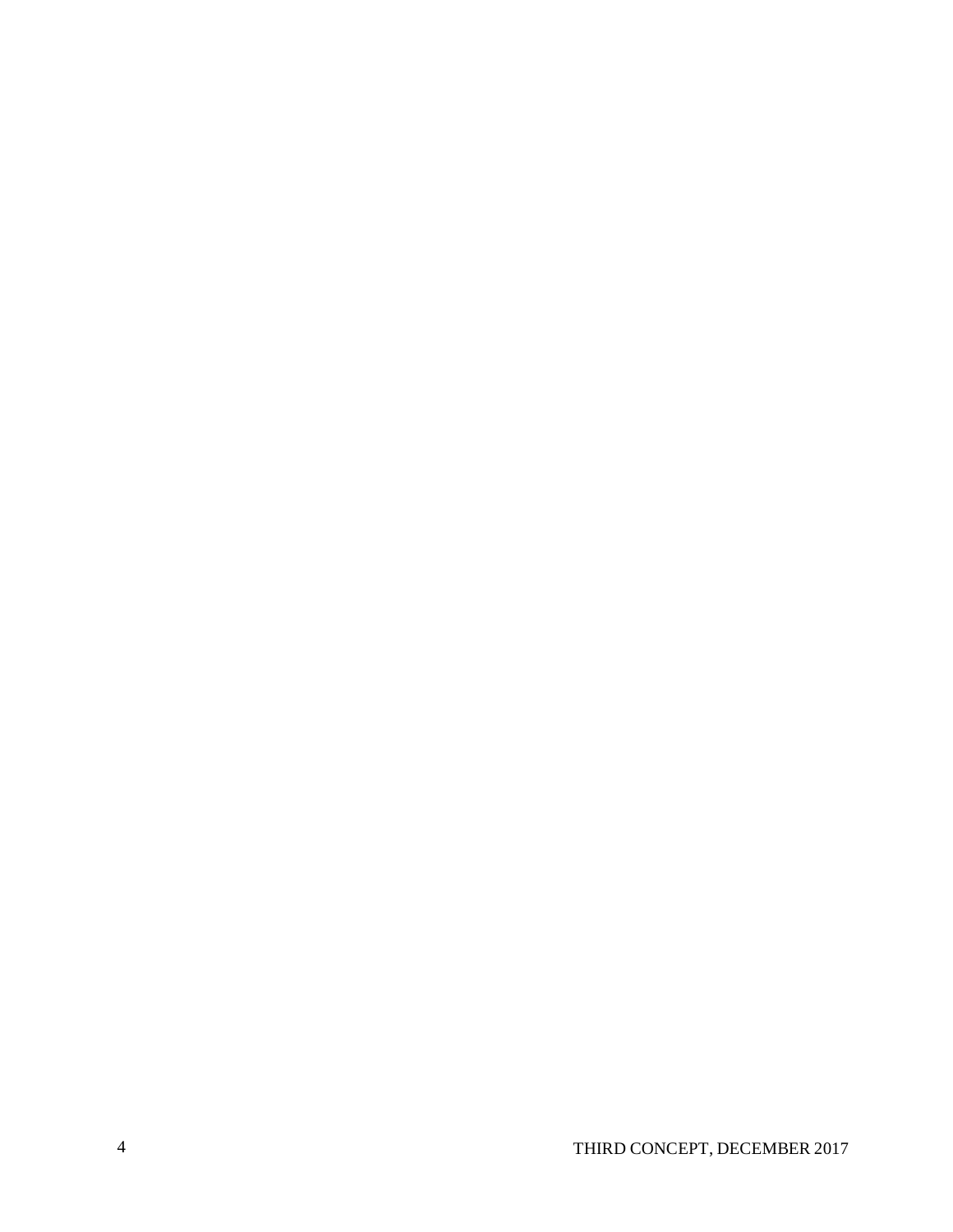# *Editorial*

# **Deliberate Pretermit**

Explite agriculture being the major mainstay of Indian economy and the only means of livelihood of the major chunk of rural population, this sector is seemingly falling a prey to deliberate pretermit on the part of the pre espite agriculture being the major mainstay of Indian economy and the only means of livelihood of the major chunk of rural population, this sector is seemingly falling a prey to deliberate pretermit on the part of the present dispensation at the helm. Farmers' suicides, their protests and their miserable and their recommendations from time to time to ameliorate the conditions of the farming community have also conked out in their efforts. In March 2015, the Ramesh Chand Committee in its report suggested a new formula to calculate the Minimum Support Price (MSP), which if implemented, could help the MSP to rise by over 50 per cent. The government was also called upon by the Committee to while calling upon the government to modify all instances where the MSP was found to be lower than the cost of production, the Committee also drew attention to the recommendations of the Swaminathan National Farmers Commission that had made analogous recommendation decades ago. No concrete action has thus far seemingly been taken on these recommendations and media reports indicate that farmers are often forced to sell their produce below the MSP across the country.

Undoubtedly, the ostentatious launch of the Pradhan Mantri Fasal Bima Yojana (PMFBY) to provide crop insurance to 90 million agricultural households had raised high hopes for the farming community; nonetheless, media reports have made it discernible that only 20 per cent of the eligible farmers were covered and most farmers had no idea about the scheme. According to one opinion, a whopping amount of Rs. 13,240 crore of taxpayers' money found its way into the bank accounts of private insurance companies that more often than not refused to pay, making a variety of excuses. While addressing the plight of farmers by adhering to concrete pragmatic policy measures also entailing fiscal measures and incentives, they should be enabled to avail of latest farming tools and technology. The recommendations of the Task Force on Organic and Non-Chemical Farming, appointed by the Central government as well as the recommendations made by the Parliamentary Committee on Estimates headed by Murli Manohar Joshi on organic farming should be accorded priority in implementation.

Some experts have drawn attention towards unfair trade policies that have reportedly been detrimental to the interests of farmers. It has been opined that at times of high production, import policies have been tweaked to allow for cheap imports, decimating the farm economy. While drawing attention of the national government to the fact that at times when all over the world, governments subsidise and take care of their farmers, experts point out the Central Government should brook no delay in ameliorating the plight of the farmers and save them from being pushed to the wall. Politics should not be allowed to become a stumbling block in bringing farm community to the national mainstream of development, especially by preventing them from falling an easy prey to the tenterhooks of the multinational enterprises (MNEs), which often emphasize agriculture by small farmers is not viable. Viewed in a broad perspective, MNEs experience of taking over agriculture in Some African countries and resultant creation of mass poverty is an alarming lesson for India. Agriculture has to be saved from MNE take over.

 BK Time has come to clean all the mess afflicting the agriculture sector. Adequate measures should be adhered to tone up the ailing health of agriculture sector and bring it back on the trajectory of growth. There is need to build resilience of the farming community to combat with vagaries of climate change and make it capable of adopting essentials of climate-smart agriculture. Agriculture is the greatest consumer of water and in view of the shrinking water resources and augmenting level of water pollution, wastewater needs to be recycled, especially for agriculture sector to ensure food security. Strong determination coupled with a sincere will-power is required at this juncture to solve the problems confronting the agriculture sector. Hurdles will come, but the bar of the determination should be high enough to deal with it. The government should walk the talk and refrain from making tall promises to hoodwink the farming community. Let the farmers be the harbinger of a strong and prosperous India.

THIRD CONCEPT, DECEMBER 2017 5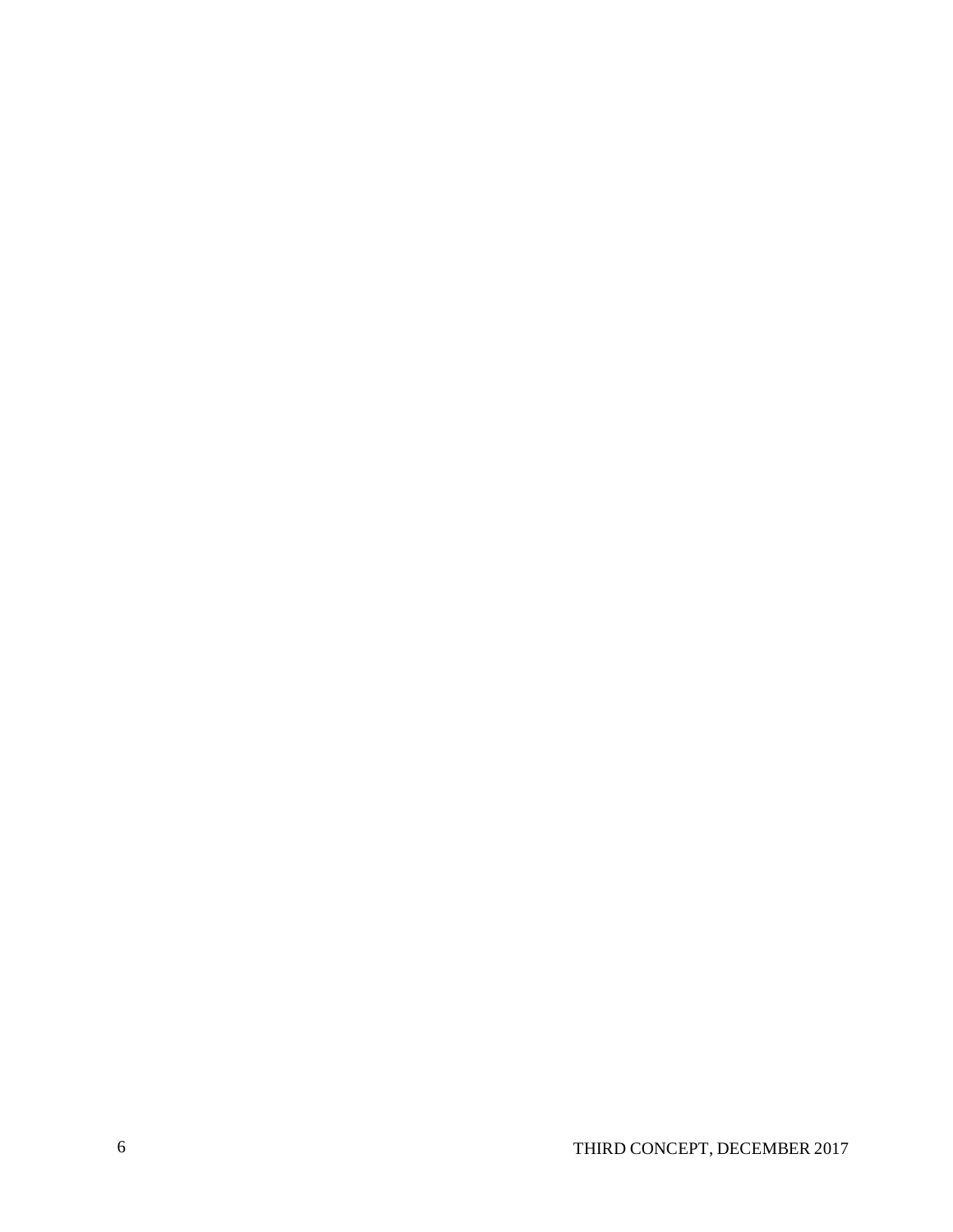# **The October Revolution Centenary**

Eric Mann\*

[\**Veteran of the Congress of Racial Equality, Students for a Democratic Society, and the United Auto Workers and the prolific author of several books. Early version of this text "The 100th Anniversary of the October Revolution: The Great Breakthrough in Anti-Imperialist Socialism" was posted for Fast Capitalism*.]

The month of October this year marks the 100th anniversary of the Russian<br>Revolution of October 1917. As we in the<br>United States try to imagine a revolutionary he month of October this year marks the 100th anniversary of the Russian Revolution of October 1917. As we in the opposition to the U.S. imperialist system, a great appreciation of the achievements of the Russian revolution and the erstwhile Soviet Union is a critical part of our revolutionary future.

The Russian revolution created the Soviet Union the first "workers' state" and the first successful revolution that survived the world imperialist counterrevolution. The Bolshevik Party (the first communist party) was part of a united front of parties that seized power from the reactionary feudal Tsar in the February revolution of 1917. Then in October 1917 the Bolsheviks overthrew the forces of capitalism and seized state power from the social democratic Kerensky government. The Russian revolution came to power as an anti-war movement against the forces in Russia that wanted to continue First World War — one of the greatest imperialist bloodbaths of all time in which more than 18 million "workers of the world" were sent to their deaths by the capitalist governments of Europe with strong support from their "socialist" parties.

The Bolshevik Party and Soviet State built its own military and police, defended themselves against external and internal capitalist attack, and survived in a hostile world for 72 years—a true miracle against all odds. From the perspective of the world's exploited and oppressed people this was a profound achievement in human history and offered them an optimistic vision of their own future.

The day before the successful October revolution, the entire world was ruled by the U.S. and European colonial and imperialist powers. But the day after the Russian Revolution the communists created a new political momentum and material balance of forces that captured the imagination of workers and anti-colonial movements all over the world. This was reflected in the Indian independence victory of 1947, the Chinese revolution of 1949, the Cuban revolution of 1959, African independence movements in Ghana, the Congo, Guinea Bissau, Kenya, and Tanzania, the Vietnamese revolution from 1945 until its victory in 1975, and the South African independence movement against apartheid culminating in the victory of 1994.

The Soviet Union was a great friend of Black people in the United States and the pro-Soviet Communist Party of the United States (CPUSA) attracted some of the greatest Black political figures in U.S. history—Richard Wright, Claudia Jones, Harry Haywood, W.E.B. DuBois, Paul Robeson, William L. Patterson and tens of thousands of Black sharecroppers, domestic workers, auto and steelworkers as well. In 1951, in the midst of a ferocious U.S. war against communists all over the world, Black communists Patterson, DuBois, and Robeson produced the historic and still prescient *We Charge Genocide: The Historic Petition to the United Nations for Relief of a Crime Against the Negro People by the United States*. A reading of that document 66 years later reflects the painful, egregious, and endless war of the U.S. government against Black people and the Black nation today.

Those of us in the United States who participated in the great revolutions of the Two Decades of the Sixties (1955-1975) were all pro-communist and with our own concerns and even criticisms, pro-Soviet. I was blessed to work as a field secretary with the Congress of Racial Equality and work closely with the Student Non-Violent Coordinating Committee and the Mississippi Freedom Democratic Party.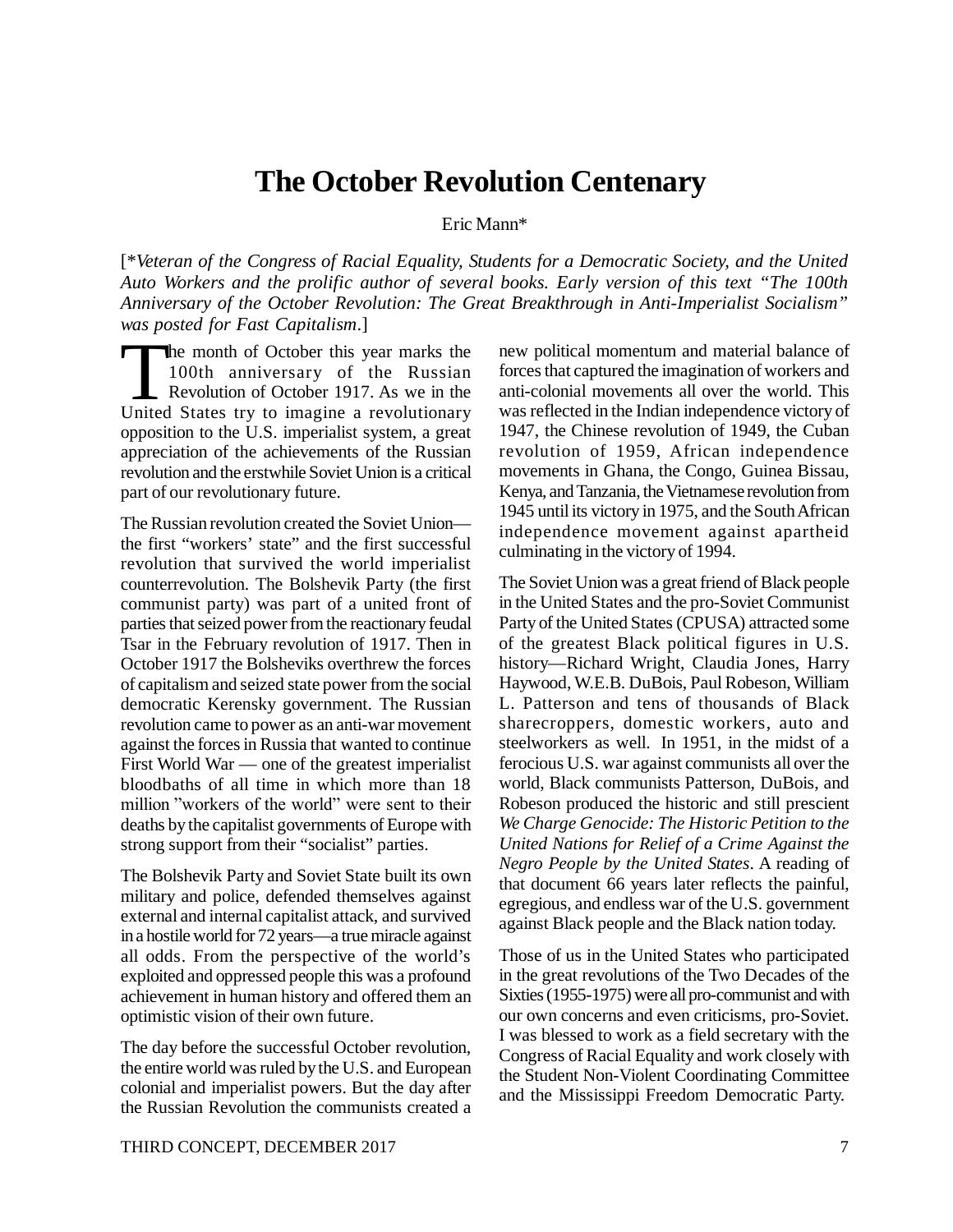Later, I was an organizer with the Newark Community Union Project and Students for a Democratic Society and worked closely with the Black Panther Party.

At that time in history we had a sense of history. We saw the United States as what Dr. King called "the greatest purveyor of violence in the world" and saw the peoples and revolutions of the Third World and the socialist and communist nations as our allies in a world united front against our own government. We supported the Cuban revolution and appreciated Soviet support for Cuba and hated the U.S. government and the CIA for working to overthrow the Cuban revolution. We supported the Vietnamese revolution and thanked both the Soviets and Chinese for trying to stop our own government's genocide against the people of Vietnam and contributing to the Vietnamese victory as we tried to stop U.S. genocide against Indigenous and Black people inside the U.S. borders as well.

Today, a new generation of organizers and those searching for revolutionary answers, especially those leading heroic struggles in Black, Latino, and Indigenous communities in the U.S. can advance their work by challenging the anti-communist lies of the system, studying the great revolutionary achievements of the Russian, Chinese, Vietnamese, Cuban, and African revolutions, and in particular on the 100th Anniversary of the Russian Revolution, study Soviet history from the perspective of its friends and delve into the great work of procommunist Pan African leaders Harry Haywood, Paul Robeson and W.E.B. DuBois. Our only hope is to situate ourselves in the long continuum of revolutionary experiments with a sense of deep appreciation and the most profound opposition to the crimes of the U.S. government throughout its history that continue today

I ask you to go on a journey with me to appreciate, celebrate, analyze, and learn from the key achievements of the Russian Revolution and to see the errors and abuses of that and other revolutions in the larger frame of our own government's role as the World Center of Counter-revolution that has worked to attack, infiltrate, suppress, sabotage, assassinate, invade, and if possible overthrow every successful revolutionary movement and revolution in the world

#### **State and Revolution**

The Russian revolution was the first revolution that seized state power, built its own military and police, beat back the capitalists, and was able to sustain its own revolutionary advances against the most reactionary and brutal attacks to overthrow it. It was a "workers state" that was born in the caldron of a world dominated by U.S. and European imperialism—a world capitalist system that was exercising a brutal world colonial dictatorship over the peoples of Africa, Asia, and Latin America and Black, Indigenous, and other colonial peoples inside its borders. The Russian revolution came out of the womb needing to defend its very existence from a world imperialist system that carried out counterrevolutionary infanticide as a central tenet of its strategy and existence.

Imagine that in August 1917, while V.I. Lenin was hiding in exile, he wrote *State and Revolution*, arguing that Russian communists had to understand that a revolution involved a forcible seizure of power. Miraculously, only 2 months later the Bolsheviks did just that. Lenin argued that if capitalism ruled through armed force than the only revolutionary possibility was the armed overthrow of the capitalist state.

"if the state is the product of the irreconcilability of class antagonisms, if it is a power standing above society and "alienating itself more and more from it", it is clear that the liberation of the oppressed class is impossible not only without a violent revolution, but also without the destruction of the apparatus of state power which was created by the ruling class and which is the embodiment of this "alienation"

State and revolution and the successful Russian revolution spoke to the direct experience of oppressed people all over the world–even if European socialists, their consciousness already clouded by the super-profits of empire, disagreed.

In 1492, there were more than 100 million Indigenous peoples in the Americas. They had built complex and advanced societies that had their own conflicts and wars among them but none based on barbarism and genocide—a unique byproduct of Christian European feudal capitalism. The invasion of the Spanish and Portuguese with horses, steel weapons,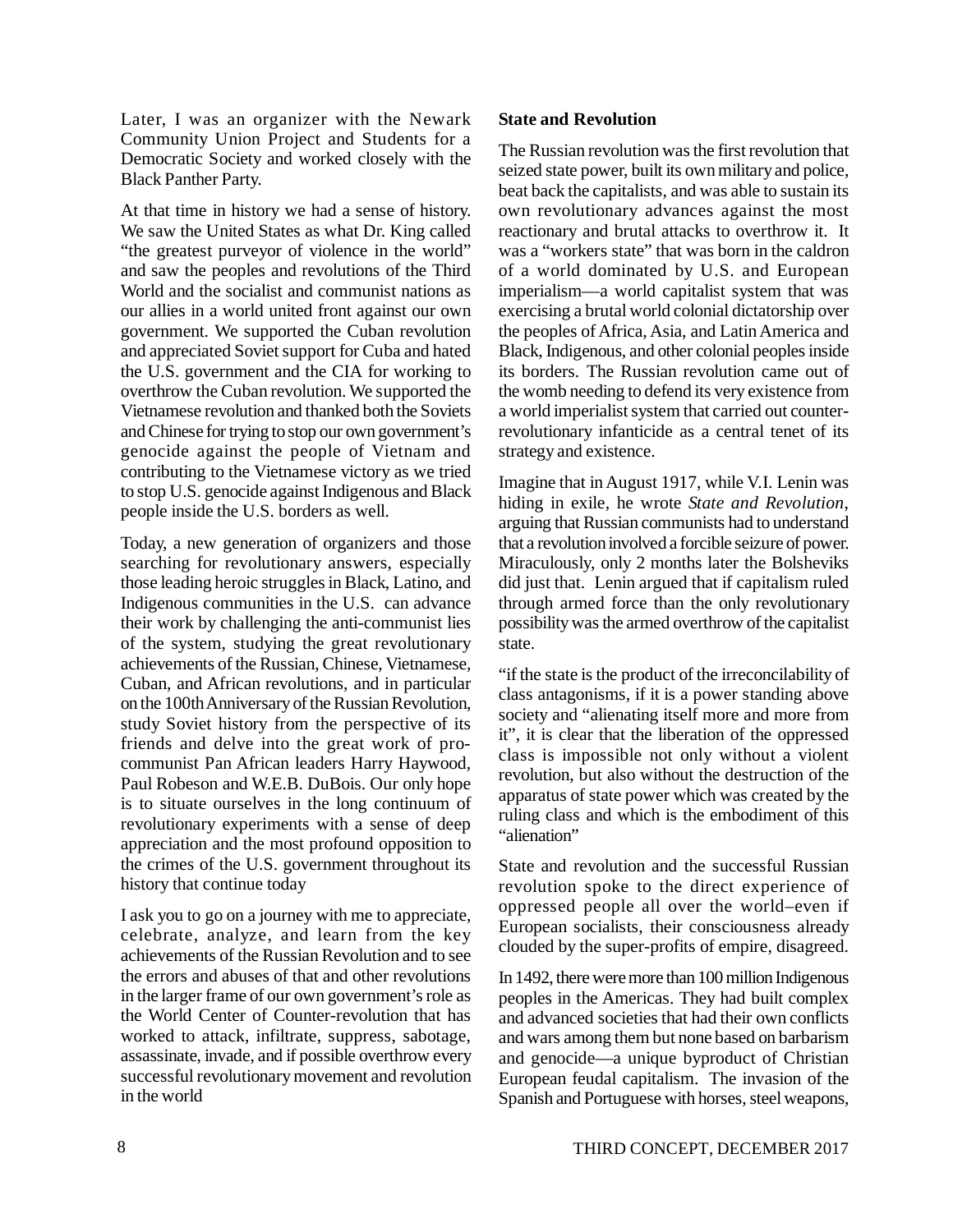and even bacteria as weapons of war wiped out entire indigenous societies in decades and in a century reduced the Indigenous population by 90 percent. The Indigenous peoples fought back as warriors but could not defeat the armed states of Spain, Portugal, England, France, and later the United States. I point readers to *An Indigenous People's History of the United States* by Roxanne Dunbar Ortiz.

- In 1796 armed African slaves in Haiti led by Toussaint L' Ouverture miraculously overthrew French rule in Haiti. This was met by the most vicious armed counterrevolution by the French in which L'Ouverture was captured and brought to France where he died in prison. The French imposed the most brutal reparations on the Haitians to pay them back for their loss of human property— reparations that they are collecting to this day as the U.S. dominates Haiti militarily and the people live under subjugation and poverty. See Black Jacobins: Toussaint L'Ouverture and the San Domingo Revolution by C.L.R. James
- In 1863, after President Lincoln issued the Emancipation Proclamation more than 400,000 Black slaves fled the plantations and joined the Union army where many of them were armed and played the critical role in the defeat of the Confederacy. From 1865 to 1877, a broad united front of radical Republicans, anti-monopoly progressive capitalists, Black freed slaves becoming free peasants, workers, and professionals, and white workers, enforced by Northern troops—state power— imposed what W.E.B. DuBois also called "the dictatorship of the proletariat" over the defeated Southern planters and racists. By 1877 the Republicans, representing northern monopoly capital, agreed to turn the South back to the reactionary Slavocracy and what followed was a true genocide and re-enslavement of 5 million Blacks. DuBois' *Black Reconstruction in America* is one of the greatest analyses of the challenges of Black revolutionary strategy and the inherent relationship between Black liberation and anti-imperialism as well as the reactionary nature of white corporate capitalism itself.
- $\bullet$  In 1871, the French proletariat rose up in a great revolution, the Paris Commune. Karl Marx called

that 30 day rebellion the first reflection of "the dictatorship of the proletariat" meaning that for once the working class armed itself to protect itself against the bourgeois or capitalist dictatorship. The Commune was met with brutal retaliation by the French monarchy and bourgeoisie–with more than 20,000 communards murdered in the counter-revolution.

So, since long before 1492 oppressed people have understood that unless there was an armed force to overthrow the armed forces of the oppressors there was no hope. Thus, when in October 1917 the Bolsheviks successfully seized state power, created their own armed forces, suppressed the armed forces of the occupying powers and reactionary forces in a bloody civil war, the Soviet Union's successful seizure of maintenance of state power was seen all over the world as a great historical victory–the first time in modern history that the masses of oppressed people had successfully managed to not just overthrow the power of their oppressors but create military structure to protect and maintain a new society.

In that context, the Soviet victory raised the strategic question of control of the army and police for every social movement in the world and was the first revolution that was not immediately overthrown by capitalist powers. This was one reason the United States and the European capitalist and colonial powers sought the overthrow of the Soviet Union from the day it came to power and oppressed people all over the world felt inspiration from its victory. Throughout this essay I will document the consistent, relentless, and ruthless efforts by the U.S. government to overthrow the Russian revolution until yes—from 1917 to 1989—and the anti-imperialist imperative of decent people in the U.S. to stand up to our government's role as the World's Center of Counterrevolution.

*The Soviet Union successfully defended its revolution from a brutal world invasion of imperialist countries* that included the British, U.S., and Canadians, Indian colonial recruits sent by England, Scots, and 70,000 Japanese troops. It also had to defeat a right-wing assault inside Russia, appropriately called "The Whites!" in a civil war instigated by the world imperialist powers. The Russian Revolution came to power in blood and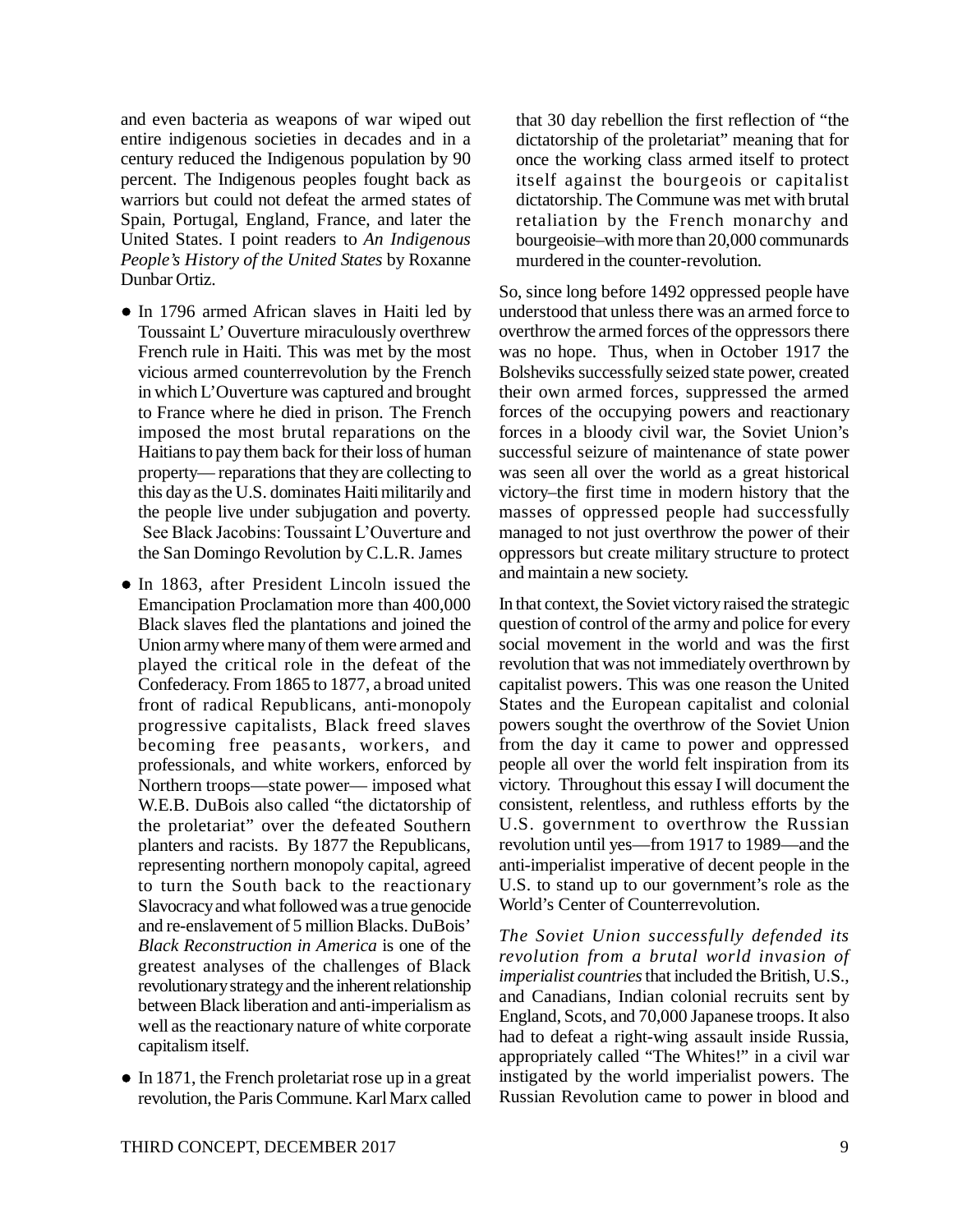war instigated against it by the most powerful imperialist forces in the world and won! The Soviet Union was built on military force against military force. Let the record show that the United States, England, Japan, and every other capitalist state" tried to overthrow the Russian revolution and had they succeeded they would have re-established a bloody puppet government as they have all over the world. The October Revolution, led by workers, peasants, and a political party that had never governed and had been underground for a decade, took on the entire world capitalist system—and won!

#### **The Bolshevik Revolution as an Anti-Imperialist Socialist Revolution**

The Bolshevik revolution came to power in struggle not just against European capitalism and imperialism but European social democracy—especially the German Social Democratic party led by Karl Kautsky that played a role in provoking World War I. As such, the Russian revolution was not an extension of European "socialism" but its negation.

The Russian revolution was based on Lenin's analysis of *Imperialism: the Highest State of Capitalism* written in 1917. Lenin explained that capitalism in its monopoly stage—the merger of industrial and finance capital—went beyond the exploitation of the European proletariat to the oppression of whole nations and peoples of the colonies. As such, Lenin argued a world revolutionary strategy should change from "workers of the world unite" to "workers and oppressed peoples of the world unite." More than that, Lenin argued that significant sectors of the U.S. and European working class benefited from "the superprofits of imperialism" and, without aggressive antiimperialist socialist/communist parties, would support their own ruling classes in inter-imperialist wars. He argued that the responsibility of workers in "oppressor nations" —England, Germany, France, the United States, Russia, and all those whose capitalist system benefitted from the oppression of whole nations and peoples—was to side with the colonies' struggle for selfdetermination and independence against their own governments. Otherwise, the socialist parties of the West would become "opportunists and scoundrels."

But as the First World War approached, the European Social Democrats (who were at the time, the only

form of socialists even with many tendencies among them) not just supported but actively participated in their own nation's division of the world and one of the most bloody and disgraceful world wars–18 million deaths and 23 million wounded. As the winds of war began swirling in Europe, Lenin, Leon Trotsky, Rosa Luxemburg and other left socialists aggressively opposed the war and urged workers of the world to build an anti-war movement. But Karl Kautsky, the father of German Social Democracy supported a world war initiated by Germany as did the vast majority of French, Italian, English, Austrian socialists who all capitulated to oppressor nation aspirations and supported their own capitalist classes against each other and agreed to their division of the world—including the colonies. What had happened to "workers of the world unite?" This was a devastating blow to the theory of socialism. So, the Russian revolution also overthrew the hegemony of racist, genocidal, European socialism.

*The Russian Revolution came to power by opposing World War I and building the first anti-imperialist socialist movement in Europe*. The Bolshevik led Revolution challenged its own nation state and rejected imperialist patriotism with the slogan "Bread, Peace, and Land." Bread, for the starving industrial proletariat, Land for the starving peasants, and Peace—the most revolutionary demand of all. Russian peasants and workers in the Tsarist Army mutinied in the midst of a bloody World War and, organized and encouraged by Bolshevik cadre, refused to fight the Germans and deserted the front where they were freezing, starving, and dying.

The Bolsheviks and Social Revolutionaries overthrew a government led by moderate socialist Alexander Kerensky that had come to power in February 1917 but refused to get out of WWI. Instead, the moderate socialists and liberals in Russia continued the brutal war on the side of the British, French, and U.S. against Austria-Hungary, Germany, Bulgaria and Turkey. The October revolution was the first revolution that came to power by aggressively refusing to fight in an imperialist war while again, all the other "socialists" were sending their own working class to its deaths to support their own capitalists. No wonder the Soviet revolution has such prestige and respect all over the world from the outset.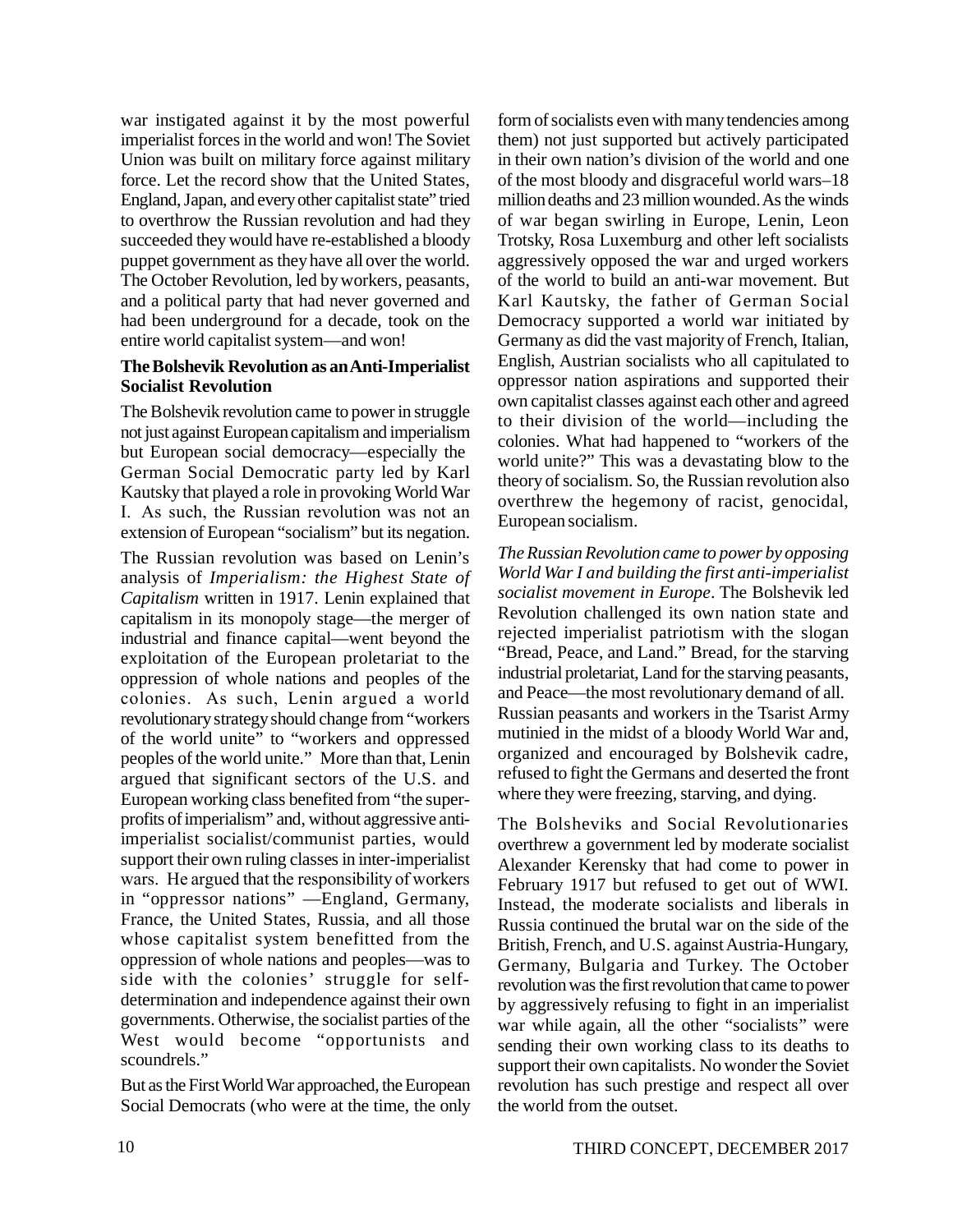The Soviet Union pulled its economy out of the world imperialist system and denied markets to U.S., British, French, and other world imperialists that had previously plundered Tsarist Russia

The day after the revolution what in the world was the new Russian revolution supposed to do? The Bolsheviks, as a new ruling party, inherited a nation ravaged by imperialist invasion and civil war. How could they produce an economy and feed its people in the midst of a world war and a civil war? The story of the Soviet Union's successful experiments and many errors in a rich social practice is truly remarkable. Steven F. Cohen's *Bukharin and the Bolshevik Revolution* describes the great debates about how to merge a new socialist, more like a state capitalist at first, economy with limited but critical market mechanisms on the way to a socialist economic system.

But the miracle of the Soviet experiment is that it achieved some level of self-sufficiency by somehow getting the workers to work and produce goods and the peasants to farm and produce food and somehow set up distribution systems to get the products to the people while also finding ways to get new capital to rebuild a very backward and wardevastated country. The Soviets embraced the concept of "autarky" —that is a nation that is economically self-sufficient and independent. They used aggressive state power to keep out imperialist investors (while yes, also encouraging some) from infiltrating and taking over their economy.

The Soviets used state power at times brutally for what is called "primitive accumulation of capital" which the capitalist nation states accomplished through violence, war, enslavement, and colonialism and the massacre of entire populations over 600 or more years that continues today. The Soviets built a new economy by forcing the peasants to produce more than they wanted and paying the workers less than they wanted, and somehow producing a surplus of agricultural products that they could export to purchase machinery to expand their economy. The record of many Soviet experiments in building an independent socialist economy in the midst of a world imperialist dictatorship, the exciting achievements of the New Economic Policy under Lenin, and the chilling abuses of forced collectivization is a story worth studying.

But clearly, for Third World nations later facing the same problems after nominal independence from their imperialist masters, the fundamental challenge and achievements of the Soviet economy were inspiring. The entire concept of how oppressed people, formerly oppressed nations still surrounded by a world imperialist economic and political system, could use the state to seize its own resources, collective a lot of production and distribution, and raise the standard of living of an entire people in ways that capitalism did not and could not to this day led many Third World leaders to great gratitude to the Soviet model.

Many years later, in 1947, Winston Churchill, the arch-imperialist former Prime Minister of Great Britain, derided the Soviet Union as an "Iron Curtain" keeping the Eastern European nations out of the influence of the Western "democracies." To some degree that was true. The Soviets tried to build a wall to keep out capitalist infiltration and recolonization and built an international alternative "socialist bloc" that took more and more of the world out of the capitalist orbit. This was an amazing achievement that of course led to U.S. and European wars against the Soviet Union from the day it was born until the day it died.

The Soviet Union led a revolution inside the socialist movement—Proletarian Internationalism and workers and oppressed people's unite

The victory of the Russian Soviet revolution led to a two-line struggle, a split, in the world socialist movement between the new Communist parties, aligned with the Soviet Union and the old Social Democratic parties centered in Europe. The split between communists and socialists was complex but it was shaped the "communists" who had opposed World War I and supported the formation of the Soviet Union and the "social democrats" who had supported World War I and opposed the formation of the Soviet Union. Many former socialist parties split in two with the new communist parties attracting the most dedicated, anti-racist, antiimperialist revolutionaries in every country and by far the greatest representation of Africans, Asians, and Latin Americans and soon, Blacks in the United States.

*The Soviet Union initiated and built a Communist International—The Comintern— where new*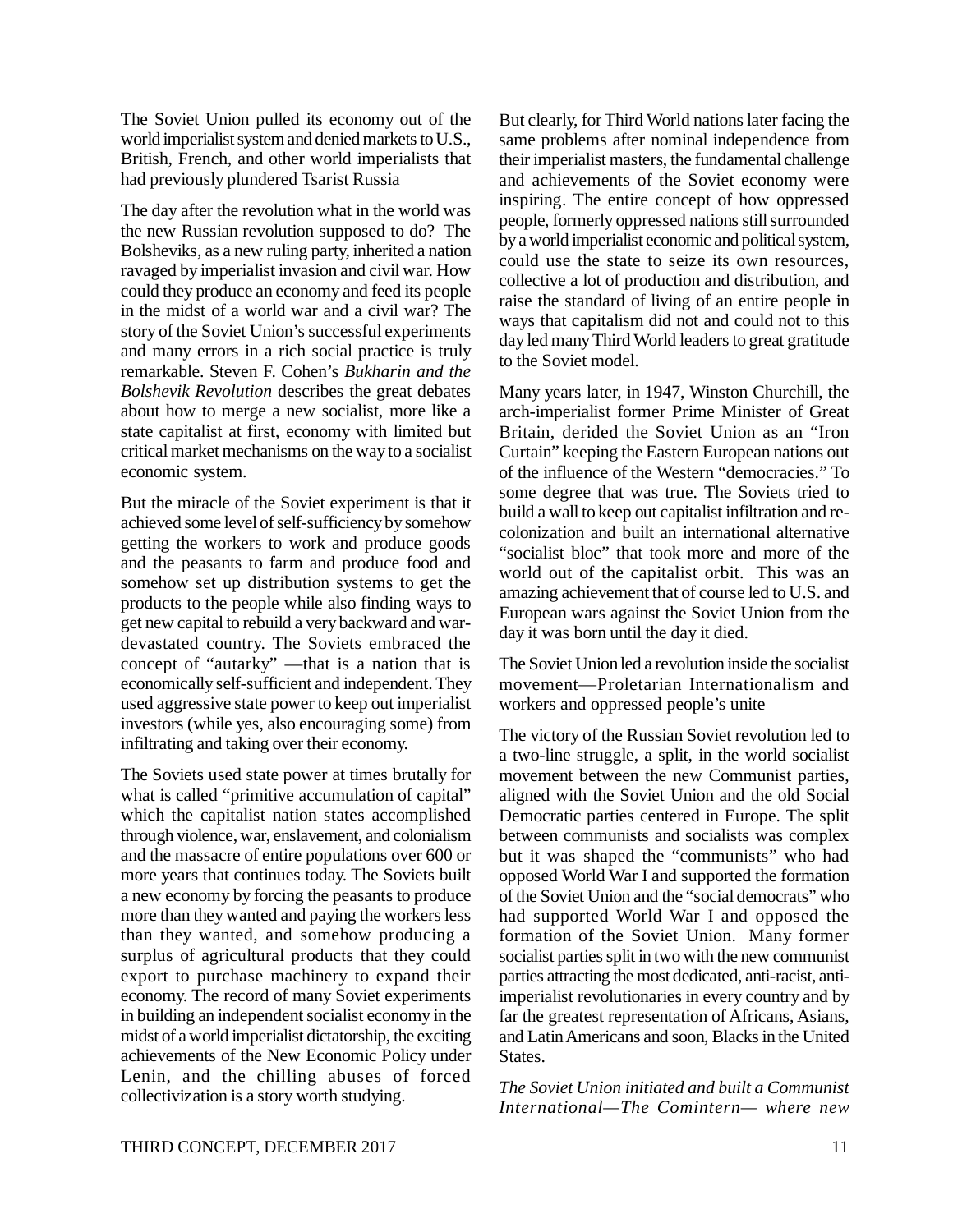*communist parties all over the world built the first viable international movements of workers and oppressed peoples against the world organization of imperialism.* The Comintern was the first successful counterforce to world capitalism and attracted the best, brightest, and most dedicated fighters in every country in the world. There is a critique that the Soviets dominated the Comintern and exercised predominant and often dictatorial control of the international party line. While there is some truth to that assertion it is often raised to anticommunist caricature.

For in fact, there was significant struggle inside the Comintern and like all structures, there was a struggle for political power among communist parties who did disagree on many subjects and while of course courting Soviet approval the more effective ones, such as the Vietnamese Party led by Ho Chi Minh exercised considerable influence on Comintern policies and challenged the great nation chauvinism of the French communists who still supported, or weakly opposed, French control of Vietnam, Algeria, and other French colonies.

The Comintern gave far greater voice to the communist parties of the oppressed nations of Asia, Africa, and Latin America in struggle against the European communist parties and led great struggles against the white chauvinism of the South African and U.S. Communist Parties to give greater voice to Black liberation and Black members. It was of profound attraction that often small communist parties could be part of a world-wide movement and organization.

And again, contrary to anti-communist stereotypes, the Soviets won international leadership by their successful practice and greater theoretical and practical sense of strategy and tactics. Communists all over the world looked up to and admired a communist party that had successfully carried out a revolution, seized state power, pulled their nation out of World War I, built an international communist movement, set up a Union of Soviet Socialist Republics, and governed a multi-ethnic nation of 170 million people in a land mass that spanned from Eastern Europe to Asia. Why shouldn't the Soviet Union have great influence in setting the general direction of the world communist movement—as the U.S., England, and Germany set the "party line" for the imperialists?

*The Soviet Union became a world university for revolution*. If you were a young revolutionary in Nigeria, Afghanistan, Honduras, or a Black revolutionary in the U.S. you could go to the only socialist society that actually existed and be trained in strategy, tactics, and the specifics of your people's struggle for liberation and socialism by the leading revolutionaries in the Soviet Union and the world.

As just one example, Ho Chi Minh studied in Moscow during the 1920s and from there launched a struggle against the white chauvinism and proimperialism of the French Communist Party where France still colonized Vietnam and more than 50,000 Vietnamese studied in Moscow through the duration of the Vietnam War. In the U.S. many Black communists studied in the Soviet Union where they were given more support for the merger of Black Nationalism and communism than they were in the U.S. Party and came back to the U.S. with more power and prestige to fight white chauvinism in the party and white racism in the U.S.

#### **The Soviet Union Led the Worldwide Struggle against Fascism during World War II**

*The Soviet Union led the only worldwide movement against German and worldwide fascism while the United States conciliated with fascism and only joined the fight against Germany in World War II as a last resort. Right after the war the United States rehabilitated the fascists in Germany and Japan and turned against the Soviet Union that had sacrificed the most and won the war against fascism.*

The Soviet Union and the world communist movement were the first to recognize the danger of fascism in Germany and worldwide and try to build an anti-fascist movement to stop Adolph Hitler. In the early 1930s during the rise of fascism in Germany the German and Soviet communists badly underestimated the power and appeal of Hitler. They believed that world revolution was on the horizon and as such, they refused to build a united front against Hitler with the Social Democrats who they saw as their primary competition (and the Social Democrats were sectarian towards the Communists as well.)

The Comintern put forth the arrogant and sectarian slogan, "After Hitler, us" meaning that after the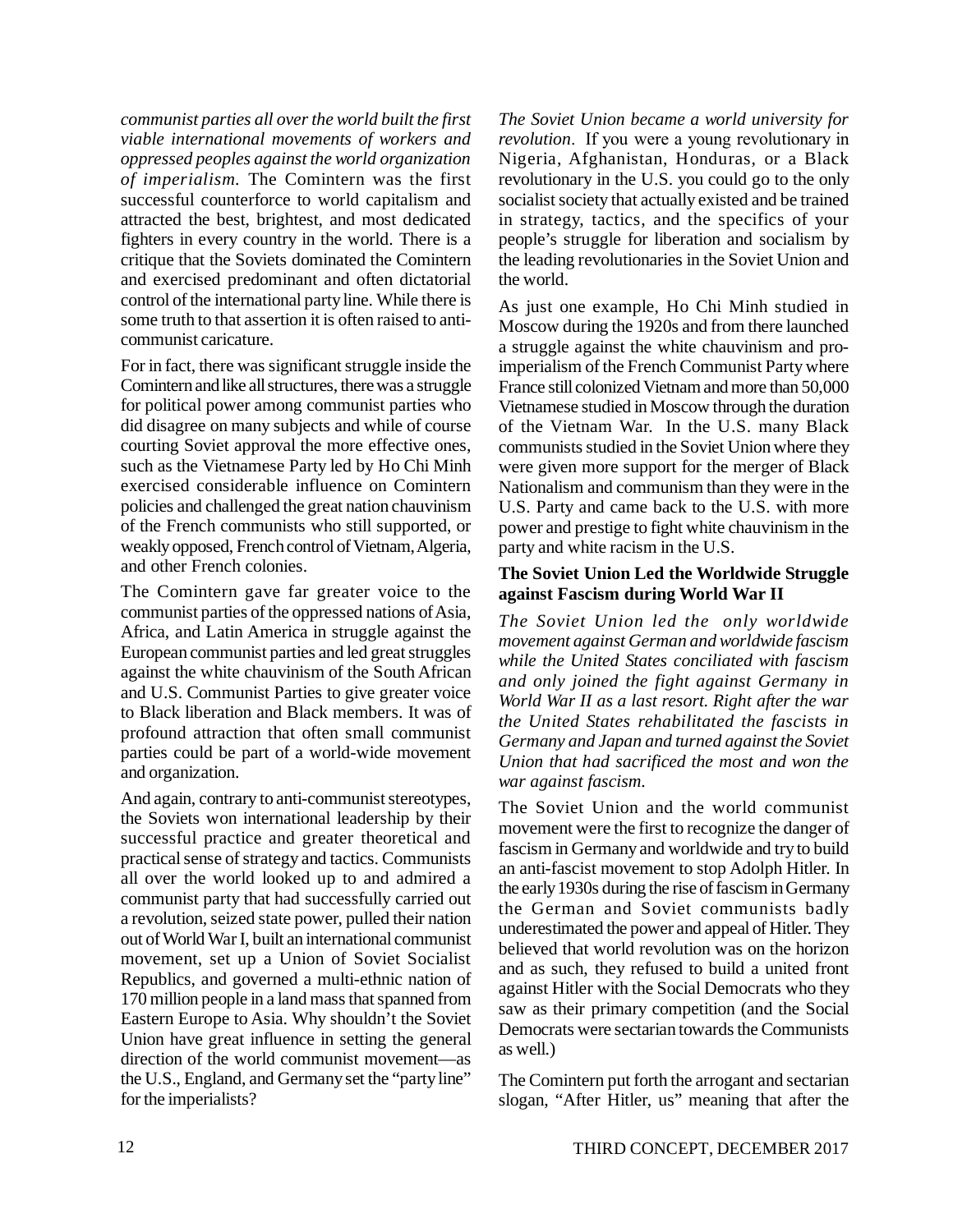people saw through the fascists they would turn to the communists and socialist revolution. Needless to say this was a terrible misassessment. "After Hitler" was the mass murder of Jews, Gypsies, and yes, communists.

Recognizing this grave misjudgment, the world communist parties began an international campaign, reflected in a major theoretical and strategic paper, The United Front Against Fascism by Georgi Dimitrov, the head of the Comintern, written in 1935. The Soviet Union encouraged world communist parties to build broad alliances with capitalist governments and social democratic forces and yes, many communist parties moved in more "reformist" and conciliatory directions out of a true terror that the Soviet Union and the world would be taken over by a uniquely reactionary, racist, and murderous form of capitalism led by Adolph Hitler and the German Reich.

As the Comintern argued against mechanical application of the theory, they reprimanded the U.S. Party for portraying U.S. President Franklin Delano Roosevelt's New Deal as a form of fascism as "partial to hackneyed schemes" Instead, they called on the U.S. Party to defend and ally with Roosevelt against "the most reactionary circles of American finance capital who are attacking Roosevelt and stimulating and organizing the fascist movement in the United States" which they did.

But these efforts by the Soviet Union and the world communist movement did not sway the capitalist powers of the West to build a united front against fascism with the communists. Many histories of this period make clear that United States, England, and France saw the Soviet Union and communism as the far greater danger and hoped that Hitler would invade the Soviet Union—as many Western capitalists shared Hitler's hatred of both Jews and communists. And again, Nazi Germany was a capitalist country and many U.S. capitalists saw fascism as a commercial opportunity. There were strong pro-fascist forces in the United States including Henry Ford, Alfred P. Sloan head of General Motors, and Joseph Kennedy, Franklin Delano Roosevelt's U.S. ambassador to Great Britain from 1930 to 1940.

In September 1938, while the Soviets offered massive numbers of troops to fight Hitler in Poland, the British (along with French and Italians) negotiated what came to be called The Munich Agreement with Germany agreement. This allowed Hitler and the Nazi's to annex the Sudetenland of Czechoslovakia while the Czechs were not even allowed at the meeting–as British Prime Minister Neville Chamber claimed he bought "peace in our time."

After another year of unsuccessful overtures to the Western capitalist powers and aware that the Western capitalists wanted Hitler to invade the Soviet Union, in August 23, 1939, Stalin signed a nonaggression pact with the Nazis. This was denounced by capitalists all over the world as the Soviets tried to buy time before the inevitable Nazi invasion. The entire story of the Soviet's efforts, mostly unsuccessful, to get the U.S., Britain, and France to stand up to Hitler is a tragic story of Western "democratic" conciliation with fascism. Only the Soviets were ideologically opposed to fascism, saw the grave danger, and did everything they could to build a world movement against Hitler that eventually did succeed.

In September 1939 the Germans invaded Poland and the Western allies began World War II, and the Soviet Union joined the allies shortly after Germany invaded the Soviet Union in June 1941 while the United States did not enter the war until the December 11, 1941 when the Japanese attacked Pearl Harbor and the Germans, under pressure from their Japanese allies, declared war against the United States. For the United States to act as if it was a leading anti-fascist power is just not true. As usual, the U.S. watched the rise of German and Japanese fascism, stayed out of the war as long as possible, and then came in to help win the war and then take over the world at the war's end.

 *The Soviet Union was the main force to defeat Hitler in World War II–sacrificing 20 million of soldiers and civilians during the long German invasion which the U.S. and British welcomed hoping both sides would eventually kill each other off.*

The oppressed people of the world and those Jews who survived owe their existence to the heroism of the Soviet people in spite of the cynicism and betrayal of the United States, England, and pathetic France that capitulated to the German invasion in weeks—with many of the French people willingly supporting the Nazi Vichy occupation government.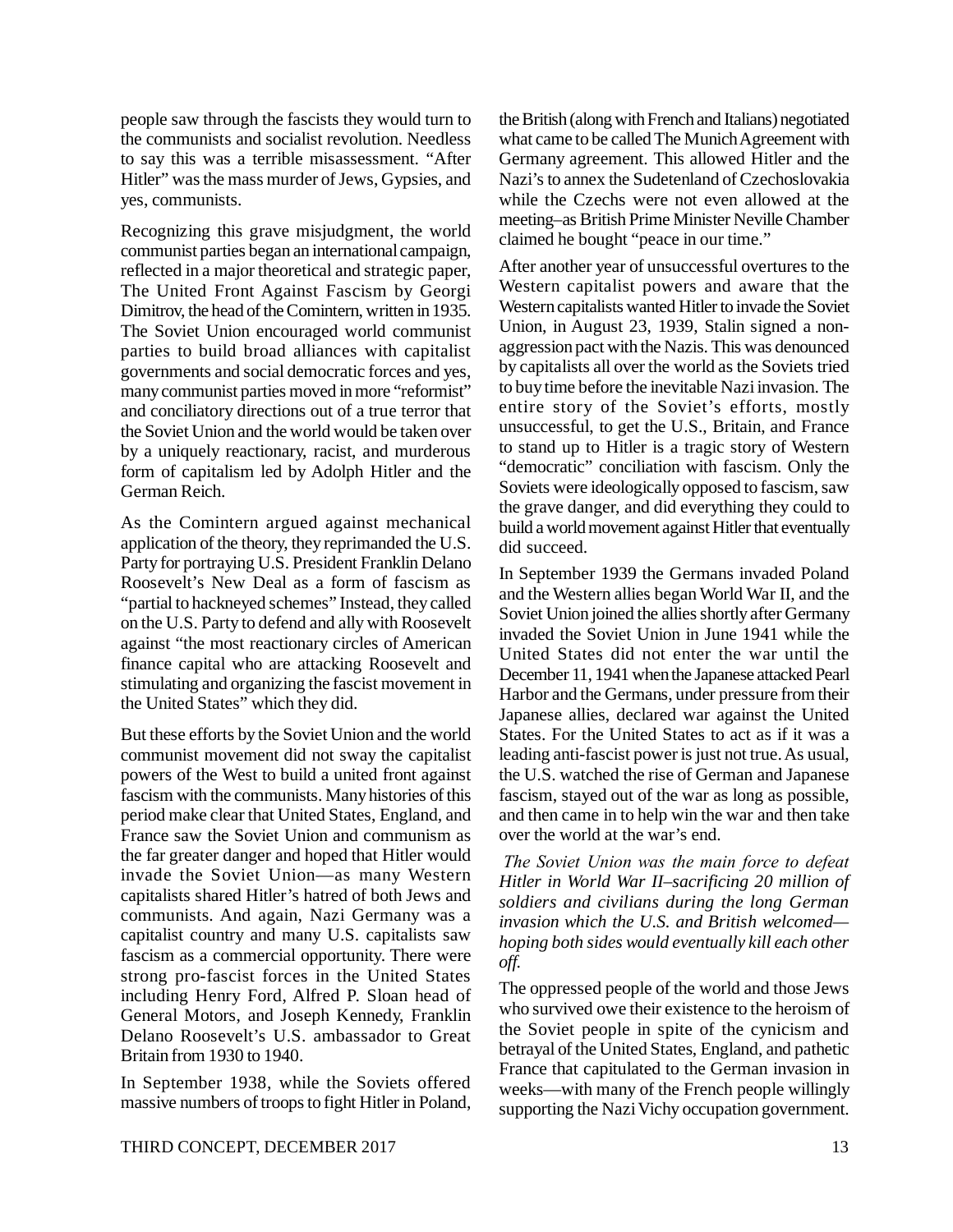Throughout the war, communist parties all over the world called on the United States and Britain to open up "a second front" against Hitler in Europe and yet both countries delayed—again hoping that Hitler would destroy the Soviet Union. Then, the Soviets began to defeat Hitler in the long Russian winters and the Soviet Army began to march eastward. Then, the "Allies" realized that the Soviets and the communists might take over all of Europe with communist parties in every country having the great prestige of leading the resistance against Fascism and only then did the United States finally take great risks.

The United States, led by General Dwight Eisenhower, led a bloody and heroic battle on the beaches of Normandy, France in June 1944, in which 160,000 allied troops won a decisive battle in the and began to march on the Germans from the West. This also forced the Germans to move some troops from the Eastern front and helped the Soviets beat back the German invasion. Still, as just one measure of the supreme sacrifices the Soviet people paid in the fight against world fascism, the Soviet Union suffered the deaths of 10 million soldiers and 14 million civilians whereas the United States suffered 416,000 military deaths only 2,000 civilian deaths. The world owes the Soviet Union a profound debt for being the primary force to pay the price to defeat Hitler.

*The United States violated every concept of international "law" and human rights by dropping a nuclear bomb on Japanese civilians at Hiroshima and Nagasaki.*

On August 7, 1945 the U.S. dropped nuclear weapons, The Atom Bomb, on Japanese civilians at Hiroshima and Nagasaki. They killed more than 140,000 people in Hiroshima and 80,000 in Nagasaki; roughly half of the deaths in each city occurred on the first day in which people were incinerated instantly and virtually all of them were "civilian non-combatants." And that does not count the long term cancer deaths of those exposed to the massive radiation. And yet, a study of his horrific act indicates it was not really used to defeat the Japanese as much as to terrorize the Soviet Union since Japan was ready to surrender. And even if Japan had not yet been ready to surrender the use of atomic weapons against civilians is not an acceptable "act of war" —and a massive violation of international and human rights treaties principles none of which constrain U.S. military actions—as the Indigenous, Vietnamese, Iraqis and so many other can testify.

U.S. General Dwight Eisenhower opposed using the bomb, "It wasn't necessary to hit them (Japan) with that awful thing.' knowing full well the Japanese were ready to surrender. Historical accounts indicate that the United States and U.S. President Harry Truman already saw the communist Soviet Union not the Japanese as their main enemy even though the war was still going on against Japan. They withheld all nuclear information from the Soviets and did not want the Soviet Union to come into the war against Japan because they feared Soviet influence in Asia after the war. Truman, and many other Democratic anti-communists, also wanted to terrorize the Soviet Union because they feared Soviet influence in Europe.

When they learned of the U.S. nuclear attack on Japan, and the Soviets were not informed, Stalin and the Soviet leadership were in shock and massively depressed. They saw this as a provocation against the Soviet Union, which of course it was—an effort to get Japan to surrender before the Soviets became involved in the war, and to terrorize the Soviets in negotiations over Eastern Europe where, yes, the Soviets wanted pro-Soviet governments to protect them from a third German initiated and U.S. conciliated world war.

Gar Alperovitz' book *Atomic Diplomacy* goes into brutal detail about the cynical calculations of U.S. decision-makers who saw the Atom Bomb as a weapon against the Soviet Union. The masses of Soviet people, already traumatized by the murderous German invasion, were truly terrified of a U.S. nuclear attack—which of course was exactly what the U.S. ruling circles, Harry Truman, Averell Harriman, Henry Stinson and all Cold war Democrats wanted to accomplish.

 *(........Contnued the Next Issue)*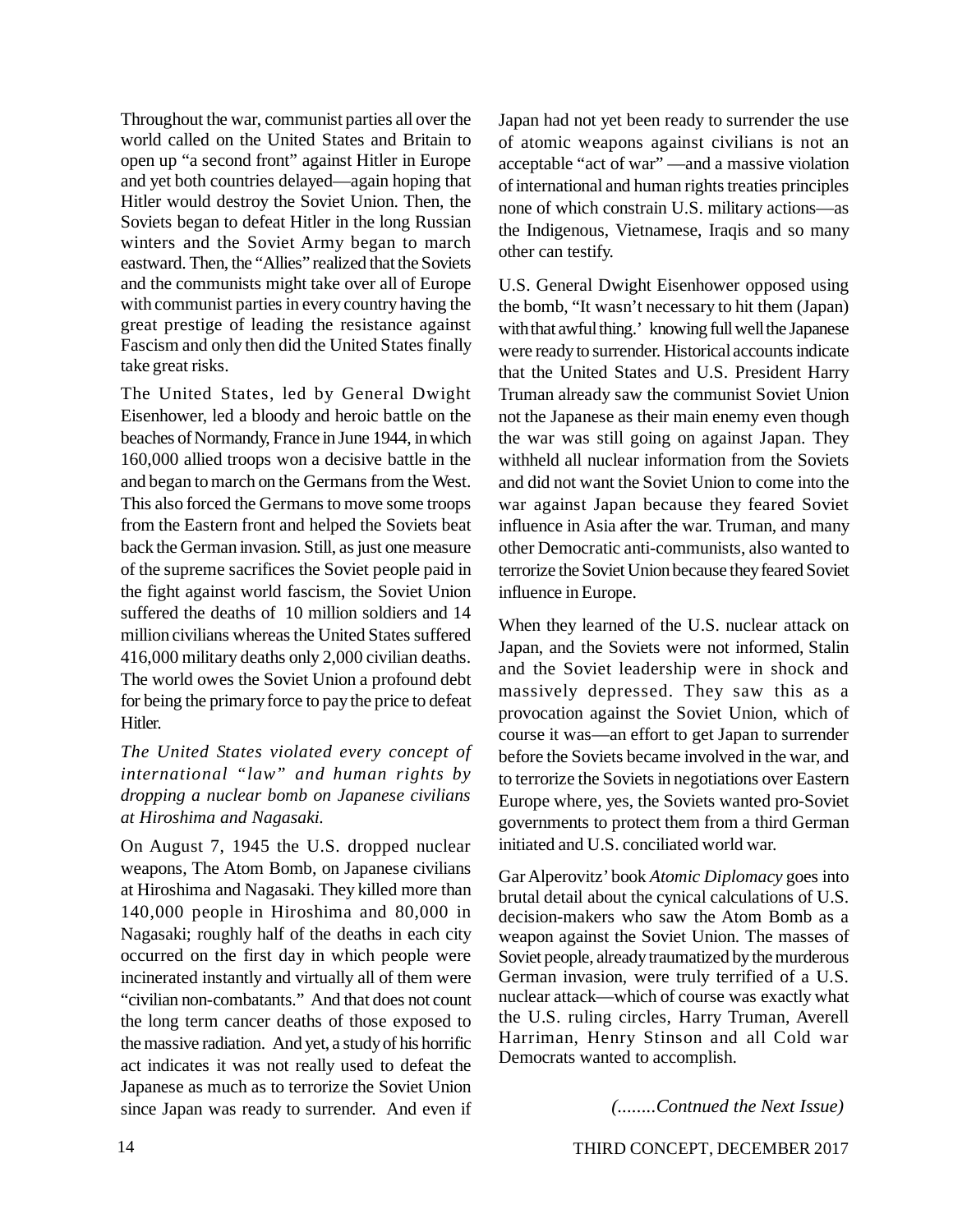# **Testing Interstate Terms of Service Sector Growth**

Sikka, Pooja\*

[*Service sector has emerged as the largest and fastest-growing sector globally in the last two decades. In line with this global trend, the services sector in India has also been witness to rapid growth, especially since the 1990s (Shingal, 2014). The services sector has been performing much better than agriculture and industry in India and in many other developing countries as well. The service sector contributes about half of the world GDP. Developed economics are predominantly service economies and generate over 60 percent of the total employment. Services sector assume special importance for developing countries too.]*

Survices like banking, communication, transportation etc. provide infrastructure services to the entire economy. In the low income economies, services contribute more than ervices like banking, communication, transportation etc. provide infrastructure services to the entire economy. In the low one third of the GDP. The share of the services in India's GDP increased from 38.04 percent in 1980-81 to 41 percent in 1991 then the share increased to 66.1 percent in 2015-16 (GOI, 2016).

According to standard literature, services experience an accelerated growth only after a certain level of development in agriculture and then in industry. As economy progresses the share of the primary sector decreases and that of the secondary sector increases. After industrialization gathers momentum, the secondary sector becomes the dominant sector in the economy. It is only at a later stage when the economy attains a fairly high level of development, typically when it becomes a middle income country that the tertiary sector overtakes the secondary sector economy.

In this regard, the Indian experience is somewhat different. The pattern of structural changes which are noticed in India deviated from the development pattern of other Western economies. According to Kuznets, Western economies experienced a stage by stage shift from primary to secondary and from secondary to tertiary in their advanced stage of development but in India this trend is not visible. Even today India cannot be considered as an industrially developed economy. In India, at aggregate level, and also at the regional level, the tertiary sector became the largest sector even before the secondary sector can dominate the economy (Bhattacharya and Mitra, 1990).

In most states, the share of the service sector now exceeds 50 percent of SDP. During the last three decades, the service sector has grown on an average by 8 to 9 per cent per annum in many states, notably Gujarat, Haryana, Kerala, Maharashtra, Tamil Nadu and West Bengal. The pattern of growth across states has always remained as a subject of interest both to academics as well as policy makers. The existence of wide inter-regional variations in a vast country like India is well recognized. Regional disparity in India is now a matter of serious concern. Reducing such disparities is essential for the success of a federal structure. This has been really an important challenge in India.

Transition of India from an agrarian economy to an economy dominated by service sector, thereby bypassing the stage of a developed industrial economy, is increasing economic inequalities. The economic performance of different regions in India has been extremely different over the past few decades which have resulted in higher level of regional disparities. There is a rich literature using regional data to test whether

<sup>\*</sup> Asst. Prof., Panjab University Regional Centre, Ludhiana.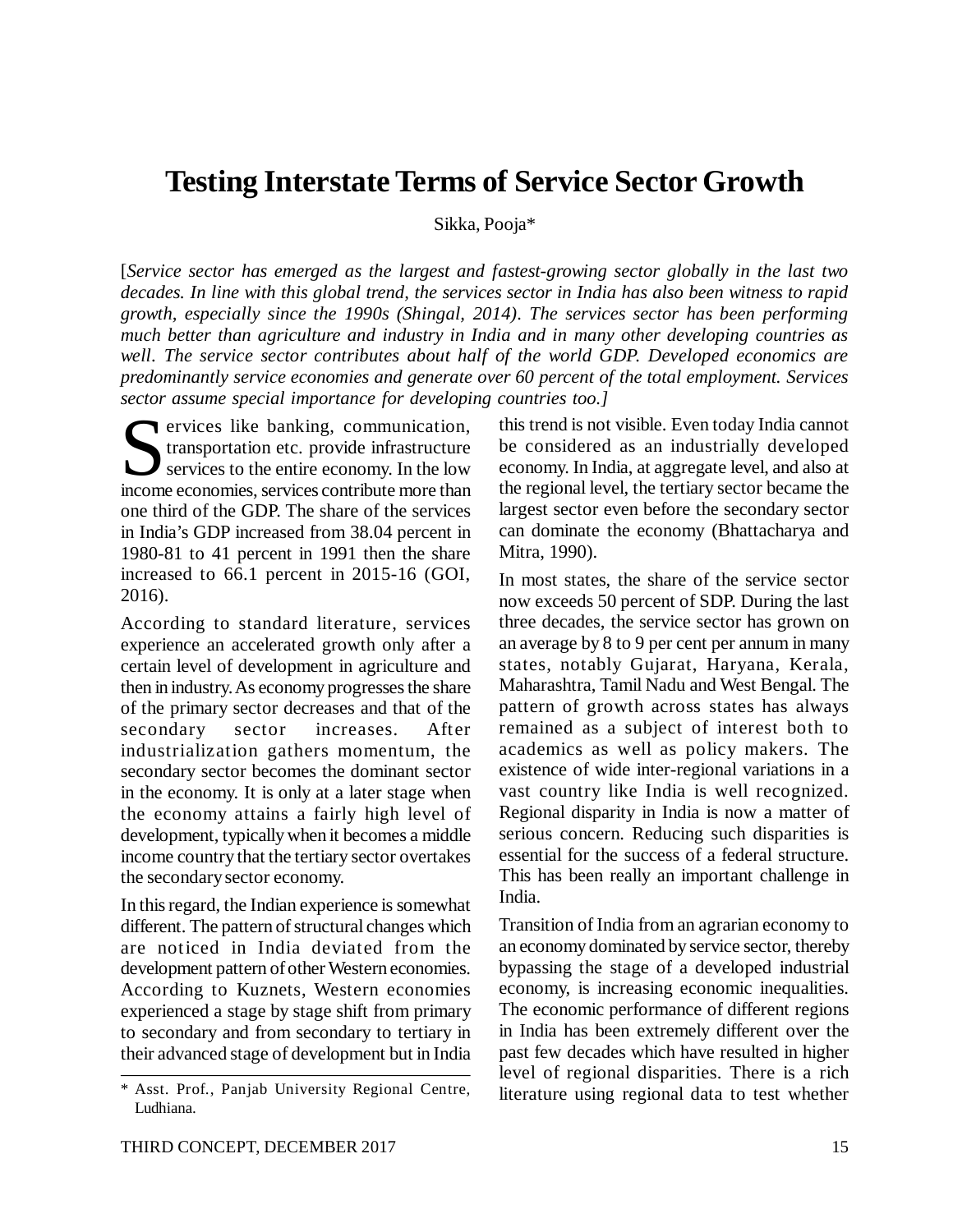growth in regions within India has converged or diverged over time. All these studies, however, look at the performance of services at the national level. There is not much literature exploring the services sector at the sub-national or state level in India.

In this paper an attempt has been made to bridge this gap in research by employing standard growth regressions from the convergence literature. The present paper explores the role of service sector growth in widening or narrowing income inequalities across Indian states. The whole paper revolves around examining the question of how far service sector growth is responsible in widening disparities across Indian states and whether or not in the time to come states will converge or diverge with respect to their domestic products. Therefore, the sole objective of the present paper here is to see whether there is any possibility of convergence or divergence across Indian states in terms of service sector growth during the study period.

The scope of analysis in this study is restricted to a comparative analysis of the trends in service sector growth across fourteen major and most populous States. The fourteen States taken up for the detailed study are ; Andhra Pradesh, Bihar, Gujarat, Haryana, Karnataka, Kerala, Madhya Pradesh, Maharashtra, Orissa, Punjab, Rajasthan, Tamil Nadu, Uttar Pradesh and West Bengal. The included states have a combined population accounting for more than 90 per cent of India's population. Also the area covered by these states is 2.7 million sq. km., accounting for 83 per cent of India's total land area (Sachs, Bajpai and Ramiah, 2002).

The study is primarily dependent on secondary data sources. The main data source used in this article comes from CSO (Central Statistical Organisation) and official website of Reserve Bank of India. The study covers the period from 2004-05 to 2014-15. The organisation of the paper follows as: Section I is the introduction itself. Section II gives a theoretical base for carrying out convergence test. In section III convergence hypothesis is tested by carrying out test related to beta convergence. Section III examines the possibility of convergence in inequality by applying test for sigma convergence. Lastly section 1V concludes the whole empirical exercises carried out in section III and section IV.

# **II**

#### **Issue of Convergence or Divergence: Theoretical Base**

The topic of convergence is at the heart of a wideranging debate in the growth literature. Empirical studies of convergence differ widely in their theoretical backgrounds, empirical specifications and in their treatment of cross-sectional heterogeneity. A key economic issue is whether poor countries or regions tend to grow faster than rich ones and are there automatic forces that lead to convergence over time in the levels of per capita income and product? The income convergence hypothesis derives from neo classical economic growth model state that because of diminishing return to capital, the further away an economy is from its steady state level of capital, the faster will be the growth of capital and income levels (Barro and Sara-i-Martin, 1992).

In neoclassical growth models for closed economies, as presented by Ramsey (1928), Solow (1956), Cass (1965), and Koopmans (1965), the per capita growth rate tends to be inversely related to the starting level of income per person. In particular, if economies are similar in respect to preferences and technology, then poor economies grow faster than rich ones. Thus there is a force that promotes convergence in levels of per capita product and income (Barro and Sara-i-Martin, 1990).

One can distinguish between two types of convergence in growth empirics: Beta convergence and Sigma convergence. When the dispersion of real per capita income across a group of economies falls over time, there is sigma convergence. When the partial correlation between growth in income over time and its initial level is negative, there is beta convergence. Typically, the existence of convergence is tested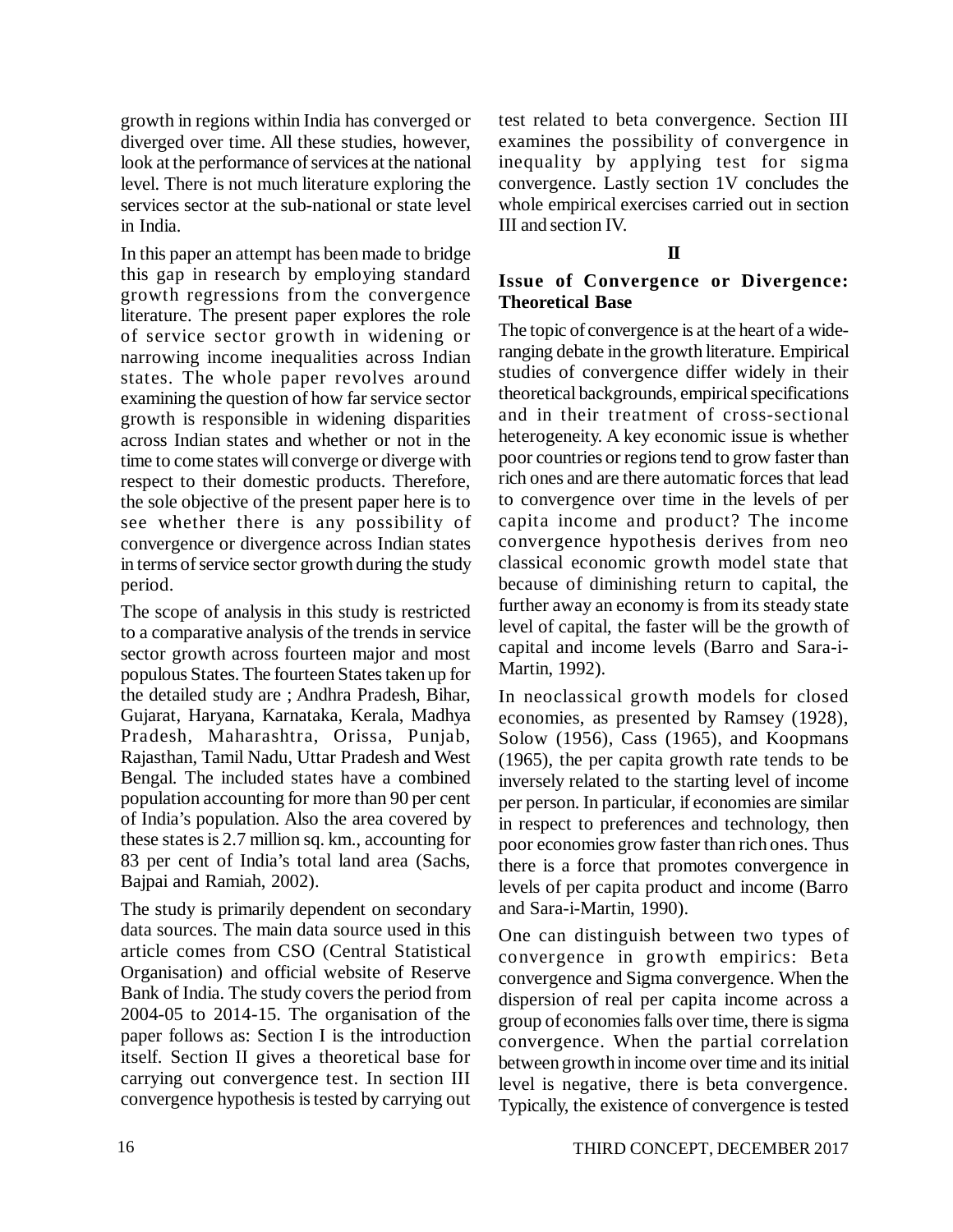by running so-called Barro (1991) regressions which involve regressing of the growth in per capita GDP on its initial level for a given crosssection of countries or regions within countries. According to this methodology, convergence in the unconditional sense is implied if the coefficient on initial per capita GDP is negative and statistically significant.

# **III**

#### **Test of Beta Convergence across Indian States: Growth of Service Sector**

By the "convergence literature," economists typically refer to the large literature, exploring â convergence, contributed by the seminal papers of Barro and Sala-i-Martin. This literature has investigated the convergence process using growth regressions, with the level of initial income as the pivotal explanatory variable. A negative correlation between growth and initial income implies a tendency for poor regions to catch up (Baumol, 1986). The convergence

concept associated with these regressions is known as â convergence.

Following the work of Barro and Sala-i-Martin (1991), there has been a plethora of empirical studies concerned with investigating the common speed at which economies converge towards their own steady-states. A general finding of these international and regional studies has been that â convergence is about 2 per cent annually (Salai-Martin, 1996).

Now next concern is to test for convergence across fourteen major Indian states. This exercise has been performed by calculation of state wise annual average trend growth rate of per capita services based on both GSDP and NSDP data (Table:1). Then these growth rates have been regressed on the initial values of per capita Services. The result of this regression and the corresponding scatter are shown in Table 2 (equation (i) and (ii)) and Figure 1 and 2.

| <b>STATES</b>        | Annual average growth rate<br>2004-05 to 2013-14 | Annual average growth rate<br>2004-05 to 2013-14 |
|----------------------|--------------------------------------------------|--------------------------------------------------|
| Andhra Pradesh       | 7.60                                             | 7.20                                             |
| <b>Bihar</b>         | 9.55                                             | 9.72                                             |
| Gujarat              | 8.96                                             | 9.13                                             |
| Haryana              | 9.85                                             | 9.92                                             |
| Karnataka            | 7.58                                             | 7.42                                             |
| Kerala               | 8.77                                             | 8.69                                             |
| Madhya Pradesh       | 7.12                                             | 7.11                                             |
| Maharashtra          | 8.03                                             | 7.95                                             |
| Orissa               | 7.57                                             | 7.53                                             |
| Punjab               | 7.15                                             | 6.94                                             |
| Rajasthan            | 7.76                                             | 7.62                                             |
| Tamil Nadu           | 9.42                                             | 9.42                                             |
| <b>Uttar Pradesh</b> | 7.19                                             | 7.05                                             |
| West Bengal          | 7.61                                             | 7.56                                             |

**Table:1 State-wise Annual Rates of Growth of Per Capita Services for the period 2004-05 to 2013-14**

*Source:* Author's Calculations based on CSO data

#### **Figure: 1**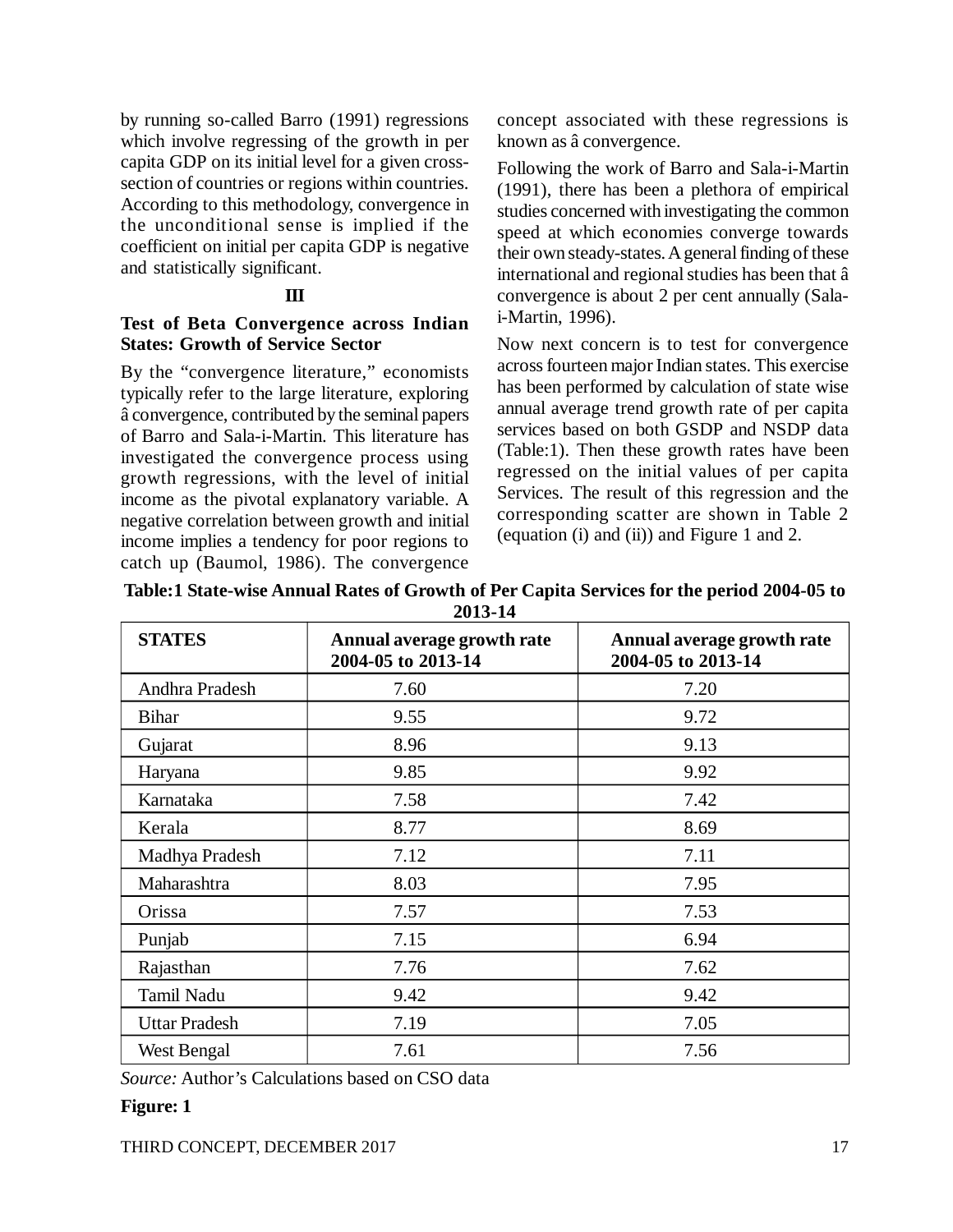

*Source:* Author's Calculations based on CSO data Figure: 2





*Source:* Author's Calculations based on CSO data

Table 2: Estimated Linear Regression of Growth Rates of Per capita services of State on their respective Initial per capita Services

| Equ-<br>ation<br>No. | Dependent<br>Variable                                               | Intercept        | Initial<br>value of<br>per capita<br>services |
|----------------------|---------------------------------------------------------------------|------------------|-----------------------------------------------|
| 1.                   | Estimated trend<br>growth rate of<br>(based on GSDP<br>data)        | 4.062<br>(0.764) | 0.217<br>(0.771)                              |
| ii.                  | <b>Estimated trend</b><br>growth rate of<br>(based on NSDP<br>data) | 4.378<br>(0.757) | 0.182<br>(0.642)                              |

*Source:* Author's Computation based on CSO (Central Statistical. Organisation) data

Note: (i) Figures in parenthesis are t-ratios of the estimate

 $(ii)*$  means significant at 5 per cent level of Significance

It is clear from the glance at scatter plots that, there is absolutely no sign of â convergence. States are in fact diverging with respect to their per capita services. The coefficients of the indices of initial per capita income are positive in both set of data (GSDP and NSDP) and nonsignificant. Undoubtedly, poor regions (e.g., Bihar) grew faster than rich ones but this did not lead to convergence over time in the levels of per capita services.

#### **IV**

#### **Test of Sigma Convergence across Indian States Vis a Vis Growth of Service Sector**

Another important measure of convergence is Sigma convergence. When the dispersion of real per capita income across a group of economies falls over time, there is ó convergence. Sigma convergence is usually measured by the standard deviation of per capita income or output for regions over time. A persistent decline in the annual standard deviation indicates sigma convergence.

In convergence literature, Friedman (1992) and Quah (1993) have argued that *sigma* convergence is the only valid measure of convergence because beta convergence test are subject to Galton's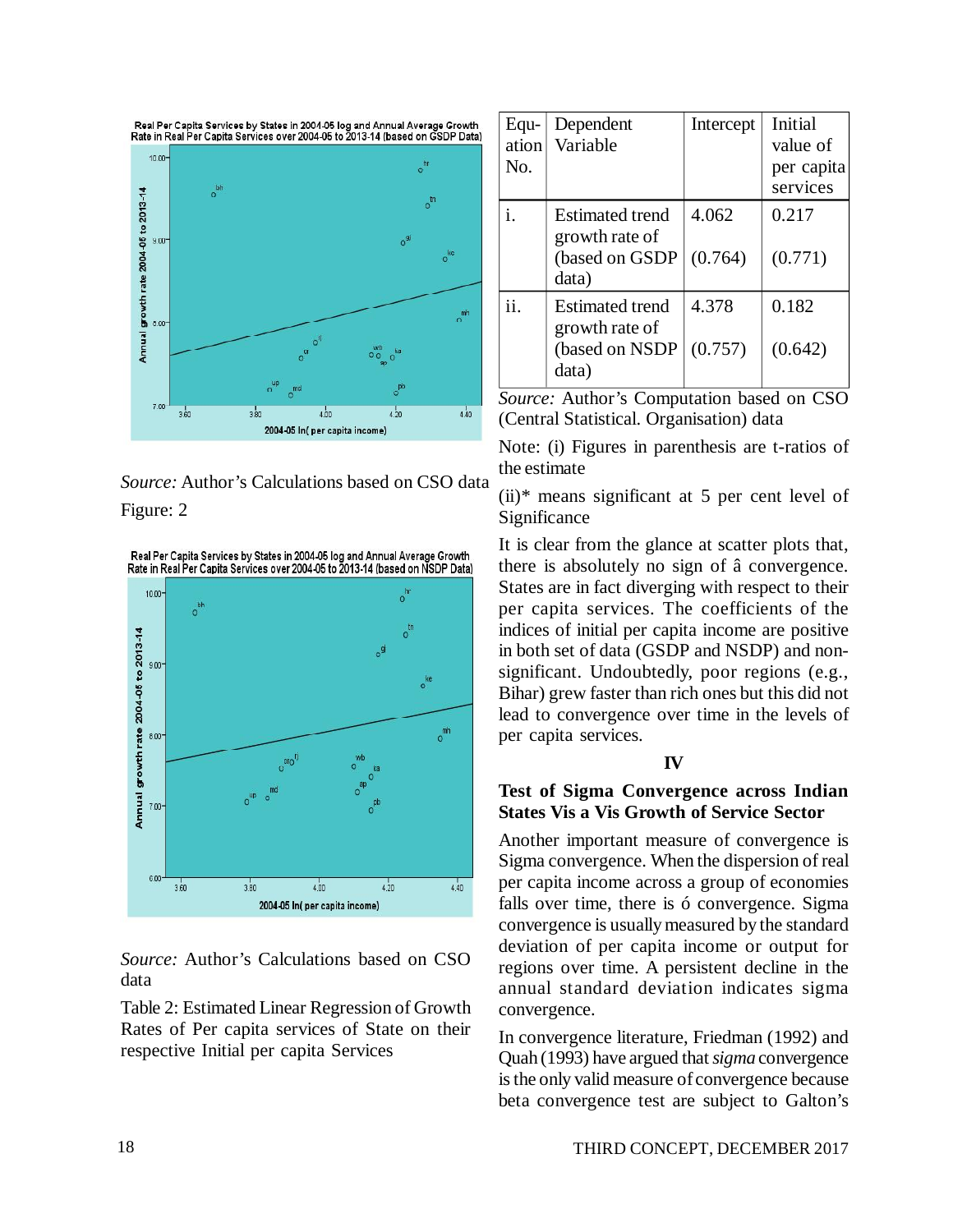fallacy of regression to mean. Barro and Sala-i-Martin (1991) tested for sigma convergence from 1880 to 1988 using state per capita income data. Their result supports sigma convergence for the U.S. economy throughout the study period except the 1920s and 1980s.

In the present study, coefficient of variation of per capita services were calculated at 2004-05 prices across states for each year based on both GSDP & NSDP data (Table 3). Then a linear time trend over the series of CV was fitted. The striking result that emerges here is that the trend of the CV is increasing. Moreover the increase in CV is more by using NSDP data. The CV (based on GSDP data) increased from 42.04 in 2004-05 to 46.67 in 2013-13 (Figure 3). By using NSDP data, CV has increased from 42.53 to 47.50 (Figure 4). In both the equations time coefficient is positive. It can be inferred, therefore, that for the period under study, the Indian states do not exhibit sigma convergence also. In fact Indian states have diverged in terms of per capita real services over the study period under consideration.

**Table: 3 Coefficient of variation for Per capita services at 2004-05 prices across states (based on both GSDP & NSDP data)**

| Years   | Coefficient of variation<br>Based on per capita gross services | Coefficient of variation Based<br>per capita net services |
|---------|----------------------------------------------------------------|-----------------------------------------------------------|
| 2004-05 | 42.04                                                          | 42.53                                                     |
| 2005-06 | 44.04                                                          | 44.70                                                     |
| 2006-07 | 45.14                                                          | 45.86                                                     |
| 2007-08 | 46.09                                                          | 46.80                                                     |
| 2008-09 | 45.57                                                          | 46.23                                                     |
| 2009-10 | 46.57                                                          | 47.37                                                     |
| 2010-11 | 46.33                                                          | 47.01                                                     |
| 2011-12 | 46.52                                                          | 47.27                                                     |
| 2012-13 | 46.28                                                          | 47.04                                                     |
| 2013-14 | 46.67                                                          | 47.50                                                     |

*Source: Author's Calculations based on CSO Data*

**Table 4: Estimated Linear Trend Equations for Per capita Services of States for the period 2004-05 to 2013-14**

| Equation No. | Dependent Variable                                        | Intercept          | Coefficient of Time | R <sub>2</sub> |
|--------------|-----------------------------------------------------------|--------------------|---------------------|----------------|
| (1)          | CV of State's per capita<br>Services (based on GSDP data) | 43.326<br>(71.795) | $0.824*$<br>(4.111) | 0.679          |
| (ii)         | CV of State's per capita<br>Services (based on NSDP data) | 43.900<br>69.034   | $.825*$<br>4.135    | 0.681          |

*Source:* Author's Computation based on CSO (Central Statistical Organisation) data

Note: (i) Figures in parenthesis are t-ratios of the estimate

 $(ii)*$  means significant at 5 per cent level of Significance

Figure: 3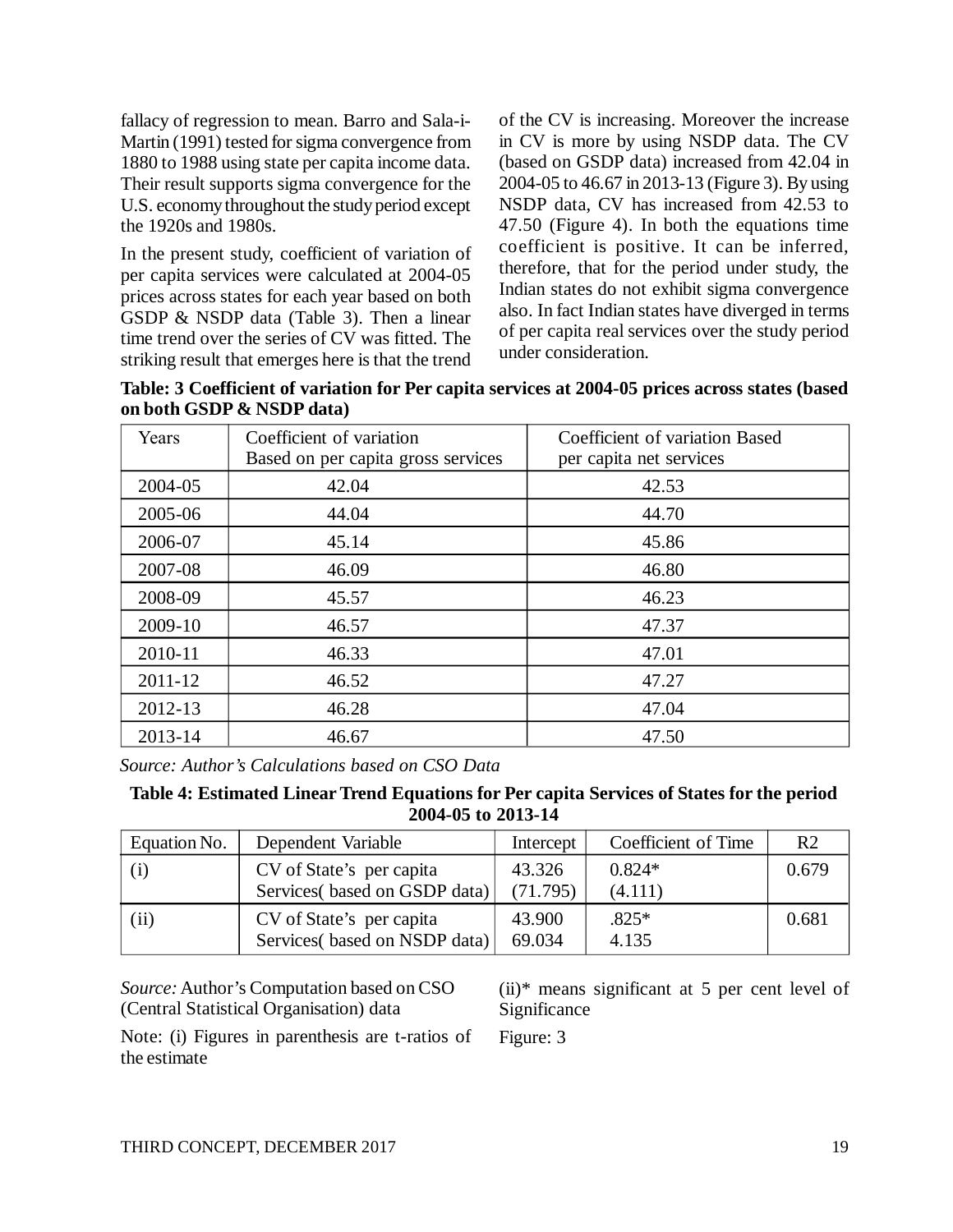

*Source:* Author's Calculations based on CSO data

Figure: 4



Behaviour of CV of per capita Services across States, 2004-05 to 2013-14<br>(based on NSDP data)

*Concluding Remarks*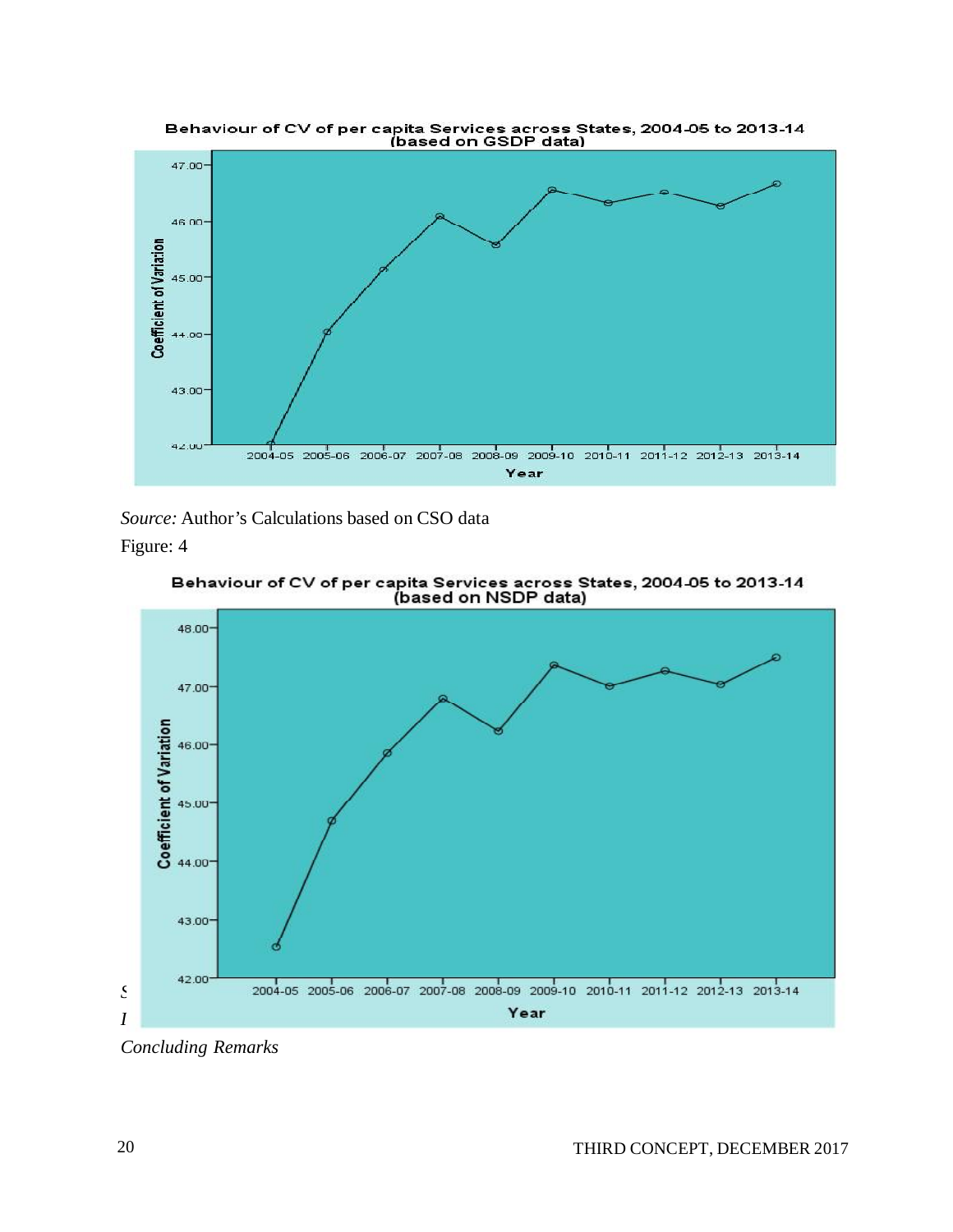The primary focus of this paper was to ascertain about how far service sector growth is responsible in widening disparities across Indian states and whether or not in the time to come states will converge or diverge with respect to their domestic products from services. The findings clearly state that there is absolutely no sign of â convergence. In fact Indian states have diverged in terms of per capita real services over the study period under consideration. The coefficients of the indices of initial per capita income are positive in both set of data (GSDP and NSDP). Indian states do not exhibit sigma convergence also. The dispersion of real per capita services across Indian states has increased over time. Hence the Indian states are diverging with respect to their service sector growth leading to increase in regional disparities.

# *Bibliography*

- 1. Barro R. and X. Sala-i-Martin, (1990), "Economic Growth and Convergence across the United States", Working Paper No. 3419, National Bureau of Economic Research, Cambridge.
- 2. Bhattacharya, B. B. and A. Mitra (1990), "Excess Growth of Tertiary Sector in Indian Economy: Issues and Implications", *Economic and Political Weekly*, Vol. 25, No. 44: 2445-2450.
- 3. Friedman, M. (1992), "Do old fallacies ever die", *Journal of Economic Literature*, Vol. 30, No. 4: 2129-2132
- 4. Government of India (2016). *Economic Survey*, Ministry of Finance, available at <http://indiabudget.nic.in>
- 5. Kuznets, S. (1955), "Economic Growth and Income Inequality", *American Economic Review*, Vol. 45, No.1 :1-28.
- 6. Quah, D. T. (1993), "Galton's fallacy and test of convergence hypothesis", *Scandinavian Journal of Economics*, Vol. 93: 427-443.
- 7. Sachs, J. D., N. Bajpai and A. Ramiah (2002), "Understanding Regional Economic Growth in India," Working Paper No. 88, Centre for International Development, Harvard University.
- 8. Sala-i-Martin, X. (1996), "The classical approach to convergence analysis", *Economic Journal*, Vol. 106, No. 437: 1031- 1036
- 9. Shingal, A. (2014), "Services Sector in India's States: A Tale of Growth, Convergence and Trade," *World Economy*, Vol. 37, Issue 12, pp.1773–1793

# **To our Contributors.....................**

**& Original articles are welcome.**

- **& Only Original copy of the manuscript, neatly typed in double-space should be sent. Please do not send carbon, cyclo-or photo-copies.**
- **& Please check up grammatical & typographical mistakes before sending. Editor will not be responsible for these lapses.**
- **& Editor reserves the right to reject/ modify / edit an article without assigning any reason.**

 $\rightarrow \rightarrow$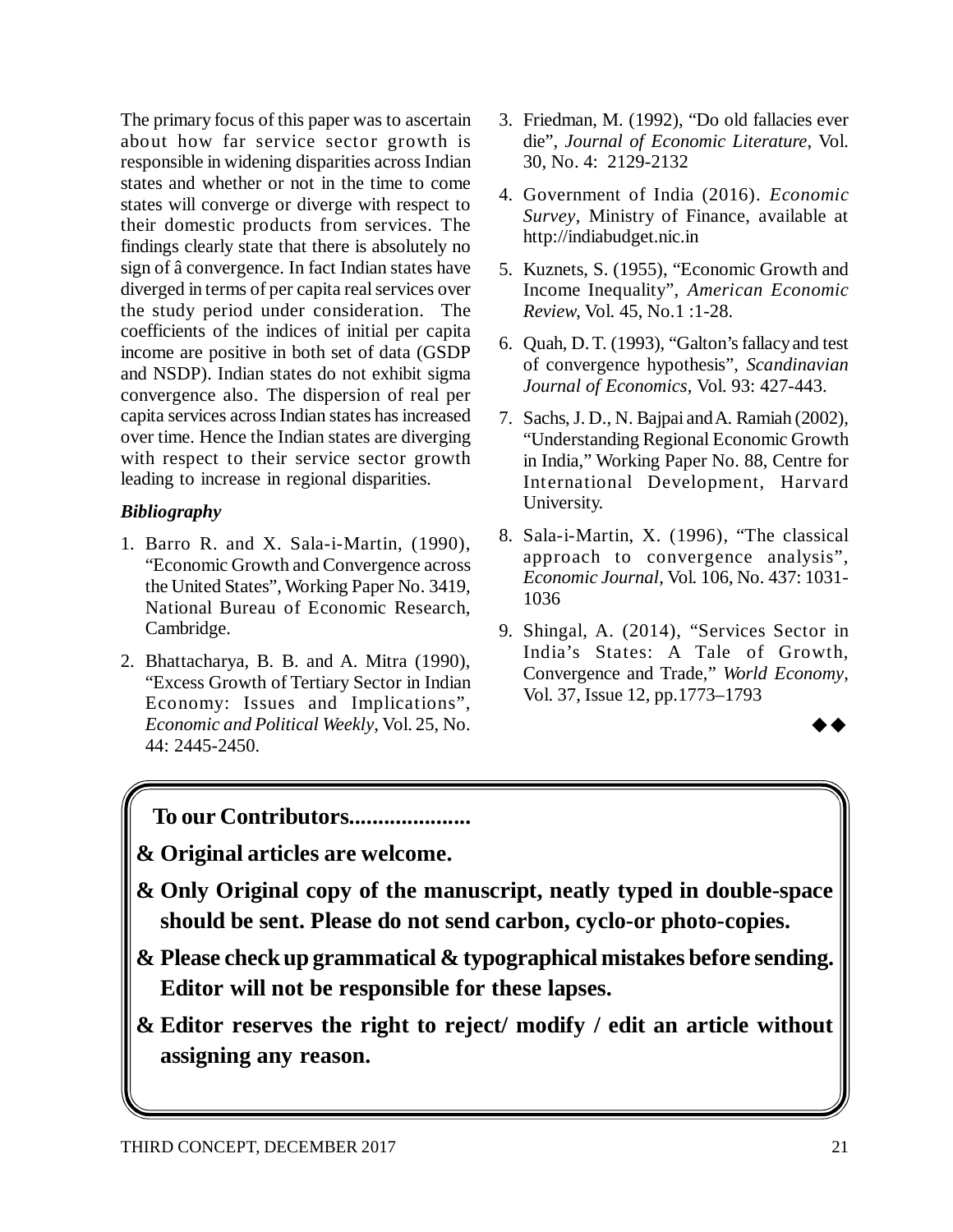# **Demagogy of the media: information or manipulation**

Prof. Dr. Sabahudin Hadžialić\*

[*Demagogy of the media is gaining prominence within the virtual perceptual reality of social networks on WWW as information and / or manipulation with the goal of realizing individual and / or group interests. The social networks which we are using online for information and / or communication are both the message and the medium. We use it as a classic medium for transmitting, sublimating, creating information with existent feed-back of identical, similar or contradictory intents. The way of presenting of us within this media is a kind of message about the sop intent of the opposing ones but also of those who "follow, read, communicate with us".]*

 $\prod_{\text{at th}}$ **The social networks are used for online** journalism, we allow far more people access in a difference from 'classic journalism' and at the same time we have the possibility, through the aforementioned *many to many* thesis, that at the time of creation, we have a commentary on the social networks as well as a kind of marketing of our own messages and of our media. Let's start from the fact that *information is power and who controls information controls all human immediate activities aimed at sustainability and advancement*.

That is why social networks are not only a unique example of unification of information, but also of power within a media that has a "social" prefix. Is that right? Perhaps it is a "social" but "controlled social" medium. On social networks are close to two billion users of planet Earth, sitting in their homes, talking online, reading news online, watching video and movie records, negotiating, falling in love, wrangle, bully, inviting for the protests, calling for government decay or activating, as a control, by the side of governments towards their own citizens.

Do we live the virtual world of real social communication with the goal of comprehensive information of our own being, or does that real world of virtual social communication create us as part of the binary code of our own thinking?

The aim of the paper is to define the role of social networks ([https://ba.linkedin.com/in/sabahudin](https://ba.linkedin.com/in/sabahudin-)hadzialic-3b486b1a and / or <https://twitter.com/> sabi1960?lang=en and / or https: // www. Facebook.com/sabahudin.hadzialic) on the WWW within the assumption of whether there is any information or manipulation in the reflection of demagogy of the media in virtual perceptual reality:

- a. In order to explain the "and / or" the possibility that the media itself is the source of information and / or manipulation to confirm the thesis that "Conspiracy theories do not exist, but it works." (Hadžialiæ, Sabahudin, 2010).
- b. In order to establish the fact that even the most sincere ideas for advancing the existence of mankind can become their own opposite (Oppenheim, Robert, 1947) with the aim of manipulating the sequence of events that ultimately leads to control of thoughts and actions.
- c. In order to detect hidden agendas within the use of information collected from social networks, they are analyzed and manipulated by governing structures with a focus on controlling possible future actions of their own citizens (NSA, 2013).
- d. In order to deal with the problem of everyday "bombardment" with excessive and unnecessary flash information that condition certain reactions with the aim of manipulating our consciousness in the direction of assumed intentions in the model and the state of

<sup>\*</sup> Assoc. Prof. at the Faculty of Media and Communication, International University, Travnik. Bosnia and Herzegovina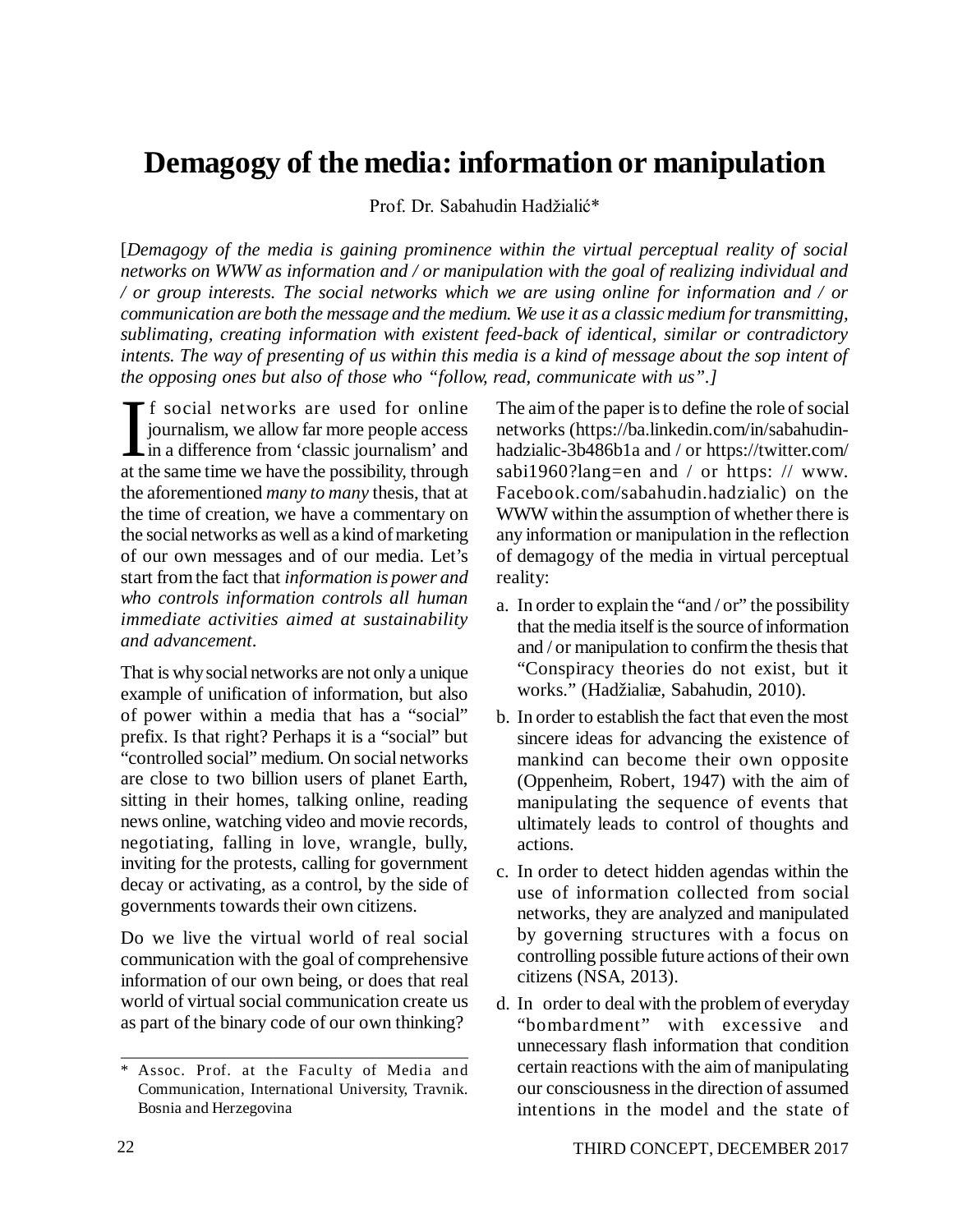something called *social networks* as the assumption of total and / or mad/insane (Maciedo, Mladen, 2013) awareness that, through the social networks, tell us about the end of history we know.

- e. In order to find solutions that in the modern Agora (a central public space in ancient Greek city-states), that could appropriately become the use of social networks, to create preconditions that, avoiding manipulation, we create the possibility of mutual information with the aim of improving everyone's prosperity with the goal *everyone for one and one for everyone.* No matter how utopian it sounded "Avelange was the snowflake at the beginning" (Hadžialic, Sabahudin 2009) in the space and time where manipulation is the subject of all sorts of information we know, even when we talk about online journalism.
- f. In order to present the potential *positive* role of social networks on the WWW with the aim of realizing *the promise of the Internet*, that his/her full incarnation as the individual will be experienced as immediate, at the same time as the creator, participant but also the perpetrator of this/her own guidelines presented on social networks. However, at the level of *communication theory*, "it complains that the political public on the Internet substantially promotes its privatization, because the individual can use the possibilities again only as an individual and thus avoids the effects of filtering that are coming from the representative public and communication among the present ones". (Mayer, Thomas, 2003).

Pro et contra of the observation of theoretical framework

The attractiveness of direct/immediate and *manyto-many* communications includes its *pro*, but also *cons* observations. Namely, within social networking, with the advantages (which are sometimes also flaws, depending on the way of use) that are reflected in:

a. instant, momentary communication of all with everyone

- b. the infinite ability to store information in the unit of time
- c. shaping the desired information without (it is only possible afterwards in the case of obscenities, hatred, racial and gender prejudices, etc. ...) censor control (Rääbus, Carol, 2017)
- d. photos, videos, texts, comments, responses generated by our wishes and the freedom of communication
- e. exchange of information with the aim of improving their own knowledge
- f. ... in front of us lays down the same, if not even the bigger form of flaws (which often become the advantages, depending on the mode of use) that are reflected in:
- 1. manipulation of information through lies, deception, shalf-truths, propaganda within created groups, individual interests, and targeted topics
- 2. testing and directing (read: manipulating) public opinion for the needs of certain politicians (Markandey, Virat, 2012), group (Keller, Jared, 2010) and / or marketing products (DeMers, Jayson, 2014) through seemingly simple, "innocent and naive "communication panels/riddles.

### **Demagogy of the media - testing of the assumptions**

Demagogy of the media within the virtual perceptual reality of social networks on the WWW as information and / or manipulation with the goal of realizing individual and / or group interests is interestingly starting axiom of possible perceptual responses.

Namely, it contains within itself a multitude of assumed modalities (models, above all) of comprehensive, possible "truth" (Dependent on from which angle is viewed - or from which ideological-religious-social aspects we are focusing our analysis), depending on the current (read - daily-political), but ultimate (the one who proves much, nothing proves) truth we strive for.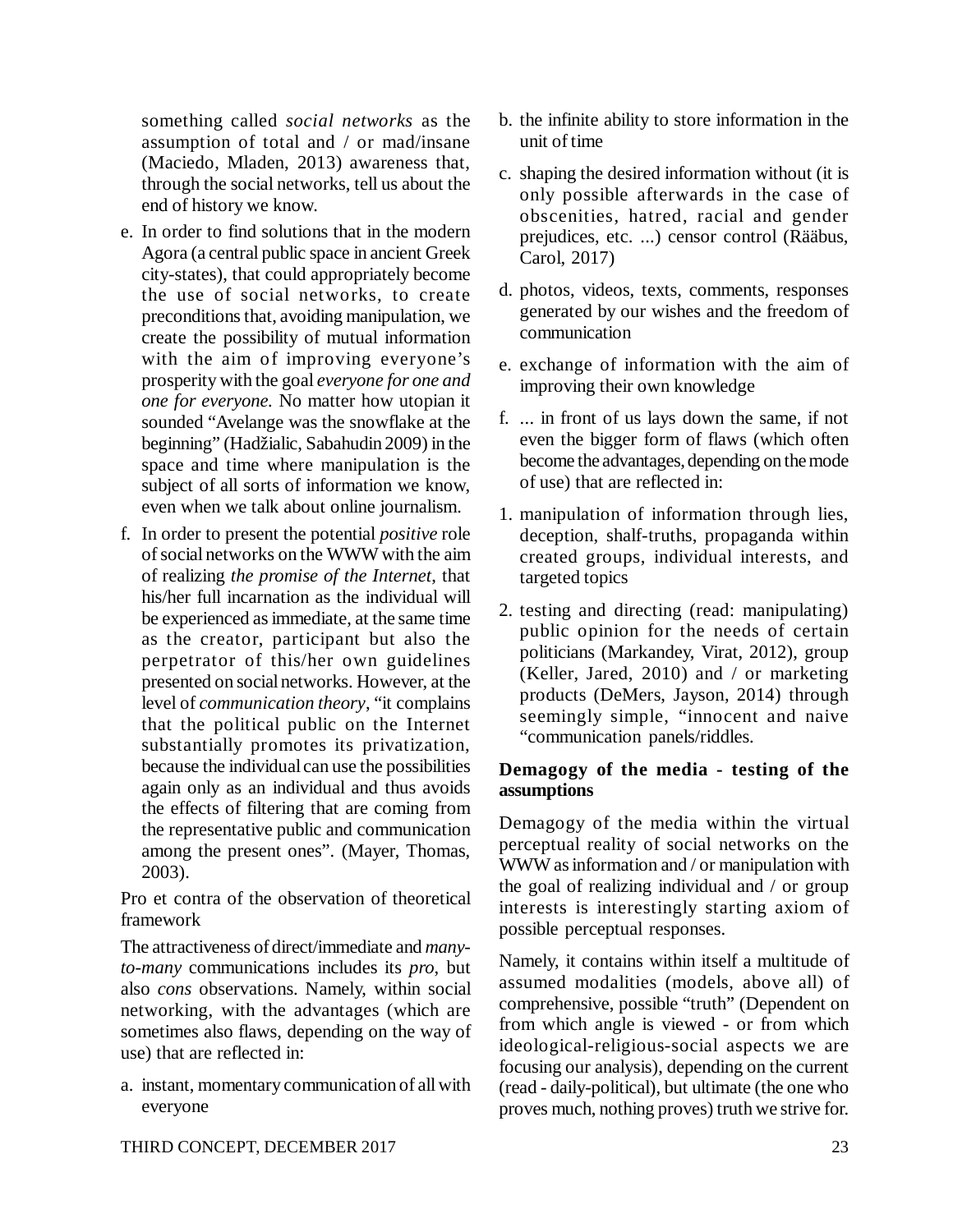Let us go *in medias res* - from the point of view that *the medium is the message* (McLuhan, Marshall, 1967) and in which way we can view social networks within the form of Makluan's assumptions? The social networks we use online for information and / or communication are both the message and the medium.

### **How?**

First, we use it as a classic medium for transmitting, sublimating, creating information with existent feed-backs of identical, similar or contradictory intents/purposes.

Secondly, the way we present it on the media is a kind of message about the intentional intent/ purpose of the opposed ones, but also the ones who thinks like us and who are "following, reading, communicating with us".

Thirdly, if we use social networks for online journalism, we allow far more people to access information as opposed to "classical" (old school) journalism and at the same time we have the possibility, through the above-mentioned thesis *many to many*, that we have, at the time of creation - over the social networks, comment, but also a kind of marketing of our own messages and our media.

It is a simple fact that human always has at all times *a desire to success*. Success can be seen both from the point of view of the individual benefit and also as the achievement that goes hand in hand with the success of the community in relationship with the survival of its development and prosperity. Oriented towards prosperity. How do you find within all of it the interest within social networks? In the question is always, as usually it is, the answer: in every society, created on the system of an *equitable* social treaty (the Constitution of a country), the goal is to enable a fair distribution of the intentions, possibilities and goals of every individual, but also of the group within the society (Metcalf, Stephen, 2017) with the intention of making and doing good, if we start from this axiom-assumption.

I will retain within it the desire that we should try, no matter how naively it looks like, to unmask

the manipulation of information on social networks by creating the prerequisites for communication susceptible to the people as identities of the communication rather than identities of consumerism (either product, service and / or ideology of all forms) and within social networks itself (Spinetti, Luana, 2016).

At the very beginning of the discussion about the set up hypothesis we should start with the problem of legal regulation of the Internet as *a network of all networks* worldwide which (legally, of course) can be intuitively deliberately wrongly sanctioned to satisfy the interests of an individual, group, state and / or corporation *per se* (Chivers, Tom, 2009). Let's start from the fact that *information is power and who controls information controls all human immediate activities aimed towards sustainability and advancement.* That is why social networks are a unique example of unification of information, but also of power within a media that has a "social" prefix. Is that right? Perhaps it is a "social" but "controlled social" medium.

Let us outline and explain mentioned with the methodological, clear and concrete examples of practice, but first of all we should bring closer, *in general*, the use of the Internet in 2017. (3.77 billion users): The top five WWW browsers (Google Chrome, Microsoft Edge, Mozilla Firefox, Safari, Opera) cover 98% of the online community, while only 2% of the other web browsers belongs to the online community, that, even within the use of social networking, creates a problem:

- a. Who controls those browsers and pages you visit within social networks (Edwards, Jim, 2016)
- b. How is designed (which information from our *surfing* collects and to whom it is delivered to)
- c. To whom social networking information is provided to (Slade, Hollie, 2014) and how (Bort, Julie, 2016).

#### **Graph. 1.**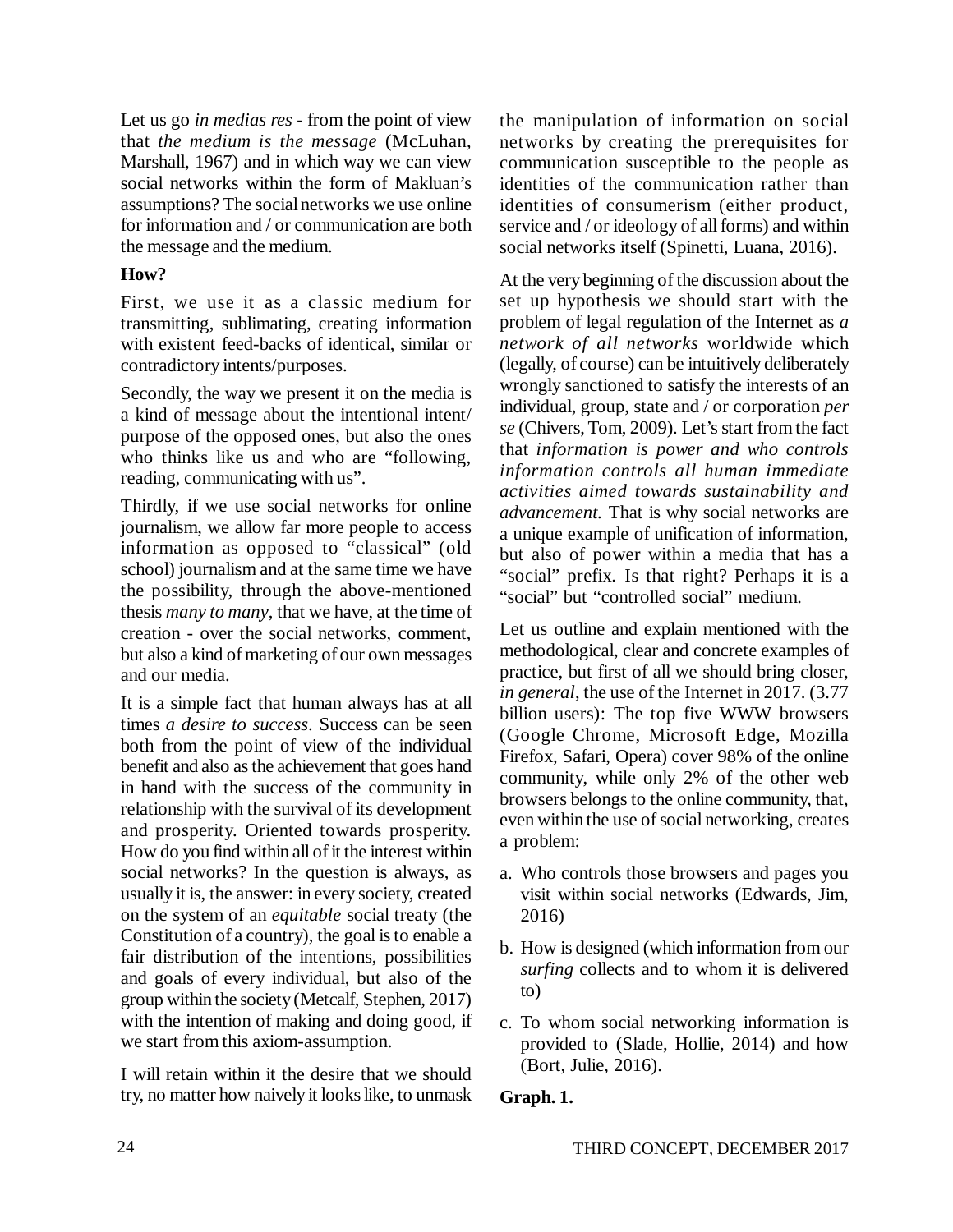(global desktop web browser market share statcounter 2017 -<http://gs.statcounter.com/> )



And we come to numbers that exceed all expectations of the normal (only for someone who does not understand the meaning of communication through the network) understandings within the assumptions of communication:

#### **E-mail**

- 3.7 billion email users around the world will be up until the end of 2017. (Tschabitscher, Heinz, 2017);
- 205 billion email messages will be exchanged each day by the end of 2017. (Tschabitscher, Heinz, 2017);

### **Websites and Web Hosting (Hosting Facts, 2017)**

- 43% of the most visited million pages are based in the United States;
- 58.8% of the most visited blogs are based on WordPress;
- There are even 363.3 million Tumblr blogs.

#### **Graph. 2.**

#### ([http://www.internetworldstats.com/stats.htm\)](http://www.internetworldstats.com/stats.htm))

### **Domains (Verisign, 2017)**

- There are 329.3 million domains registered;
- The most expensive domain (sex.com) in 2010 was sold for as much as \$ 13 million.

#### **Internet users**

- There are as many as 3.85 billion Internet users in the world;
- Of this, 1.9 billion comes from Asia:
- 650 million people access Internet from Europe;
- The country with the largest number of internet users in the world is China, which accounts for nearly 700 million.

### **Social networks (Zephoria, 2017) and (Greenwood, Shannon, Perrin Andres and Duggan, Maeve (2016)**

- The number of active Facebook users in August 2017 is 2.1 billion;
- Facebook users are 76% female (out of 100%) of all females) and 66% male (out of 100% of all males.
- The average age of a Facebook user is 40 years;
- Every day it sends 175 million Tweets;
- LinkedIn counts as many as 500 million users (Darrow, Barb, 2017);
- Google+ uses 111 million active users (Wikipedia, 2017).

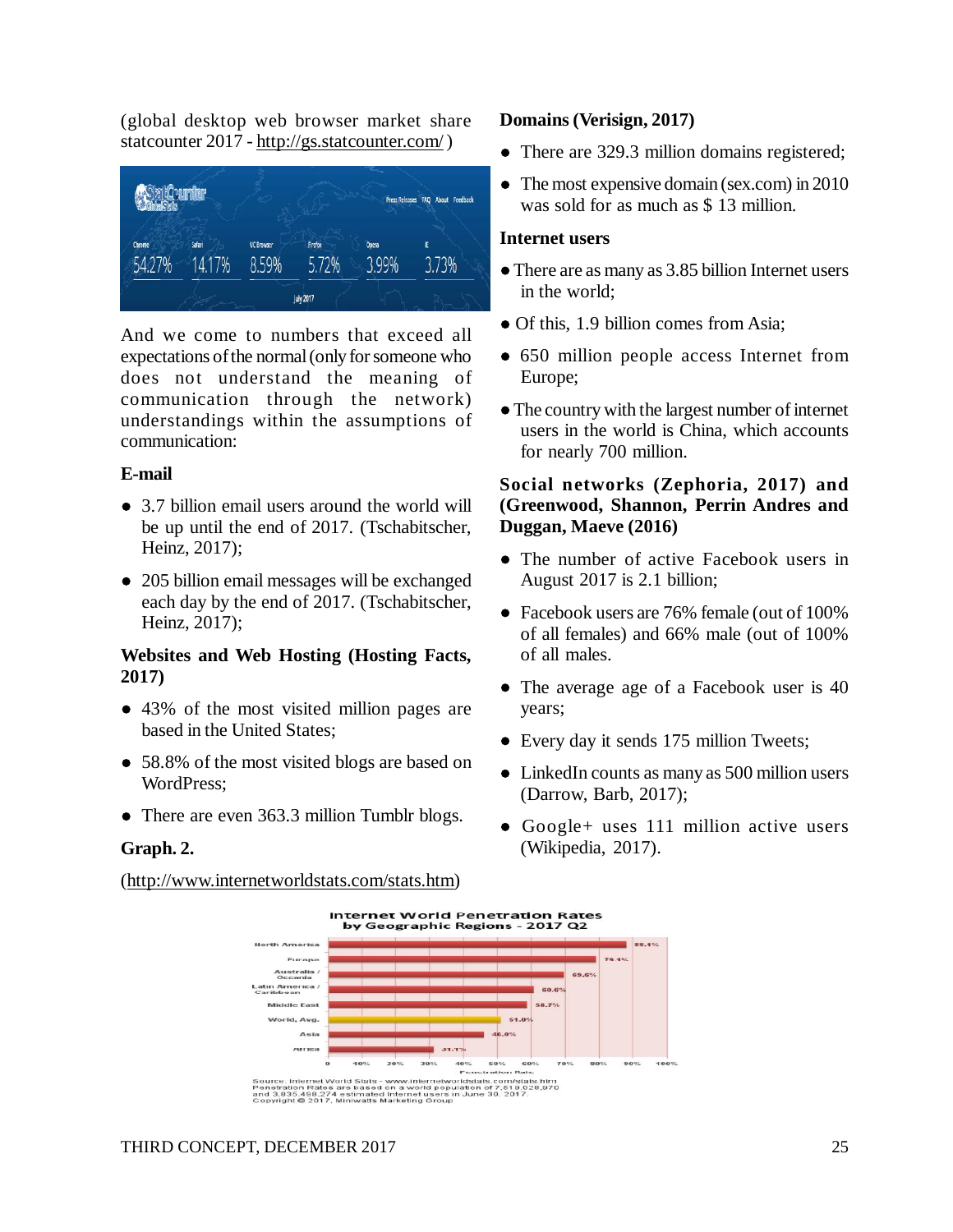| <b>WORLD INTERNET USAGE AND POPULATION STATISTICS</b><br><b>JUNE 30, 2017 - Update</b> |                           |                          |                                       |                              |                     |                     |
|----------------------------------------------------------------------------------------|---------------------------|--------------------------|---------------------------------------|------------------------------|---------------------|---------------------|
| <b>World Regions</b>                                                                   | Population<br>(2017 Est.) | Population<br>% of World | <b>Internet Users</b><br>30 June 2017 | Penetration<br>Rate (% Pop.) | Growth<br>2000-2017 | Internet<br>Users % |
| <b>Africa</b>                                                                          | 1,246,504,865             | 16.6%                    | 388,104,452                           | 31.1%                        | 8.497.0%            | 10.1%               |
| Asia                                                                                   | 4, 148, 177, 672          | 55.2%                    | 1,909,408,707                         | 46.0%                        | 1.570.5%            | 49.8%               |
| <b>Europe</b>                                                                          | 822.710.362               | 10.9%                    | 650,558,113                           | 79.1%                        | 519.0%              | 17.0 %              |
| Latin America / Caribbean                                                              | 647 604.645               | 8.6%                     | 392,215,155                           | 60.6%                        | 2,070.7%            | 10.2%               |
| <b>Middle East</b>                                                                     | 250,327,574               | 3.3%                     | 146,972,123                           | 58.7%                        | 4,374.3%            | 3.8%                |
| <b>North America</b>                                                                   | 363,224,006               | 4.8%                     | 320,059,368                           | 88.1%                        | 196.1%              | 8.3%                |
| Oceania / Australia                                                                    | 40.479.846                | 0.5%                     | 28,180,356                            | 69.6%                        | 269.8%              | 0.7%                |
| <b>WORLD TOTAL</b>                                                                     | 7,519,028,970             | 100.0%                   | 3,835,498,274                         | 51.0%                        | 962.5%              | 100.0%              |

**Graph. 3.** [\(http://www.internetworldstats.com/stats.htm\)](http://www.internetworldstats.com/stats.htm))

for detailed regional usage information. (3) Demographic (Population) numbers are based on data from the United Nations Population Division. (4) Internet usage information comes from data published by Nielsen Online, by ITU, the International Telecommunications Union, by GfK, by local ICT Regulators and other reliable sources. (5) For definitions, navigation help and disclaimers, please refer to the Website Surfing Guide. (6) Information from this site may be cited, giving the due credit and placing a link back to www.internetworldstats.com. Copyright @ 2017, Miniwatts Marketing Group. All rights reserved worldwide.

#### **Mobile**

- Over 5 billion mobile phone users around the world;
- 44% of the world's population will have a smartphone by the end of 2017. (Sui, Linda, 2017)

And now we come to the methodological-logical sequence of human survival, where in the center of human's experience of the world and of himself/herself as one of the most important questions the question is raised the question of freedom (From, Erich, 1994). Freedom is linked to the existential question about the overcoming of each immediate challenge and the opposition to every misunderstanding, degradation and / or destruction during the course of civilization development (is it? – in the last 100 years has been killed more people then in the past 2000 years). Of course, this is, even in details, concretized in the field of personal, social space of the individual, even in the social network. How?

We put a few simple questions aimed at understanding the real and the unreal, within the manipulation of human peculiarities.

On the social networks are more than two billion users from the planet Earth who are sitting in their homes, talking online, reading news online, watching video and movie records, negotiating, falling in love, wrangle, arguing, inviting protests (Taylor, Chris, 2011), call for devastation of the governments (Radio Free Europe, 2013) or control by governments towards their own citizens (Otta, Evelien, Rousseau, Ronald, 2002).

So, the question is how close is the real and unreal interaction, and how thin is the line between *genius and madman*, when it comes exploitation and the (mis)use of social networks?

Do we live the virtual world of real social communication with the goal of comprehensive information of our own being, or does that real world of virtual social communication create us as part of the binary code of our own thinking?

### **The message as the medium of socialization the medium as the socialization message**

Answers to these methodological questions are not hidden in the cheaply way of everyday life transferred into the virtual world of legitimate constants, but in the media itself or in the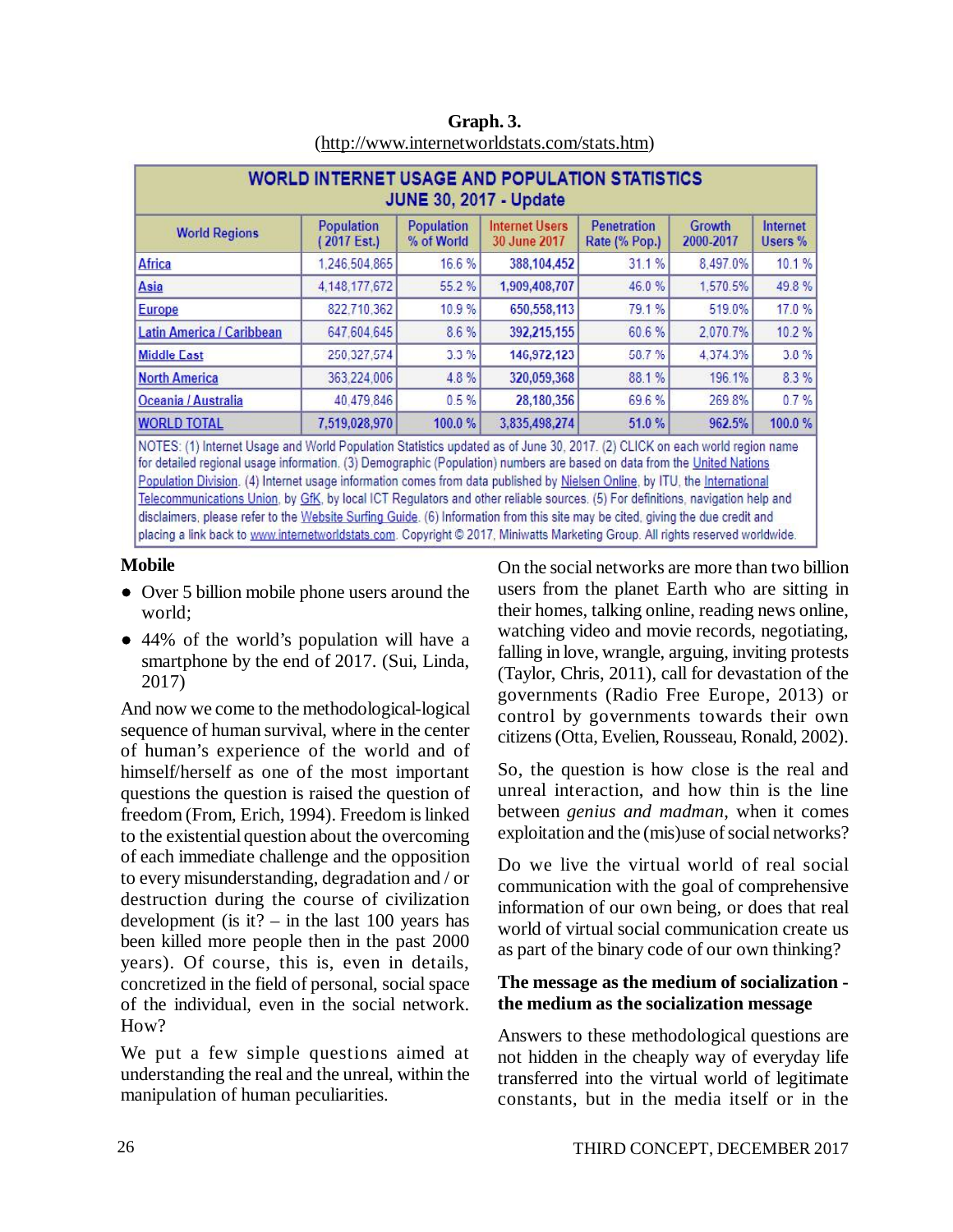message, depending on whose follower are we of the possible media intentions. Namely, the answers are hidden in something entirely different but different. I'm going to be blasphemous, brutally-painfully different: Variable, or, in other words, changeable, in this case, is the message, but also the media that change depending on the perception / recognition mode by the side of communicator but also by the side of the consumer of information. Example: A Facebook message with a photo where you are in a company with a well-known poet and / or journalist can be differently read by your virtual, but also real (who are that in the real world) friends depending on their social, psychological, gender and / or voyeuristic profile (Grainger, Charlotte, 2017).

That is how everything will be read in social networks. Given that we should not omit the most basic assumption that is aimed at understanding of this kind of communication: *the goal is to recruit someone for something*. Whether it is respect, product, and / or service depends on the way of presentation as well as depends on the way how to formulate the possible information. But we have to be careful not to overdrive in anything. Even in something as banal/cheaply as it is advertising, to avoid happening, as it was claimed by THE GUARDIAN (Sir Martin Sorrell, 2012) as he is not convinced, that FACEBOOK will succeed as a good advertising medium.

Yes, I might agree with the above because, on one side, we have a social network that focuses on information and communication, but also *vice versa* on the one hand, and on the other hand someone wants to turn it into *an advertising* *medium*. Still, realistically speaking, even if we agree with the above mentioned, do today, as communication is all within the study of the media, and is that all is advertising, or advert, regardless if to do it on the social and / or business binary way? Yes, I think that we can keep on one and the other as interactive forms of identical intents/purposes. Regardless if we would like to shape it as basic communication or something else. The only problem is if it happens to us as with the photo that is in front of you. And where do not you know if *you're up or down*.

# **Photo 1. (what is reality?)**

(Photo by Erik Johansson:<http://hypenotice.com/> artwork/photo-manipulations-by-erik-johansson/  $11/$ 



The fact that FACEBOOK as a social network has really created the preconditions for becoming a medium of the socialization message, but the message of socialization of the media as well, however, leads us into doubts if we perform a comparative analysis of the *journalistic stigma*, which is, in this case, realized *through online journalism on social networks*. What are we facing?

| <b>Online Journalism in General (Craig,</b><br><b>Richard 2005</b>                                                                                    | <b>Journalism On Social Networks In Particular</b>                                                                                                                                                                                                                                                |
|-------------------------------------------------------------------------------------------------------------------------------------------------------|---------------------------------------------------------------------------------------------------------------------------------------------------------------------------------------------------------------------------------------------------------------------------------------------------|
| The online audience of the news, in many<br>respects, looks more like the audience of<br>specialized cable channels than on a radio<br>or TV audience | The online social media audience is already in the<br>fact that it is able to cover literary all all in a favor/<br>advantage of classical online journalism for which<br>we need to foucs on a particular link - in this case,<br>on the posts are lines to everyone, for all, and<br>everywhere |

**Table 1. - (online journalism on social networks) - In general vs. In particular**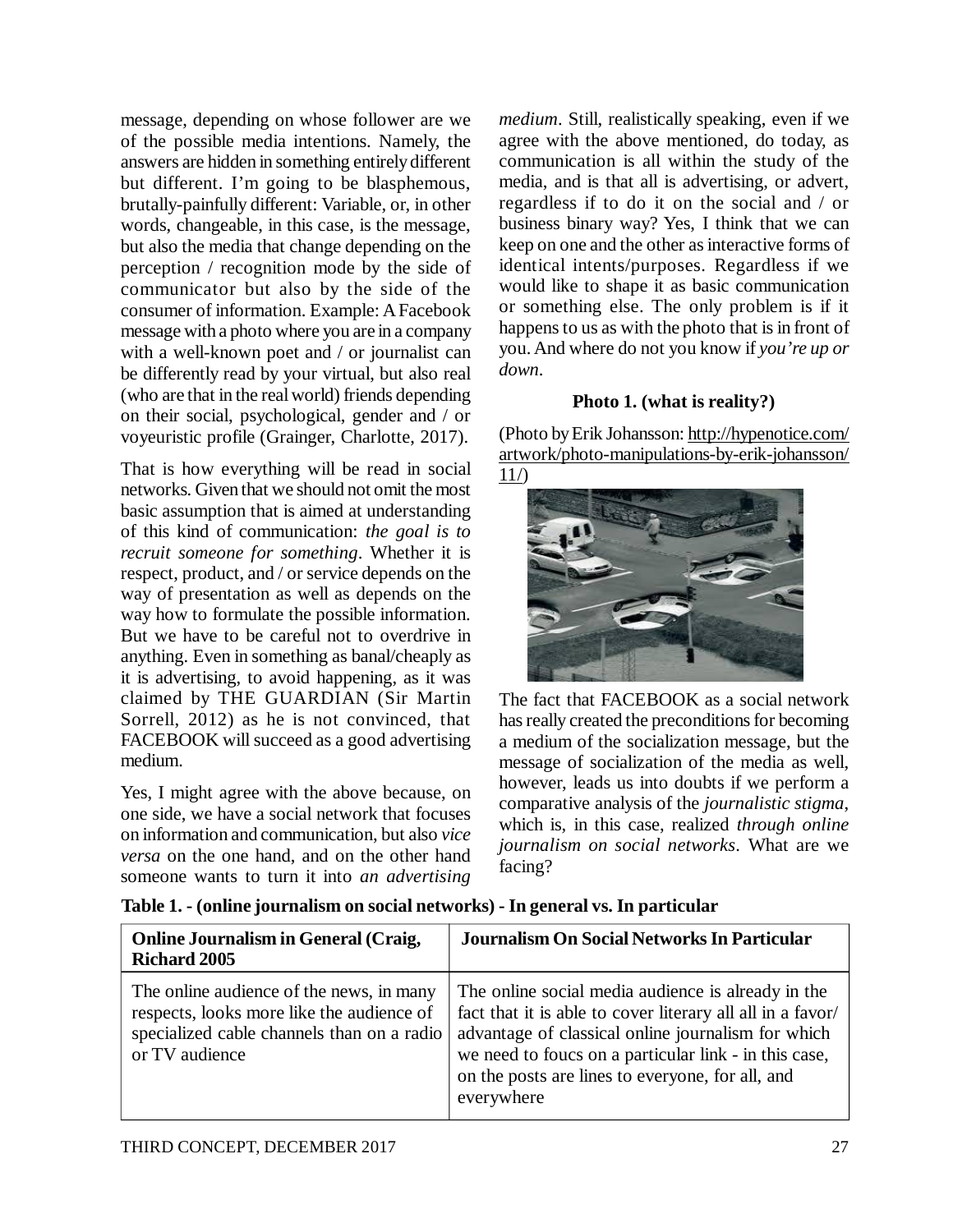| News on social networks creates an individual /<br>group and there is on respect for the basic postulates<br>of the journalistic profession (ethics, codex,<br>morality) but only indications of future constraints<br>and warnings, and we know that after the execution<br>of some (evil) act and/or crime it is difficult to<br>correct the curved river.            |
|-------------------------------------------------------------------------------------------------------------------------------------------------------------------------------------------------------------------------------------------------------------------------------------------------------------------------------------------------------------------------|
| Informing at the moment of the event with the<br>possibility of placing live content (video, audio,<br>the "catch 22"? In the fact that information depends<br>one whether an educated journalist or uneducated<br>manipulator placed the information on social<br>network - an individual / group with an aim of<br>focusing the public on a particular topic or news. |
| Interactivity of presented contents at the time of time of<br>placing of the information. The problem with<br>(journalism on social networks lays within the fact that<br>"it's not hard to write, it's hard to know how to write"<br>(Hadžialiæ, Sabahudin, 2010)                                                                                                      |
| Creative and recreational thinking (improvement,<br>but also so-called relaxing, recreational journalism one to<br>many and many to one)                                                                                                                                                                                                                                |
| Focus on informing of the targeted audience, but<br>also intermittent hitchhikers (who are currently are<br>online and chat with the person who is just reading<br>and / or watching the presented online news) of the<br>news.<br>is that socialization on the establishment of more social                                                                            |
|                                                                                                                                                                                                                                                                                                                                                                         |

Benefits of media presenting or selling news over and through social networks (greater number of users, diversity of readers - levels of education, interests, gender) can often turn into flaws. Targeted? Maybe. Let's try to explain it methodologically. Yes, the fact is that socialization or the establishment of more social way of communicating on the Internet got its culmination through social networks, but at the same time presented us a mosaic of various forms of *manipulation apriori and aposteriori*, from the moment of presenting the

#### **Southeast Europe as a modus vivendi of uneducated virtues Table 2, - (Journalism vs, and so call "Journalism")**

| <b>Journalism on Social Networks</b>        | So Call "Journalism" on Social Networks             |
|---------------------------------------------|-----------------------------------------------------|
| News published via social networks          | The news is "liked" (the relationship between       |
| about the removal of the plates with        | journalism and yellow journalism on social          |
| Cyrillic inscriptions from the buildings    | networks) by a side of one national corps (in this  |
| of state institutions in Vukovar (Croatia), | case – Croatians) and "shared" with its own         |
| in October 2013 with the purpose of         | commentary across the FACEBOOK with the aim         |
| supporting this.                            | of unifying as many people as possible who thinks   |
|                                             | the same as the one who started "sharing" the news. |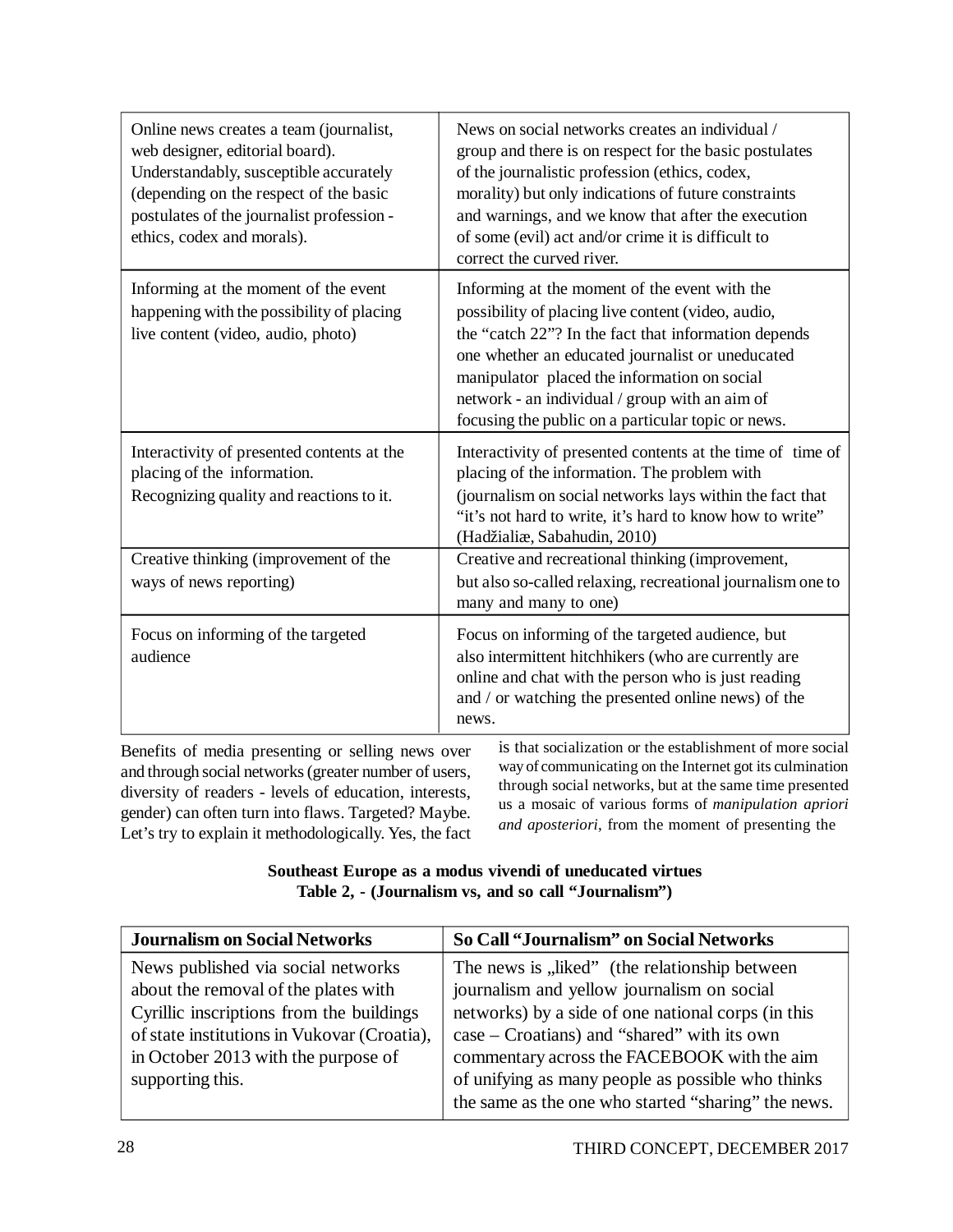| News published via social networks about<br>the removal of the plates with Cyrillic<br>inscriptions from the buildings of state<br>institutions in Vukovar (Croatia), in<br>October 2013 with the purpose of<br>discrediting the support of the mentioned     | The news is "liked" (the relationship between<br>journalism and yellow journalism on social<br>networks) by a side of one national corps (in this<br>case – Serbians) and "shared" with its own<br>commentary across the FACEBOOK with the aim<br>of unifying as many people as possible who thinks<br>the same as the one who started "sharing" the news.                         |
|---------------------------------------------------------------------------------------------------------------------------------------------------------------------------------------------------------------------------------------------------------------|------------------------------------------------------------------------------------------------------------------------------------------------------------------------------------------------------------------------------------------------------------------------------------------------------------------------------------------------------------------------------------|
| News published via social networks about<br>the removal of the plates with Cyrillic<br>inscriptions from the buildings of state<br>institutions in Vukovar (Croatia), in<br>October 2013 with the purpose of traying<br>to find the solution for the problem. | The news is "liked" (the relationship between<br>journalism and yellow journalism on social<br>networks) by a side of one national corps (in this<br>case – both – Croatians and Serbians) and "shared"<br>with its own commentary across the FACEBOOK<br>with the aim of unifying as many people as possible<br>who thinks the same as the one who started "sharing"<br>the news. |

Regardless of whether we approve the first one, the second one, or the third way of "like" and "share" of the news in the right column of the above-mentioned tables, so call "journalism" is just one step away from classical manipulation of information. How? Instead, to, in the 21st century, we forget the (mis)use of symbols, with the respect of the fundamental respect for minority and related rights, a society is still not faced with catharsis of the sins of the past and cannot expect then division on the stitches of the own survival. In this case we are talking about all the countries created on the territory of the former Yugoslavia where we still have war criminals on one side. and heroes on the other side from the wars from 1990 to 1999 (UN, 2016).

Even when we have a Vukovar case (Coen van den Vinn, 2015) that has really been destroyed in the last war, we cannot afford, even after the generalizing the guilt that comes out of the mouth of the many numbers of manipulators, *uneducated with virtues from this places*, blame the symbols of written prints, *sui generis* epistle. Specifically, when we look at the mentioned table, on the one hand, we have the possibility of total democratic communication, but there is an abyss opening in front of us, in which we have to distinguish the already mentioned axiom of the thin boundary between the genius and the madman, previously mentioned. Where's the solution?

Within the understanding of the other and the different one, even in social networks, not only in Vukovar, but also in Srebrenica, Sarajevo, or in Kosovo, with the goal of unifying the aspirations for the conversation aimed at the prosperity of all and not just selected ones. And this can be achieved through the creation of groups for dialogue, compromise and conversation that would not happen to, just as in Vukovar, the same ones who for their own narrow-party interests a few years ago voted for putting on the mentioned Cyrillic plates, while they were on power, and today because of, allegedly, higher national-state interests are promoting their removal.

The complete cathartics in this area will then be (even on social networks) when we are not root for "this or that side" but when, twenty years later, asks the key question: Where is Vukovar today, twenty years later? How do its citizens live, regardless of the names and surnames they wear? The problem with the symbols will always be, and aside of the daily-political needs.

(..........Contnued the Next Issue)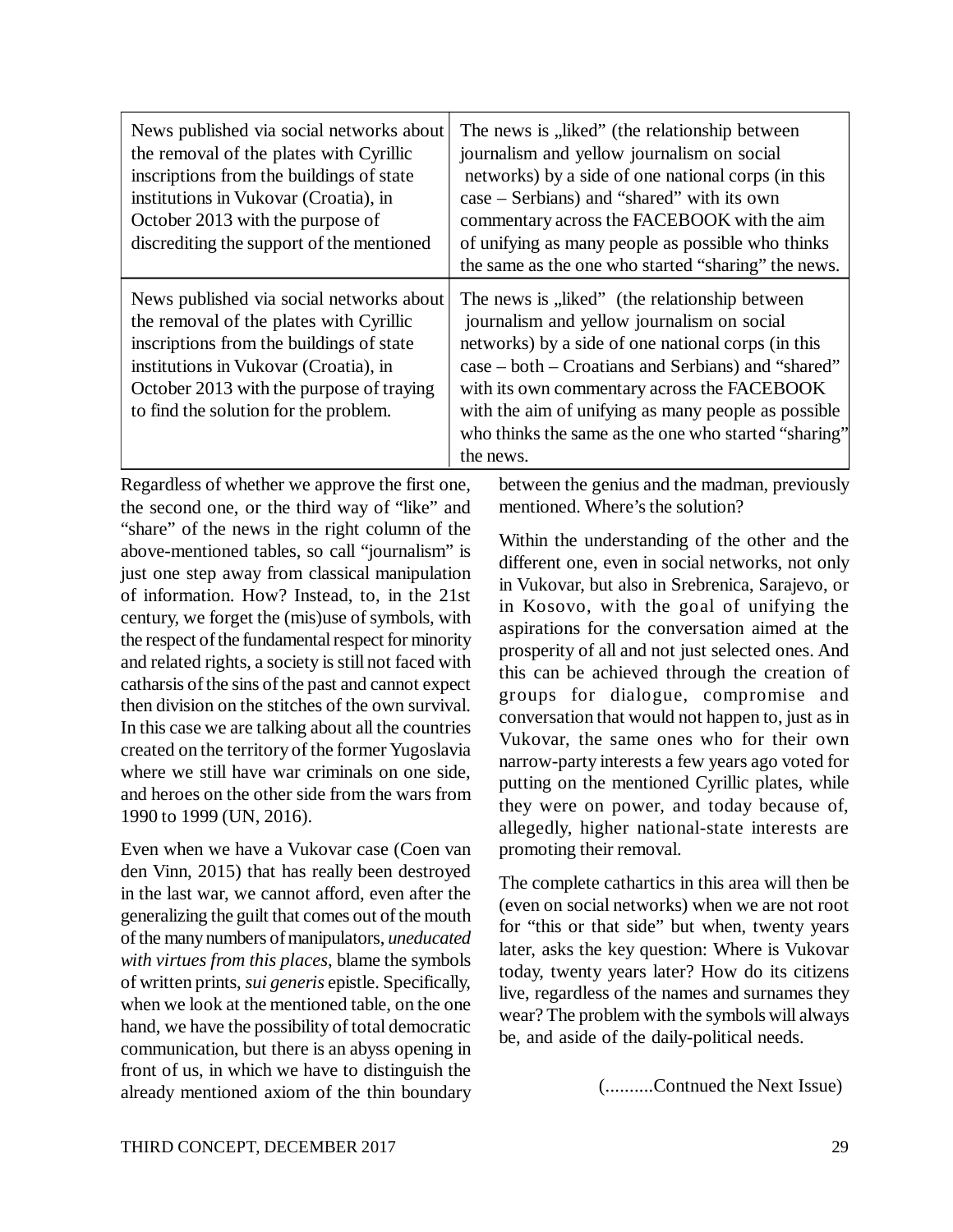# **Online Threats Women Receive**

Dr. Deepa Viswam\* & Pooja K Jethwani\*\*

his brief paper aims at creating awareness<br>among citizens on the misuse of the luxury<br>we all enjoy today- The Internet. This<br>paper also throws light on women becoming the among citizens on the misuse of the luxury we all enjoy today- The Internet. This paper also throws light on women becoming the target on the social media and as to how their security and their posts are being under scrutiny.

### **The Popularity/Rise of The Internet**

"The birth of the internet has given us the power to connect." With this most powerful invention, there has been a rise in its used in times of needs and then slowly using it for leisure has become an addiction in our daily lives. 'The power of click' can mend or bend our lives.' The online world has given us a platform to express our feelings, but are people using it constructively?

Has the domination of the Internet led us being insecure- especially women, how secure is women's safety over the Internet? This seems to be the important question lingering in the minds of all today.

As the world moves from Analog to digital, it is important and apparent that access to information flows for that Media literacy is very important. When the Internet was introduced the access was simple with not many features, just the browsing of information on Google and then the exchange of e-mails but with the latest upgrades and technology seeing a new high, there are various social media platforms to connect to people on a larger scale. With the high innovations there is an equally high threat to our safety, with more rise to popularity there seems to be a chance of higher threat equally, which eventually leads to 'Online harassment'. Next, we will discuss on the online harassment and how it affects women on a large scale.

\*\* Research scholar, Mother Teresa University, Chennai.

# **Online Harassment And Women Being The Target**

Today with the social media giving us the freedom of expressing thoughts freely, somehow and somewhere still it lacks total security for women, it is a biased medium, when women try to express their feelings, it can be their opinion on a particular subject, they are also ridiculed often. Stalking is also a form of harassment and then women are also threatened, this can lead to a dangerous point where they can also be given death threats.

Stalking, hacking, trolling and writing hurtful comments are all part of the 'online abuse' that is very important to be immediately reported and here the person going through all this can be traumatised and it can be dangerous in the future, so do not ignore but report the incident as soon as possible. Nowadays, the hacker can be tracked and action can be taken immediately.

Online harassment is as serious as any other type of violence and should never be ignored. "Online violence is real violence" says Bishakha Datta of Mumbai-based non-profit organization *Point of view*. Online participation limits our participation when in real it should give us the freedom of expression and right to safety and privacy, and one should never ignore the virtual threat. We should realize that it is harmful and immediate action should be taken if we face any such case.

Sometimes the online abuse is just laughed off at, or sometimes women will never be allowed to use the Internet again, if they complain about any such issue and so they decide to keep quiet about the whole matter, but such cases should be voiced out and if one faces such issues, immediate redressal ought to be sought.

Head of Dept. of Viscom, Mother Teresa University, Chennai.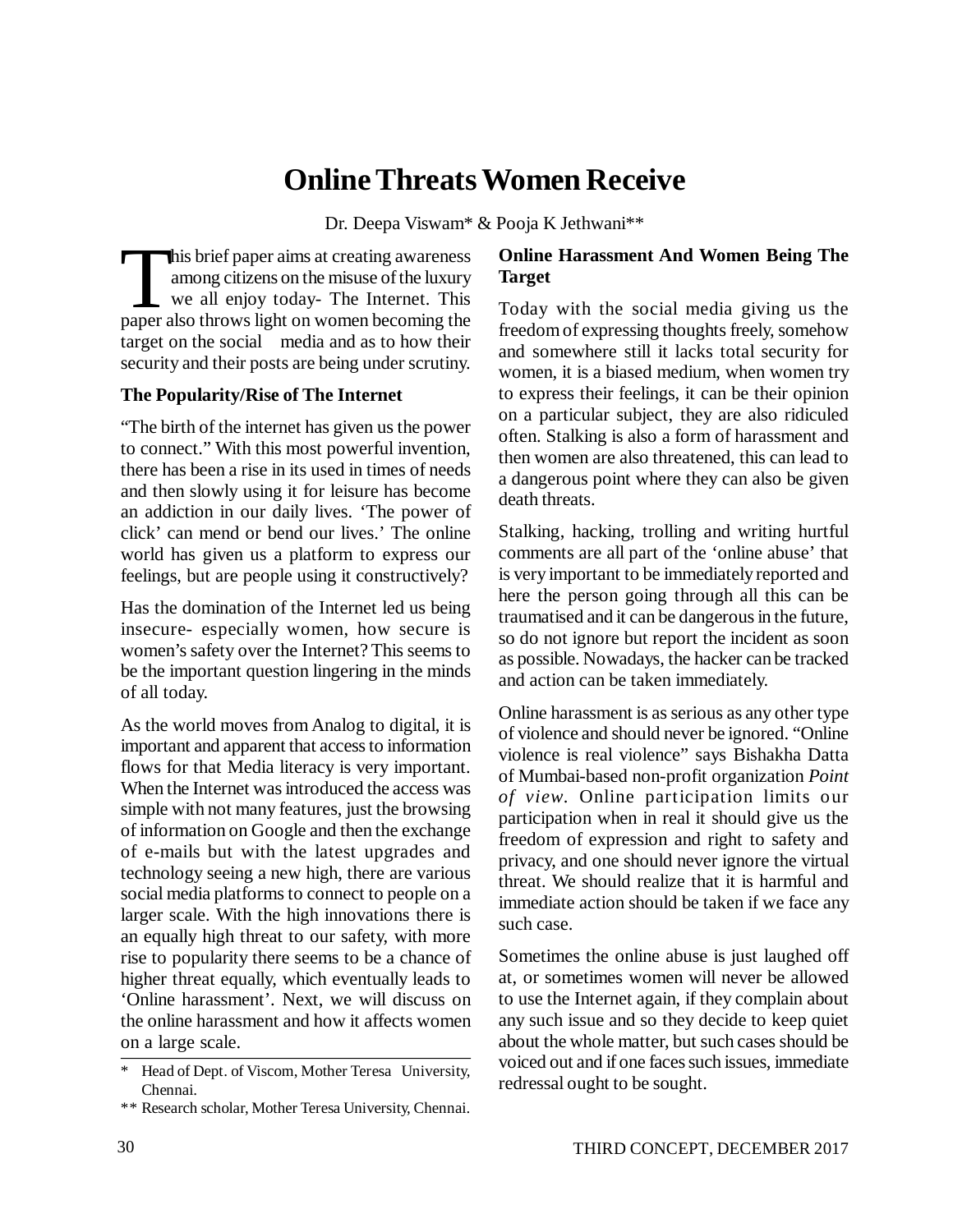Strong women are more likely to face threats because they have an opinion about everything and they are also successful in their respective fields also. There can be symptoms of jealousy among other people and so they try to damage their reputation online, and so when they voice out their opinion on a certain issue they are ridiculed by others who cannot tolerate the women's view.

#### **Use of Language Online**

The language used online is 'emotionally explosive' these days and makes an impact on a person, positive or negative and 'watch your words' must be the key when one is posting content online and keep an eye on comments as well.

However, the social media sites have upgraded their sites and recently Instagram automatically removes content if found to be a hate speech, content that targets individuals or anyone trying to hack an individual's private information, mail ids etc. Even Twitter has its policies updated now making it is easy for a person to report any kind of discomfort on the public platform.

### **Even the writer, before posting content, must see to it that:**

- 1. What he/she is trying to say?
- 2. What words will express it?
- 3. Will it be useful after posting it?
- 4. What effect it will have?

These are some of the ways where one can be safe from trolls and also if the post is sensible, no person will be hurt and hence there will be no spark of debate.

# **Need for Women Empowerment**

The main aim of the Internet is 'freedom of speech' but women are being constantly targeted with the hate speech, increased form of threats can lead to psychological disturbances and cause a trauma in women and can especially affect career-oriented women leading to them being unable to function in their workplace.

We all need to be sure that we are secure and there is need for women empowerment. We can easily keep ourselves updated with the developments, as for the stalkers there is new feature of GPS tracking, where the person harassing online can be easily tracked and all of his further actions can be kept in record and then necessary action can be taken.

Along with that, also regular workshops on 'gender sensitization' should be organized for media personnel, since women from media and journalists are ridiculed often since they have strong opinions for every subject and they can comment on any issue with ease, which does not go well sometimes and becomes a subject of debate and from there it gives rise to 'hate speech'; so these workshops will be useful to make everyone understand how to accept their opinions and will lead to gender justice as well.

### **Importance of Online Security**

The online world should be open and safe for everyone to use. The Internet provides incredible opportunities to exchange and share knowledge and to freely access information, but what about the social platforms like Facebook, Twitter, Instagram… how safe are we? There is a rapid development in these social media platforms, so these have been platforms that are not secret anymore. There is need for privacy since there is no secrecy, so one must be careful. We do have to keep a tab on what do we post and along with that the online companies should also make sure that their sites are safe to use and must keep upgrading their website.

Facebook customizes their privacy and keeps a check every now and then, so that their users feel safe, also their recent safety feature of protecting the profile pictures is a huge hit among users. Also Facebook requests users to immediately report abusive content so that the appropriate action can be taken. Blocking is very easy on social sites and one need not feel afraid to do so.

#### **Conclusion**

n a world where we are too privileged to enjoy these luxuries, we should never misuse our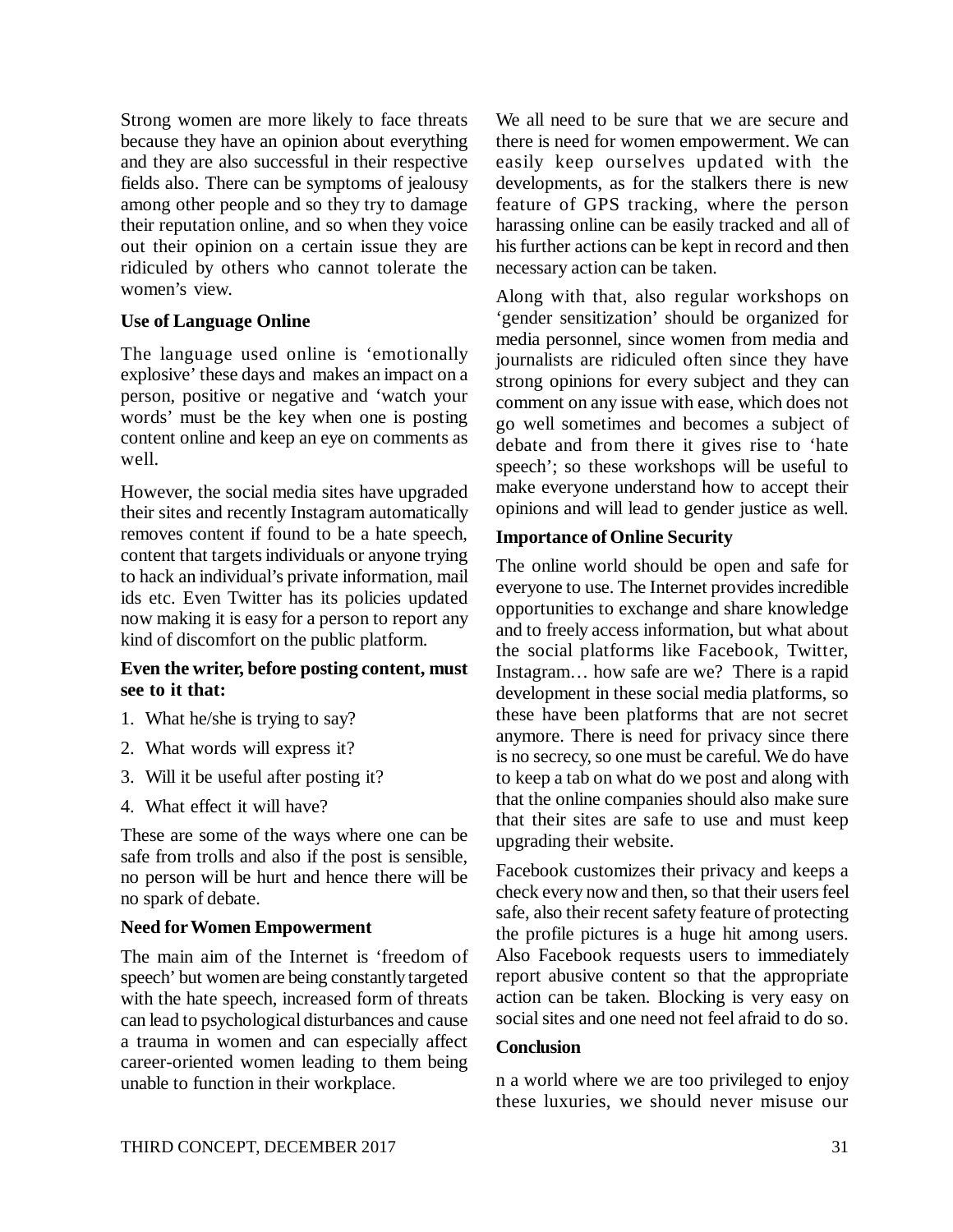powers and take advantage! As far as the future is concerned there will be different challenges and opportunities. However, there will be more issues which will grow, one can never run away from them but face them and women should fight back and have proper knowledge of the Internet. Let's keep ourselves secure and use it wisely only then we can save ourselves and others from this threat that can occur anytime.

#### **Here are certain suggestions on what action the victim can take:**

- Recognize the situation and do not reply back to the bully, it can only make things worse.
- For the proof, take a screenshot and keep it safe with you, also you can copy the URL of the website and keep the link with you, this is a proof of from where the message was sent.
- Contact the website operators immediately, request the websites to take down the information immediately, this will also be a proof when you have to contact the police, as these things can turn worse at any time, where the last resort is contacting the police.
- Also file a complaint with the Internet Crime Complaint Centre (IC3), which is a partnership between the FBI and the Bureau of Justice Assistance, they work together to track down serious cases of online criminal complaints.
- Also having the whole issue being discussed with close family members and friends is very important, not on phone but personally informing them about the whole case is very important
- Above all to avoid any unnecessary trouble, it is always better to have proper privacy settings in any of your online forums, also avoid visiting websites that are unknown or clicking into too many links. Also occasionally it is good to take a break from social media
- Do not share too much of personal information online, all these are the necessary precautions one can take when one is bullied online, or

can always keep in mind to escape further problems.

### **References**

- 1. Chakravarthy Jagdish, *Cyber Media Journalism: Emerging technologies, 2003*
- 2. Public –Interest Journalism *'Citizen Journalism, The mainstream press and Social media Journalism- The institutional Relationship*
- 3. Dass B.K. *'Threats or Promise in Journalism in 21st century', New Delhi, 2009.*
- 4. Kawasaki Guy and Fitzpatrick Peg, *The Art of Social Media, 2014*
- 5. Phukon Dolly, *Women Democracy and Media, 2014*
- 6. See, Empowering women to be safe online [www.womensaidfacebooksafetyguide.pdf](http://www.womensaidfacebooksafetyguide.pdf)
- 7. See, The Unsafety Net: How social media turned against Women. [www.theatlantic.com/](http://www.theatlantic.com/) amp/article/381261
- 8. See, Internet Harassment and Online threats targeting women
- 9. www.journalistsresources.org/studies/ society/gendersociety/internet-harassmentonline-threats-targeting-women-researchreview.
- 10. The top Social Media Platforms' efforts to control Cyber-harassment www.sociallyawareblog.com/2015/08/ 31the-top-social-media-platforms-efforts-tocontrol-cyber-harassment/
- 11. 5 ways to handle and prevent Cyber-**Harassment**
- 12. https://www.google.co/in/amp/ abcnews. go . co m/amp/Techno lo gy/ We Find Them/ways-handle-prevent-cyberharassment/story%3Fid=15973742

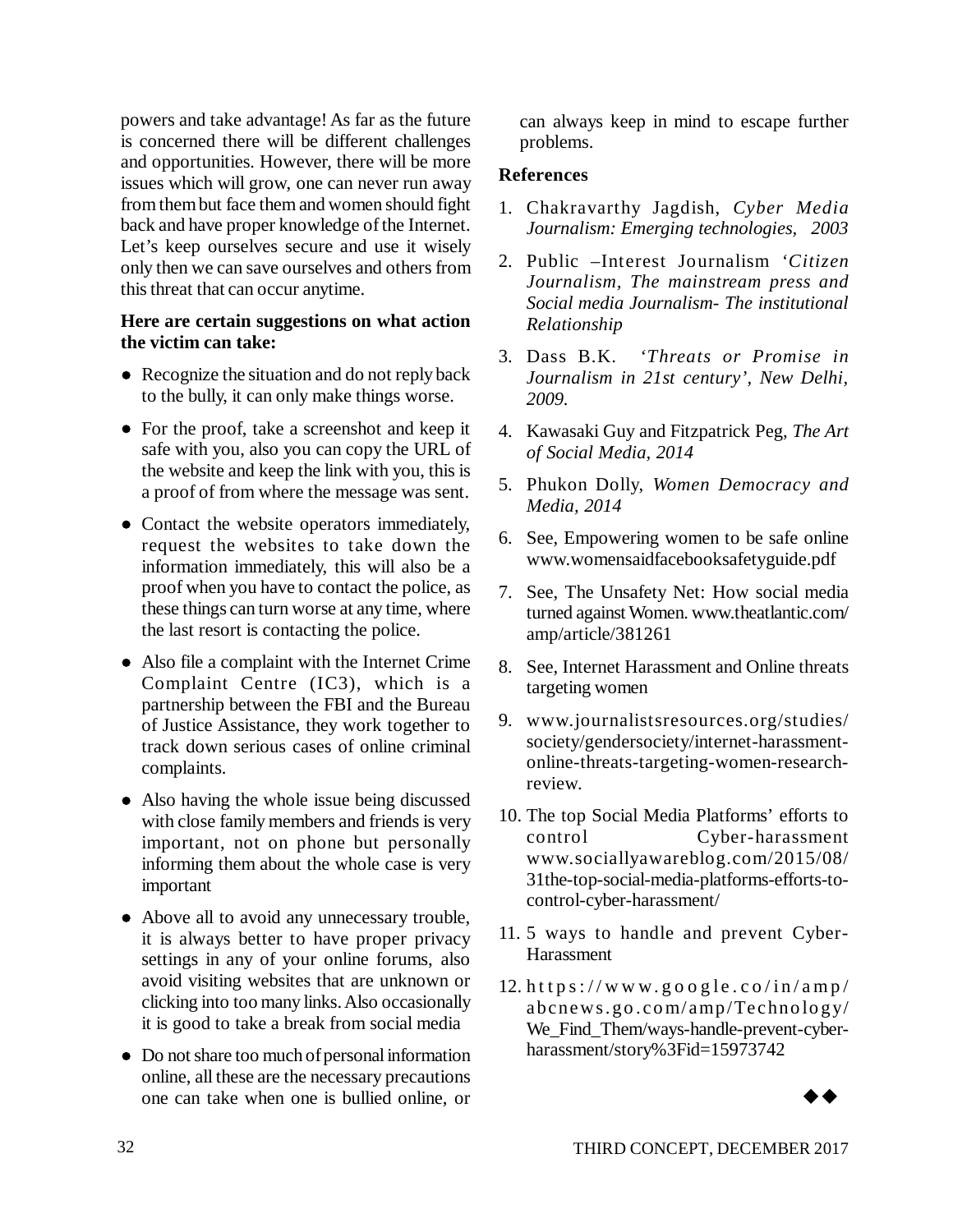# **The Czech Elections in Perspective**

Dr. Binoy Kampmark\*

The Pirate Party are buccaneering their way<br>into European politics, having found a<br>foothold in the testy soil of Central Europe The Pirate Party are buccaneering their way into European politics, having found a after colonising, in small measure, various hamlets in Sweden, Germany and Iceland. The Czech Pirates (PPCZ), a term certainly exotic by current political pedigrees, managed to obtain over 10 percent of the vote, a result that gave them a rich harvest of 22 members in the parliamentary elections.

It took nine efforts, but the Czech Pirates had been edging their way onto conspicuous terrain in various local elections, including netting 5.3 percent of the total vote in Prague in 2015. The city of Mariánské Láznì also found itself having a Pirate Mayor after garnering 21 percent of the vote.

Retaining their oppositional colours, the Czech Pirates are insisting on avoiding the muddying nature of coalition talks with the overall winners. (The dangers of compromising collaboration!) Their agenda is one that has become fairly known across its other incarnations: the abolition of internet censorship, the favouring of institutional transparency, and the revision of, amongst other things, punitive copyright laws. But other agenda items form their twenty point program, including improving the lot of teacher salaries and tax reform.

The latter point is particularly appropriate, given the party's experimentation with testing EU laws on the subject of pirate sites through its "Linking is not a Crime" stance. This was sparked, in large part, by attempts by the Czech Anti-Piracy Union to target a 16-year-old for that great terror of the regulator: linking to content designated as infringing of copyright law.

Launching several of their own contrarian sites, including Tipnafilm.cz and Piratskefilmy.cz, the latter carrying some 20,000 links to 5,800 movies, the Czech Pirate Party was overjoyed by the prospect of prosecution. "Our goal is to change the copyright monopoly law so that people are not fined millions for sharing culture with their friends."

As Czech Pirate Party chairman Lukáš Èernohorský said at the time, belligerent and defiant, "Instead of teenagers, copyright industry lobbyists are now dealing with a political party which didn't run the website for money but because of our conviction that linking is not and should not be a crime."

The gains of the party showed a certain mood at work and, as has been the case in much of Europe, proved boisterously, and at stages angrily, anti-establishment.

#### **Check the Polish, Polish the Czech**

"Europe's redemption lies in the re-affirmation of the Lisbon Strategy of 2000 (and of Göteborg 2001), a ten-year development plan that focused on innovation, mobility and education, social, economic and environmental renewal. Otherwise a generational warfare will join class and ethnic conflicts as a major dividing line of the EU society in decline." – prof. Anis H. Bajrektarevic warned years ago in his seminal work 'Future of Europe: Of Lisbon and Generational Interval.' But as with other intellectual farsighted voices,

<sup>\*</sup> Commonwealth Scholar at Selwyn College, Cambridge. He lectures at RMIT University, Melbourne.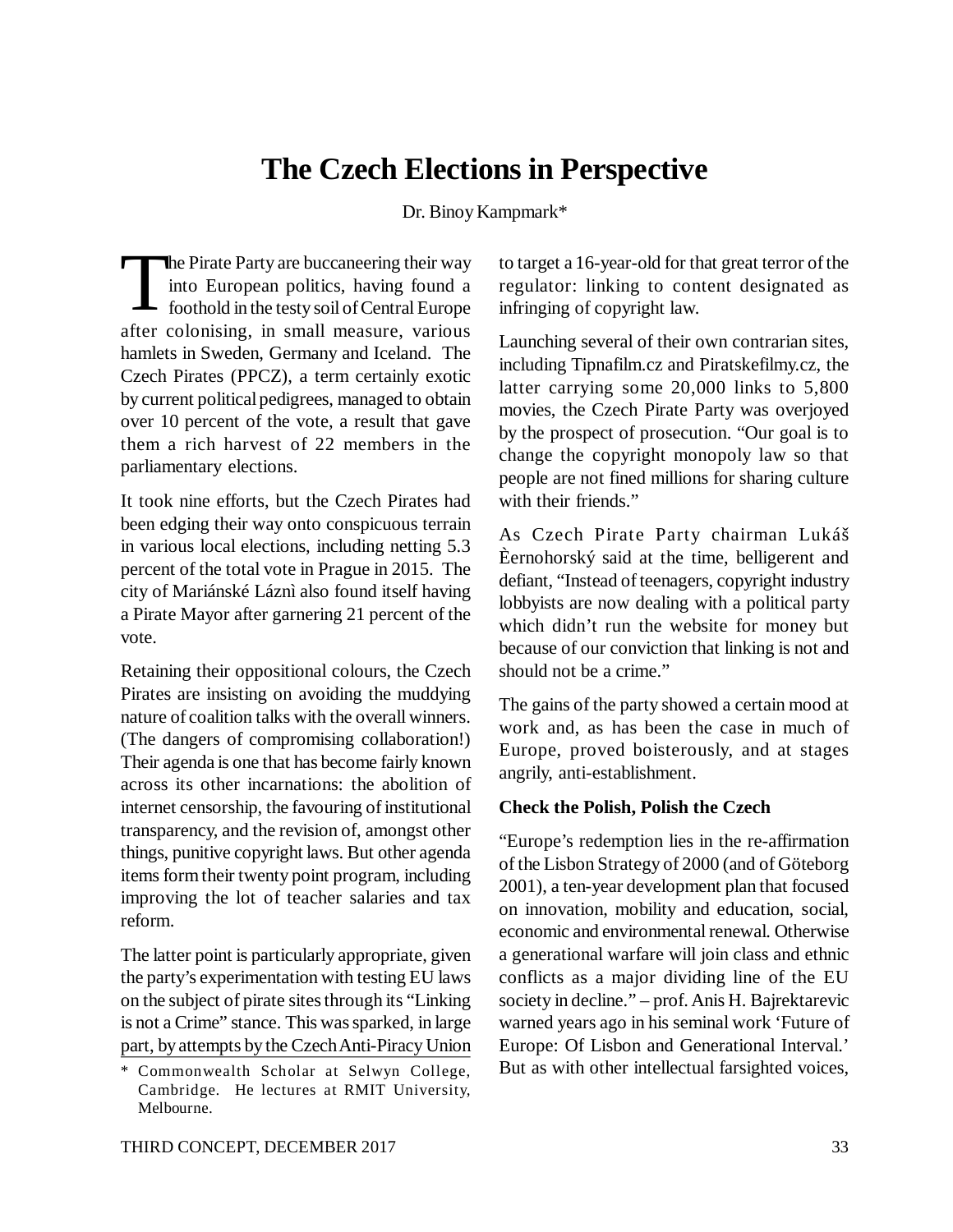it was largely ignored. Well so, until the recent alarming elections results in central Europe.

Thus, across its own political spectrum the Czechs were clearly showing they can add fuel to a brewing EU political fire, setting matters to rights on the continent while tearing down assumptions. As with any fire, however, the consequences can be searing.

While the Pirates did well, the Freedom and Direct Democracy party (SPD), a strident right wing outfit, nabbed similar numbers from the other side of the spectrum, sporting its own anti-EU, anti-immigrant brand. As its leader, Tomio Okamura, insists, "We want to leave just like Britain and we want a referendum on EU membership."

Billionaire fertilizer tycoon Andrej Babiš, the sort of oligarchic figure who should always trouble democratic sensibilities, weighed in the elections with some 30 percent of the vote with his ANO party. His version of politics, another confection of anti-politics dressed for disgruntled consumption, reprises that of the businessman turned party leader. The claim made here is common: that the machinery of governance is somehow analogous to running a business.

Traditional parties, foremost amongst them the long performing Social Democrats, with whom Babiš had been in coalition with after gains made in 2013, found themselves pegged back to sixth position in the tally.

The swill stick of politics did not tar Babiš all that much, a figure who has managed to develop a certain Teflon coating in a manner similar to other billionaire leaders (think Silvio Berlusconi and a certain Donald Trump in the White House). He had become the focus of suspected tax crimes, and lost his job as finance minister. European subsidies, it was claimed, had found their mysterious way into his pocket.

Such suggestions merely touched the tip of a considerable iceberg, one which also consists of allegations of previous employment with the Czechoslovak secret state security service Stb. According to Slovakia's Institute of National Memory, his code name for collaboration during his espionage stint was Bureš.

The billionaire seemed distinctly unperturbed, and his party's showing suggested that some water will slide off a duck's back. "I am happy that Czech citizens did not believe the disinformation campaign against us and expressed their trust in us." He roundly insisted that his was "a democratic movement" positively pro-European and pro-NATO "and I do not understand why somebody labels us as a threat to democracy."

These elections, however, will be savoured by a party that promises a fresh airing of a stale political scene, and one not nursing those prejudices that provide all too attractive gristle. Legislation, should it be implemented, may well remove the cobwebbed fears long associated with the Internet. But facing these newly elected figures will be ANO and an invigorated, indignant right-wing of politics, a far from easy proposition.  $\rightarrow \rightarrow$ 

**THIRD CONCEPT** *welcomes your valuable comments on articles published in each issue. Suggestion to further improve quality and get-up of your favourite magazine, which has a record of uninterrupted publication since 1987, are also solicited.*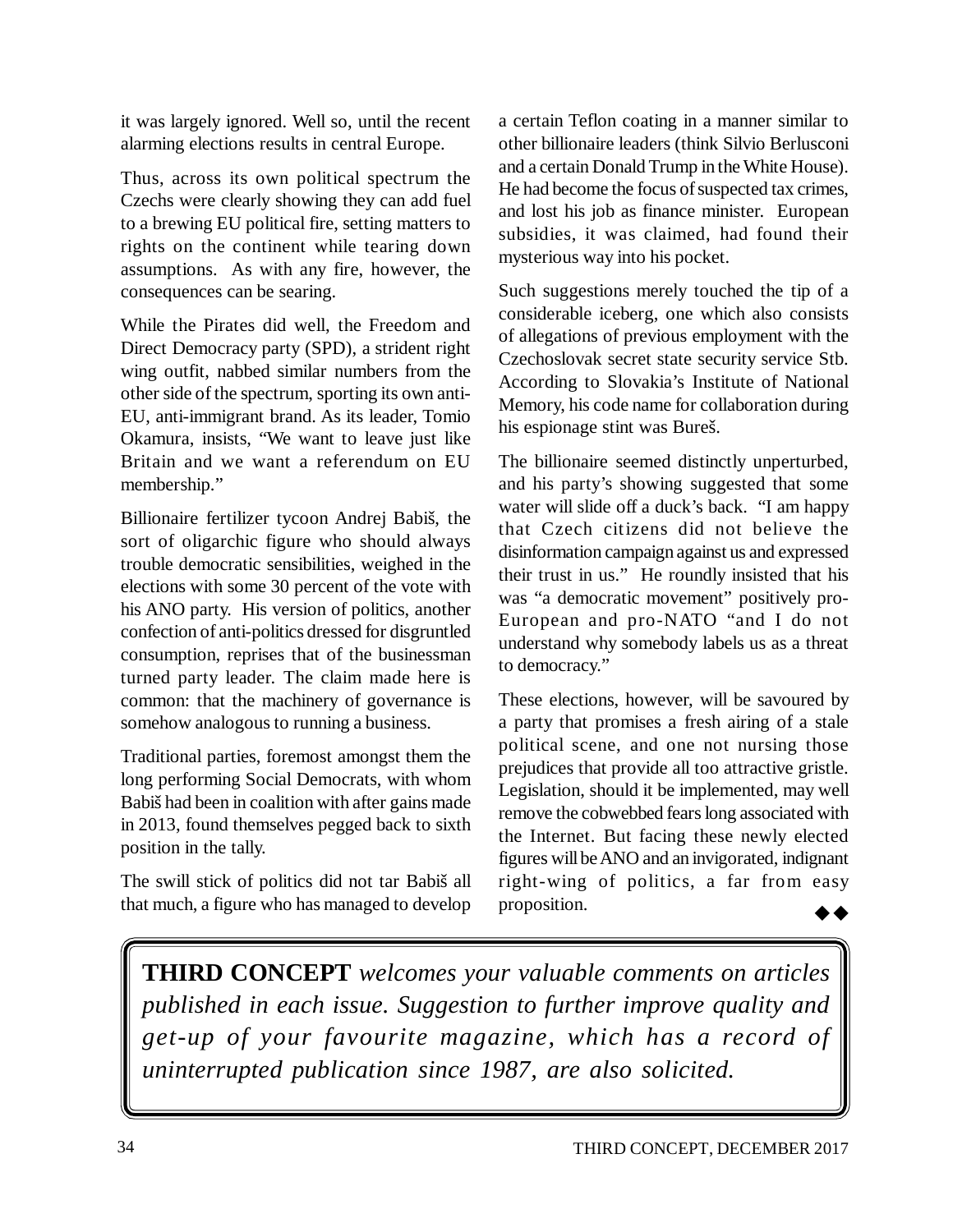# **Medical Tourism in Hyderabad**

M. Vijay Kumar\*

[*The medical tourism in Hyderabad is a money-minting industry and serves as a magnet for approximately two lakh patients – foreign and domestic – to visit this unbelievable heritage city and enjoy its medicinal blessings of traditional, cultural and peaceful ambience and comfortable weather condition. Hyderabad is full of well-trained, highly qualified and experienced professional doctors. Most of them have earned their professional degrees from foreign countries and they will have been practicing over there for years. It has emerged as a popular destination for the patients from the Middle East, Africa and the CIS countries.]*

yderabad was visited by three million patients from abroad requiring medical treatment in India in 2015-16. What is called the 'medical tourism industry' is probably yderabad was visited by three million patients from abroad requiring medical treatment in India in 2015-16. What is to grow to 10 million patients by 2019. In Hyderabad, the Apollo Group of Hospitals treated about 1.5 lakh foreign patients. Ten other most important hospitals in the city catered to another 20,000 patients. Dr. H.N. Garg, director of International Indian Wellness and Medical Tourism Association, articulates that, "Apollo Hospitals is the only group that make certain that the patient from the foreign country comes to their hospital. They have been ensured that the patients are not requested to go to other hospitals by brokers, agents or even translators at the airport. Their paper work is diligent, which is very important for these patients. That is one of the reasons they have such sky-scraping figures."

A greater part of the foreign patients is from Africa, the Commonwealth of Independent States, and the United Arab Emirates. The number of patients from the UAE had seen a drop in the past three years, from 1.5 lakh in 2013 to 70,000 in 2015 and 95,000 in 2016. The association had asked all hospitals to pay attention to these patients and focus on the issues of harassment that they face. Dr. P.N. Rao from a corporate hospital says, "Patients from the UAE have relatives or friends here and they balance rates of a variety of hospitals. Sometimes after the surgery, they are finding that they have been charged more or feel they would have got better treatment elsewhere."

Patients from Africa and CIS contact the hospital and follow all the modalities and advice given to them. Dr. Garg says many patients come for dental treatment, liver, heart and orthopedic procedures.

#### **Objectives**

#### **Following are objectives of this study:**

- 1. To assess the competency of Medical Tourism industry in Hyderabad.
- 2. To capture the cost-effectiveness of Medical treatment in Hyderabad.
- 3. To analyze the role of Telangana Government in promoting Medical Tourism and Medical Tourist inflow.
- 4. To study the role of Government in attracting Pharmaceuticals Industries to promote Medical Tourism.

#### **Methodology**

Research methodology will be partly descriptive, partly exploratory and partly analytical. The data and information had been collected with the help of newspapers, books, research articles, and magazines.

#### **Analysis and Discussion**

Medical Tourism can be defined as a fruitful medical care, with due consideration to quality in collaboration with tourism industry, for foreign

<sup>\*</sup> Research Scholar, Dept. of Business Management, Telangana University, Telangana.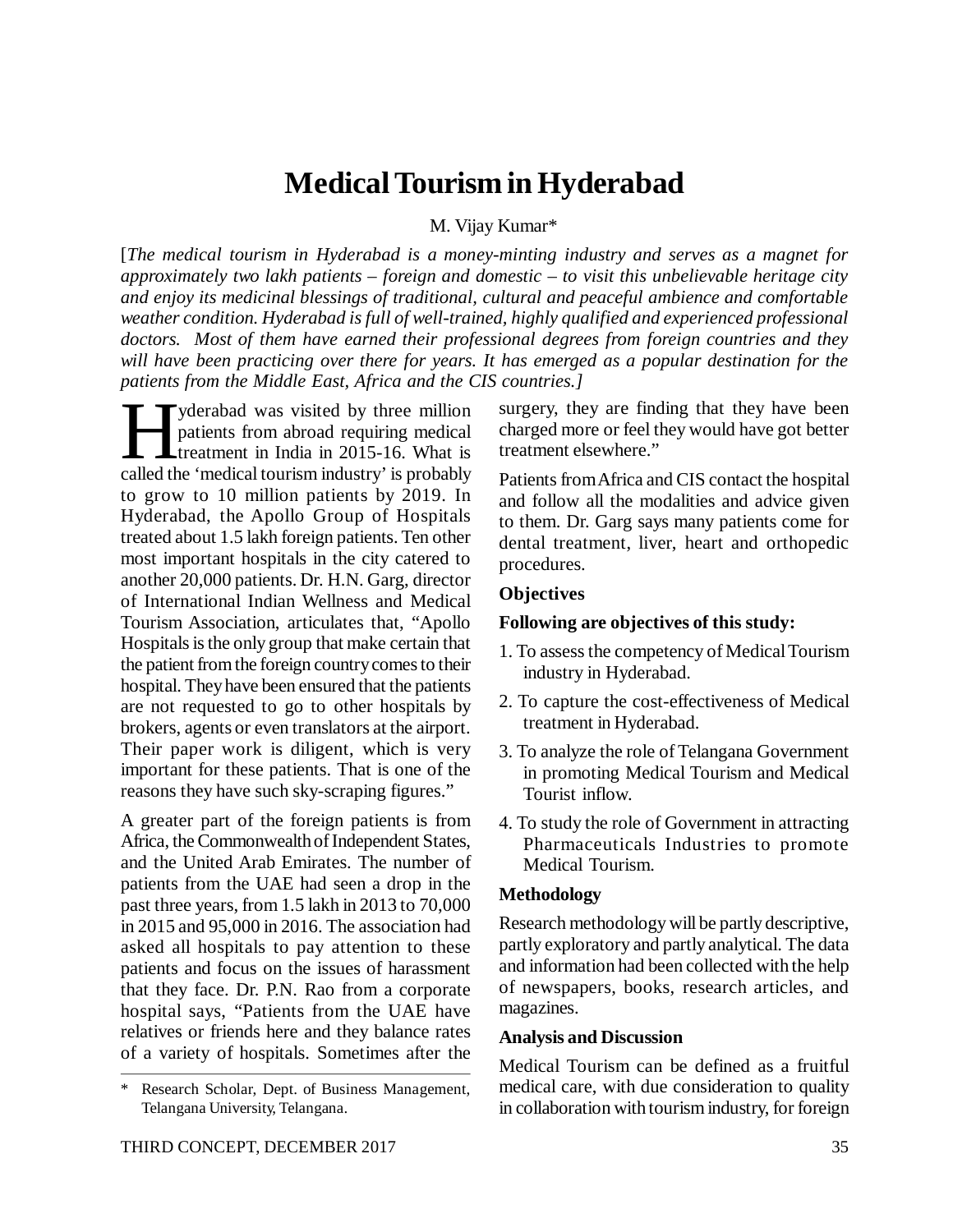patients who need specialized treatment and surgery. The country has witnessed 22-25 per cent growth in medical tourism and healthcare contribution of this industry will double to \$6 billion by 2018 from \$3 billion now.

The Ministry of Health, Ministry of External Affairs, Ministry of Tourism and Culture are working in tandem to increase the figure of medical tourists. The government affords online visas, multiple entries, extensions of stay, and accreditation to more hospitals. Several other measures are underway, according to the Indian Medical Association (IMA). "The government had improved the visa rule to be making it patientfriendly. There is no waiting time for foreign patients at hospitals," said Radhey Mohan, vice president, international business growth, at Apollo Hospitals.

The chain received 170,000 foreign patients from 87 countries during 2016-17. Medical tourists to Hyderabad frequently inquire about jointreplacement surgeries, heart, liver and bone marrow transplants, spine and brain surgeries, cancer and kidney treatments, and in-vitrofertilisation (IVF). Patients from Africa and the Middle East access private healthcare in India due to lack of amenities and doctors back home.

Medical tourists from Europe and the US come here for cosmetic surgeries that are not covered by insurance. "We will be do bariatric surgery at \$6,000-8,000, while it costs around \$15,000 in the US. Almost 15-20 per cent of our surgical patients are from other countries," said Dr. Sukhvinder Singh Saggu, practicing laparoscopic surgeon at Apollo Spectra, New Delhi.

Non-resident Indians, persons of Indian origin (PIOs) and in a foreign country citizens of India (OCIs) prefer to come here for IVF and gynecology treatments. "They spend only 30 per cent of what it costs in the US or UK. Moreover, they have family support here," said Dr. Kamini Rao, medical director at Milann - the Fertility Centre.

AV Guruva Reddy, managing director of the Hyderabad-based Sunshine Hospitals, said the general standard of hygiene and technology in Indian medical facilities had improved. The number of foreign tourists coming to the country for medical purposes increased 50 per cent to 200,000 in 2016 from 130,000 in 2015. This number is expected to double in 2017 with several new initiatives like easier visas for medical tourists.

Lack of opportunities and poor health infrastructure in their own home town and huge sums incurred on traveling long distances by the native patients result in waste of money, which can be stopped if an initiative in a positive manner is taken by the state level organizations and the Government of Telangana itself.

It has been seen that where international tourists are migrating to Hyderabad for cheaper treatment, domestic patient migration in India is a result of poor health infrastructure in rural areas and small towns. The leading cause for growing importance of medical tourism in Hyderabad is the cost of medical treatment which is comparatively 40% less, than offered by other developed countries and it less than home towns like Bangalore, New Delhi and Chennai.

#### **Table –I: showing Average Expenditure Each Disease in Different Cities.**

#### **Comparison of Expenditure for Overview Among Metropolitan Cities**

| $\mathbf{S}.\mathbf{No}$ | <b>Name of Disease</b><br>Hyderabad<br><b>New Delhi</b> |             | <b>Bangalore</b>    | <b>Chennai</b> |             |
|--------------------------|---------------------------------------------------------|-------------|---------------------|----------------|-------------|
|                          | Basic health checkup                                    | Rs. 2071.00 | Rs.2221.00          | Rs. 1747.00    | Rs. 2000.00 |
|                          | Cancer check up                                         | Rs. 5267.00 | Rs.2380.00          | Rs. 3487.00    | Rs. 2525.00 |
| $\mathbf{c}$             | Child Health checkup                                    | Rs. 1207.00 | $\vert$ Rs. 1540.00 | Rs. 945.00     | $(-)$       |

**Table –I: Average Expenditure for Each Disease in Different Hospital in Hyderabad**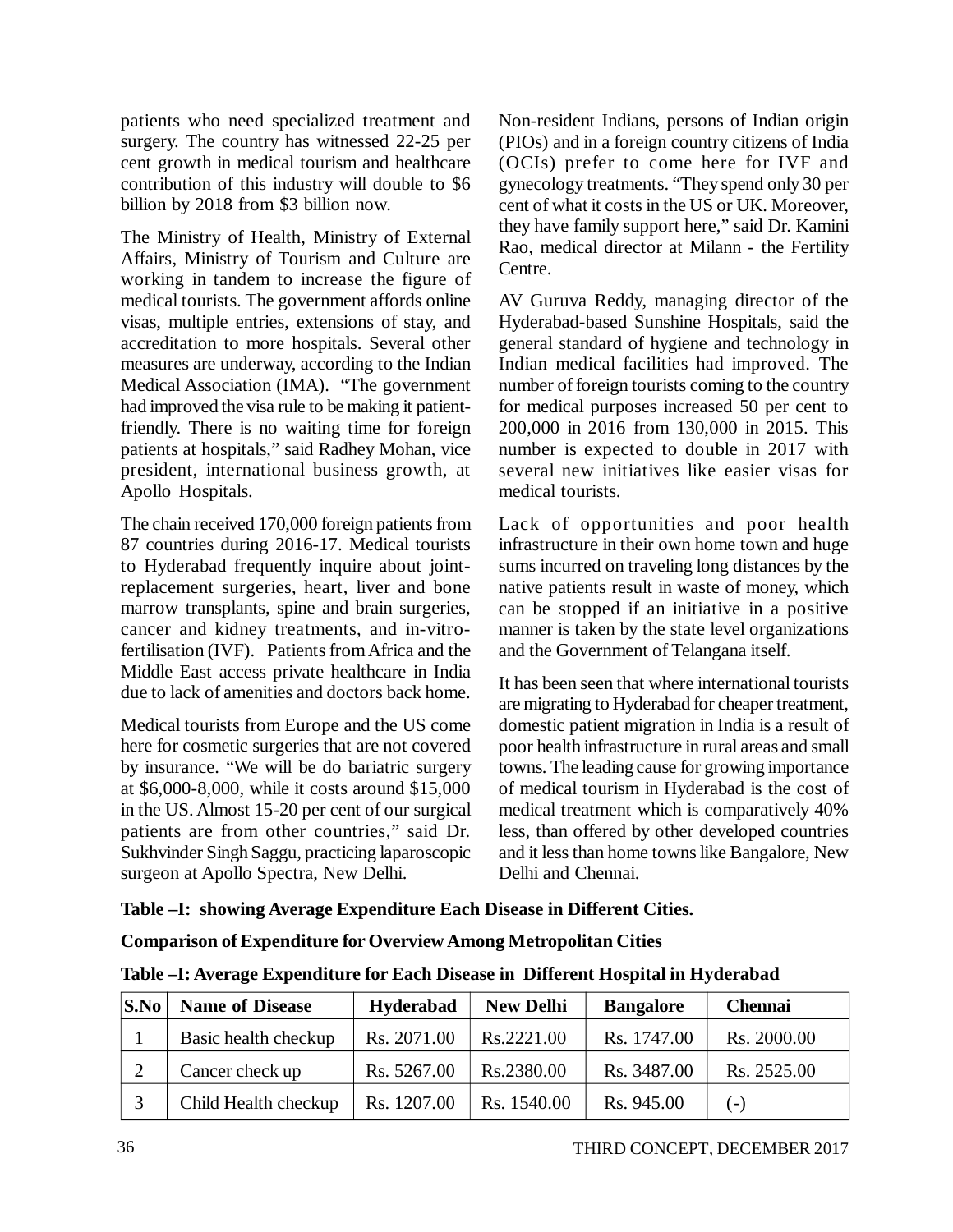| $\overline{4}$ | <b>Heart Checkup Cost</b>             | Rs. 3973.00 | Rs. 5316.00  | Rs. 4590.00 | Rs. 3240.00 |
|----------------|---------------------------------------|-------------|--------------|-------------|-------------|
|                | Diabetes Checkup Cost                 | Rs. 2133.00 | Rs. 2148.00  | Rs. 2391.00 | Rs. 2369.00 |
| 6              | <b>Master Health</b><br>Checkup Cost  | Rs. 2769.00 | Rs. 10100.00 | Rs.2634.00  | Rs. 3083.00 |
|                | Senior Citizen Health<br>Checkup Cost | Rs. 3644.00 | Rs. 6807.00  | Rs. 3862.00 | Rs.3072.00  |

Source: Medifee.com

This segment of tourism will be increasingly gaining importance and attracting several large corporations, such as pharmaceuticals and industrial companies, and several NRIs and foreign investors to invest money in setting up super-specialty hospitals in Hyderabad such as Apollo, CDR, Mediciti in Hyderabad, Hindujas and Max, Escorts, and Apollo in Delhi etc. These hospitals are well-equipped with those new machineries and technologies, which are required by the medical professionals for serious diseases, and are capable to cater to the needs of aristocrats and as well as of the budgetary class.

A tourist who is coming to enjoy something desired and gets attracted himself in a healthy and pure atmosphere, to learn the art of yoga and meditations, for maintaining their looks by travelling to Cosmetic Surgery Clinics etc., will be considered as a medical tourist. It is not necessary that they should come for any surgery or treatment to be counted as the medical tourist. For example, going to China to get treated of backache with acupuncture and acupressure is the example of former travelling to Kerala for ayurvedic treatment for entire body.

#### **Aarogyasri Scheme in Telangana**

Aarogyasri Scheme is a sole Community Health Insurance Scheme being implemented in Telangana from 1st April, 2007. The scheme provides financial protection to families living below poverty line up to Rs. 2 lakh in a year for the treatment of serious ailments requiring hospitalization and surgery. 938 treatments are covered under the scheme.

The main objective of the scheme is to get better access for BPL families to quality medical care for treatment of identified diseases connecting hospitalization, surgeries and therapies through an identified network of healthcare providers. The scheme provides coverage for the systems like Heart, Lung, Liver, Pancreas, Kidney, Neuro-Surgery, Pediatric Congenital Malformations, Burns, Post-Burn Contracture Surgeries for Functional Improvement, Prostheses (Artificial limbs), Cancer treatment (Surgery, Chemo Therapy, Radio Therapy), Polytrauma (including cases covered under MV Act) and Cochlear Implant Surgery with Auditory-Verbal Therapy for Children below 6 years (costs reimbursed by the Trust on case-to-case basis). All the preexisting cases of the above-mentioned diseases are covered under the scheme. Now cardiac replacement surgery has been recently started in aarogyasri scheme by Telangana government.

Rural population of state, greater part of which are farmers, is not having access to advanced medical treatments and are silent sufferers of illhealth. This is true in case of diseases related to heart, kidney, brain, cancer and injuries due to domestic accidents and burns. While the Government is in the procedure of adequately strengthening the health institutions for basic healthcare, lack of specialist doctors and equipment for treatment of serious diseases have created a wide gap between the disease load and the capacity of the Government hospitals to serve be the poor.

These facilities, though available in corporate sector, are catering mainly to the affordable sections of society and are beyond the reach of poor families living in villages. Because of this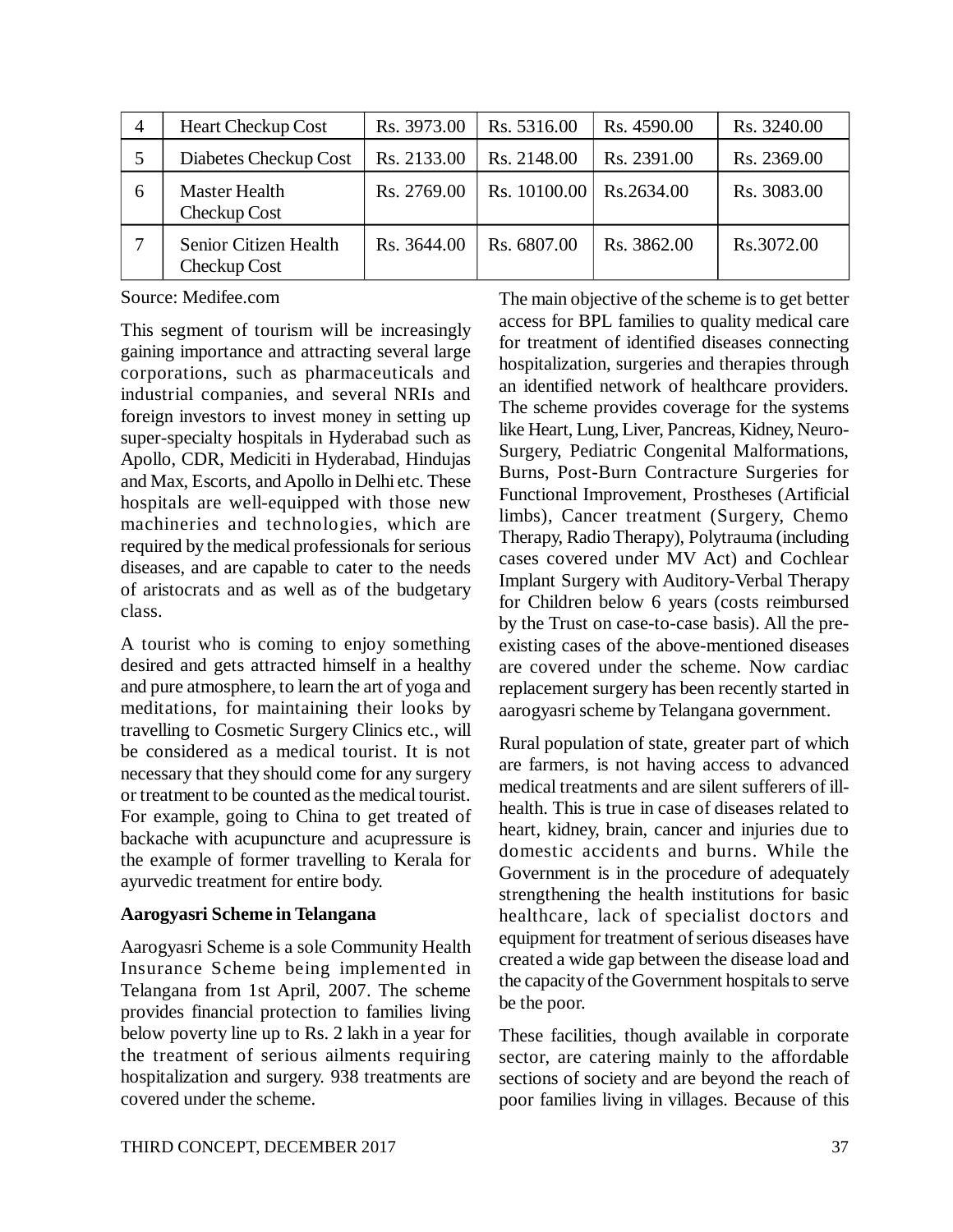gap poor patients are constrained to go to private hospitals for treatment and in the process, sustain huge debts leading to sale of properties and assets or are, sometimes, left eventually to die.

# **Medical Device Park Hyderabad**

Foundation stone has been laid down for first of its kind Medical Devices Park at Sultanpur in Sanga Reddy district. IT and Industries Minister, KT Rama Rao, has said that Hyderabad will soon become a Medical Hub in the country. Launching the new medical devises park is a good step as it will give sufficient scope for employment for local talent and get more recognition to the city in future.

Being developed in 250-acre in first phase, the park can accommodate about 1000 production companies in the premises. The production of medical devices locally will bring down the health expenditure for the people; he said adding that Chief Minister K Chandrasekhar Rao is of the opinion that high end technology is useless if it is not useful for the people.

The Government will hold talks with the investors and companies for roping them into the new medical devices park for providing jobs to the local talent, he said. Though 35 per cent of vaccines being produced in the country are from Hyderabad, we are largely relying on other nations for importing about 75 per cent of medical devices, he felt. However, this problem will not continue with the launching of the new facility, KTR stated. Telangana Government has inked a deal with China Medical City and Korea Medical Devices Park, he disclosed. In the three years of formation, Telangana has been witnessing fast development and rapid growth with statehood spirit.

# **Pharmaceutical Hub**

The market for pharmaceuticals in India has a physically powerful potential for increased growth, from 2008 right through to 2023. Within that environment, Hyderabad is becoming an increasingly important hub for pharmaceutical

manufacturers look to distribute drugs and biotech goods worldwide. To discover out more about this surfacing "pharma village" and to get an insight into pharmaceutical traffic across the globe, Dr. Kevin Robinson spoke with Mat Burton, head of BA World Cargo's offering in India, to converse the measures that drug manufacturers need to take to ensure that the supply chain involved in the delivery of drugs remains watertight.

India has a strong domestic pharmaceutical industry and a swiftly expanding market with a population of more than a billion and a rapidly expanding economy. The pervasiveness of many diseases is likely to increase as a result of population growth, urbanization and other contributory factors. As such, India's pharmaceutical market is increasingly important in global pharma, with both domestic and foreign companies benefiting.

Healthcare provision, both public and private, is improving, leading to rapidly expanding markets for healthcare products, especially modern pharmaceuticals. India is emerging as a competitive outsourcing hub and is performing a major role in the global pharmaceutical industry in manufacturing active pharmaceutical ingredients (APIs) and intermediates for drug makers. Global pharmaceutical companies are establishing long-term relationships with Indian manufacturing companies and contract research providers in India.

Generic drugs produced in India are increasingly being accepted worldwide, with leading companies such as Ranbaxy, Cipla and Dr. Reddy's surface made the way for others. Indian companies have increasingly taken on outsourced manufacturing for foreign clients, in addition to marketing pharmaceuticals themselves. There are also new drugs development programmes by Indian companies, with eventual international market launches. Outsourcing to India has proven to be effective in saving costs and valuable developmental time.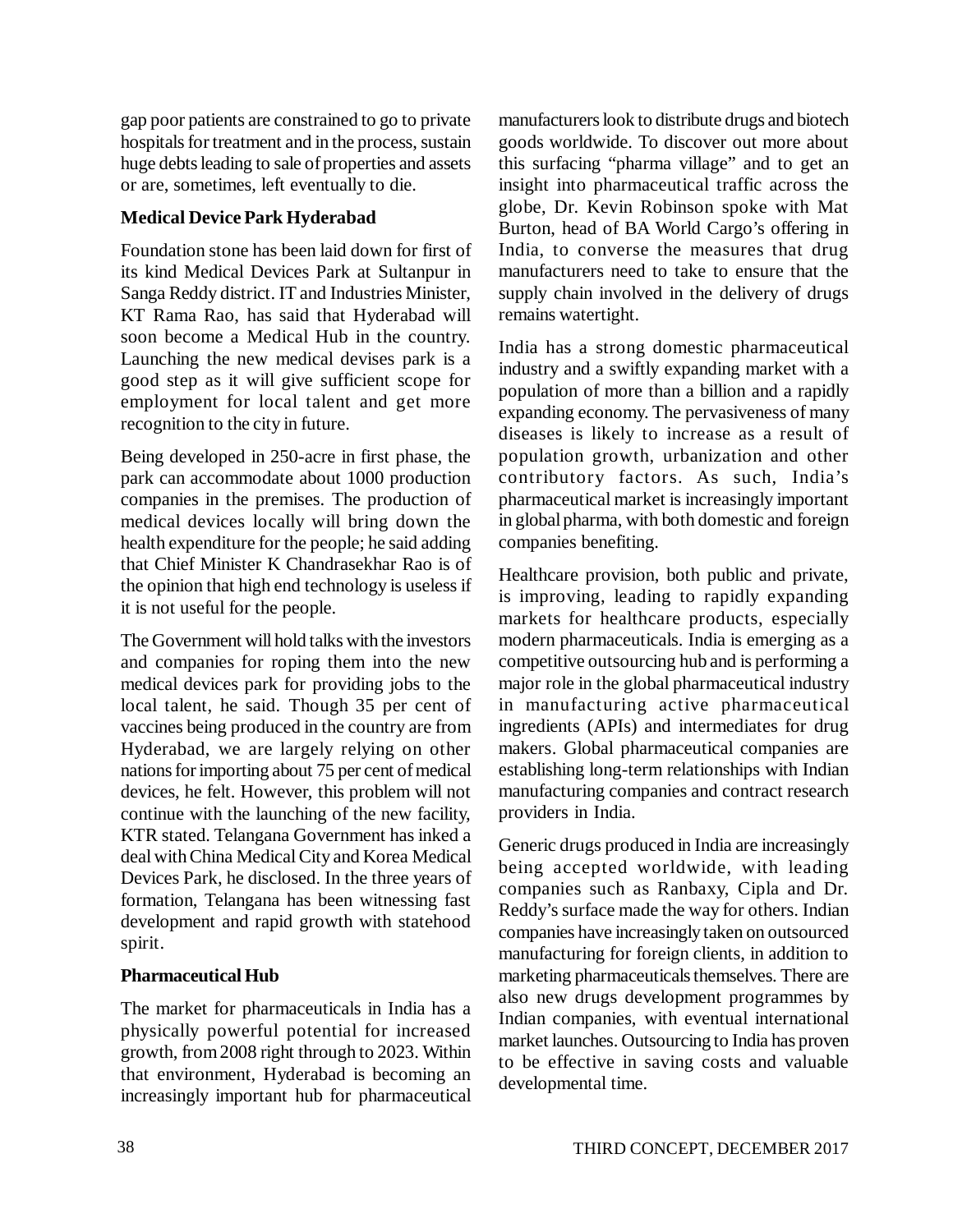Increasing costs for R&D and low productivity have compelled major pharmaceutical companies worldwide to outsource part of their research and manufacturing activities to lower-cost, developing nations such as India and China. India's prominence on research and development and new drug discovery is growing. Furthermore, India is emerging as the preferred purpose for outsourcing clinical trials, with both high quality and lower costs achieved there. With this in mind, pharma spoke with BA World Cargo's Mat Burton to find out more.

### **Specific Tour Packages for Medical Tourist in Hyderabad**

 Telangana Government is launching various schemes and programmes to promote health tourism and inviting foreign and private investors to invest in hospitals and accommodation sector. According to a study, 40-60% of healthcare services and investments in Hyderabad are now provided by the private sector. India has granting various incentives and tax rebate to various pharmaceuticals industries to provide medicines and surgical equipment.

Telangana government was committed to develop Hyderabad as a major medical tourism hub. Addressing a meeting after inaugurating the multispecialty Continental International Cancer Centre at Gachibowli, the chief minister said that it would itself act as the brand ambassador for the hospitals in the city.

He was all praise for the state-of-the-art cancer centre and said he was impressed very much by the ambience of the place. The Centre is India's first LEED qualified, a 700-bed super specialty tertiary care hospital, built to international standards. "I feel as if I am in a foreign country when I am in this hospital," he said, complimenting the architects of Continental Hospitals Dr. Guru N Reddy and others for designing it on par with international standards. He noted that such a medical centre would give a great boost to the brand image of Hyderabad. There are additional more than 30 wings to

provide comprehensive treatment for all kinds of cancer. Eminent doctors of the city have been roped in to provide round-the-clock service to patients.

Radiation oncology unit at the Centre offers the most focused treatment with least side-effects and fault. With advanced imaging and 4D RT technology, and the 'Image Guided Intensity Modulated Radiation Therapy' technique, Continental Hospital's physicians securely guide the radiation beam into tumors, while protecting surrounding normal organs like heart, kidney, bladder, and spinal cord etc., explain. Anuradha Reddy, Vice-President, CHL, Dr. Praveen K Dadireddy, Consultant Breast Oncoplastic Surgeon. Other medical facilities. Various specific tour packages accessible Hyderabad to medical tourist are as follows.

- I. Bone Marrow Transplant
- II. Cancer Procedures (Oncology) and Cardiac Care
- III. Cosmetic Surgery
- IV. Dialysis and Kidney Transplant
- V. Drug Rehabilitation
- VI. Gynaecology & Obstetrics
- VII. Health Checkups
- VIII.Internal and Digestive Procedures
- IX. Joint Replacement Surgery
- X. Nuclear Medicine, Neurosurgery & Trauma Surgery
- XI. Osteoporosis, Urology and Vascular Surgery
- XII. Gall Bladder stones surgery and Hernia surgery
- XIII. Laparoscopic Appendicectomy,
- XIV. Laparoscopic Banding of stomach for Morbid Obesity.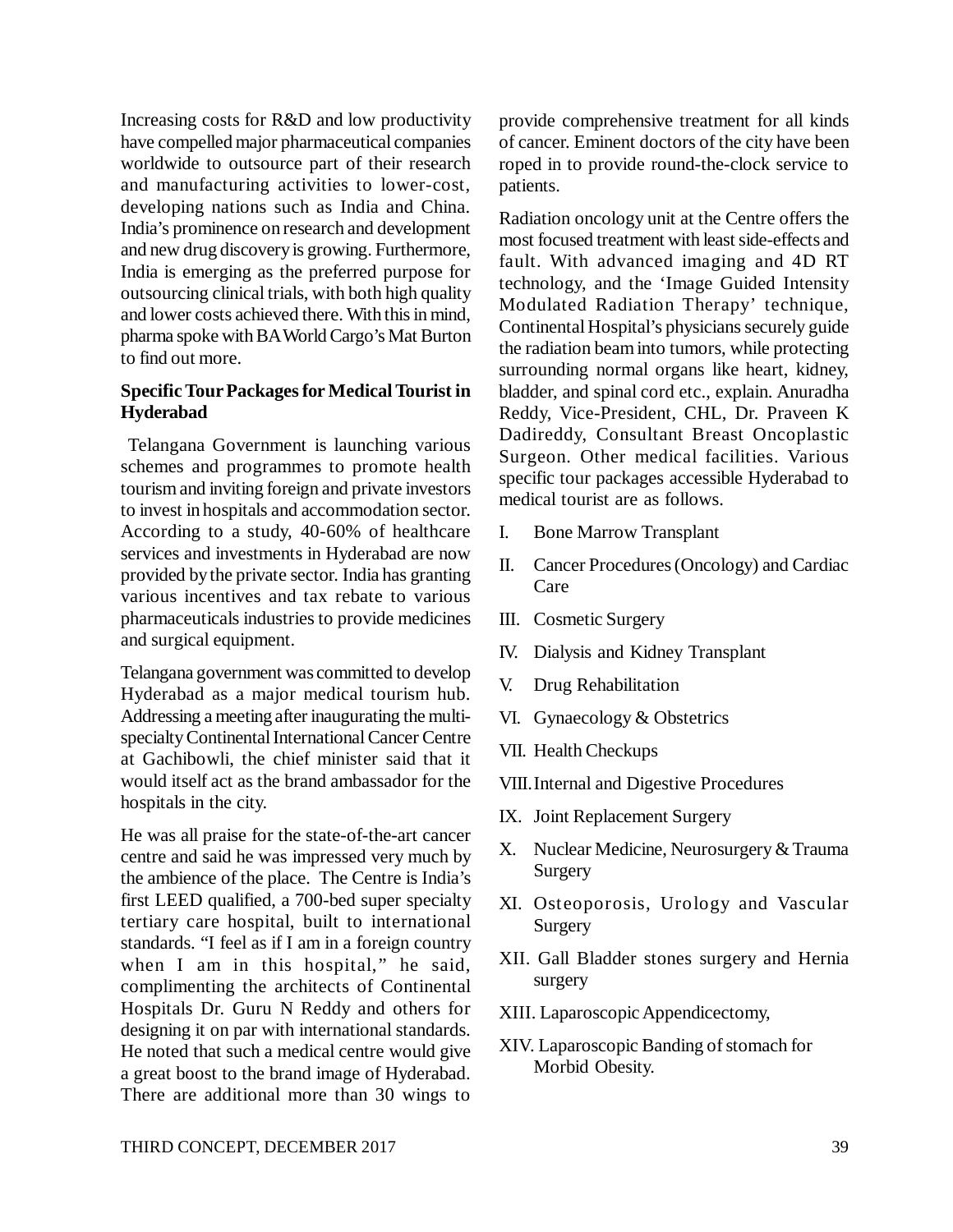XVI. Heart surgery packages like Cardiac Surgery and Cardiology,

# **Contribution of Medical Tourism to the Indian Economy**

Healthcare industry is growing at a tremendous pace owing to its strengthening coverage, services and increasing expenditure by public as well as private players. During 2008-20, the market is expected to record a CAGR of 16.5 per cent. The total industry size is expected to touch US\$ 160 billion by 2017 and US\$ 280 billion by 2020. As per the Ministry of Health, development of 50 technologies has been targeted in the FY16, for the treatment of disease like Cancer and TB.

The overall Indian healthcare market is worth around US\$ 100 billion and is expected to grow to US\$ 280 billion by 2020, a Compound Annual Growth Rate (CAGR) of 22.9 per cent. Healthcare delivery, which includes hospitals, nursing homes and diagnostics centres, and pharmaceuticals, constitutes 65 per cent of the overall market. The Healthcare Information Technology (IT) market which is valued at US\$ 1 billion currently is expected to grow 1.5 times by 2020.

Deloitte Touche Tohmatsu India has predicted that with increased digital adoption, the Indian healthcare market, which is worth around US\$ 100 billion, will likely grow at a CAGR of 23 per cent to US\$ 280 billion by 2020. Over 80 per cent of the antiretroviral drugs used globally to combat AIDS (Acquired Immuno-Deficiency Syndrome) are supplied by Indian pharmaceutical firms. There is a significant scope for attractive healthcare services considering that healthcare spending as a percentage of Gross Domestic Product (GDP) is rising. Rural India, which accounts for over 70 per cent of the population, is set to emerge as a potential demand source.

India requires 600,000 to 700,000 additional beds over the next five to six years, indicative of an investment opportunity of US\$ 25-30 billion. Given this demand for capital, the number of transactions in the healthcare space is expected to witness an increase in near future. The average investment size by private equity funds in healthcare chains has already increased to US\$ 20-30 million from US\$ 5-15 million. A total of 3,598 hospitals and 25,723 dispensaries across the country offer AYUSH (Ayurveda, Yoga & Naturopathy, Unani, Siddha and Homoeopathy) treatment, thus ensuring availability of alternative medicine and treatment to the people.

The Indian medical tourism industry, which is currently at US\$ 3 billion per annum, with tourist arrivals probably at 230,000, it is expected to reach US\$ 6 billion by 2018, with the number of people inward in the country for medical treatment set to double over the next four years. With greater number of hospitals getting attributed and receiving recognition, and greater awareness on the need to develop their quality to meet international standards, Hyderabad aims to become India's healthcare hub in a couple of years.

The hospital and diagnostic centres have attracted Foreign Direct Investment (FDI) worth US\$ 4.09 billion between April 2000 and September 2016, according to data released by the Department of Industrial Policy and Promotion (DIPP). Some of the major investments in the Indian healthcare industry are as follows:

- 1. Max Healthcare, a healthcare institute based in New Delhi, has plans to invest Rs 320 crore (US\$ 48 million) to build a cancer care hospital in Delhi, being a part of Max's larger plan to develop its hospital in Saket.
- 2. Thyrocare Technologies, a diagnostic laboratory chain, plans to expand its lab centres from 7 to 25 and franchisees from 1,200 to 5,000 to achieve a target revenue of Rs 1,000 crore (US\$ 150 million) by 2020.
- 3. OrbiMed, a healthcare dedicated investment firm, plans to invest around US\$ 40 million in Kolkata-based pathology and radiology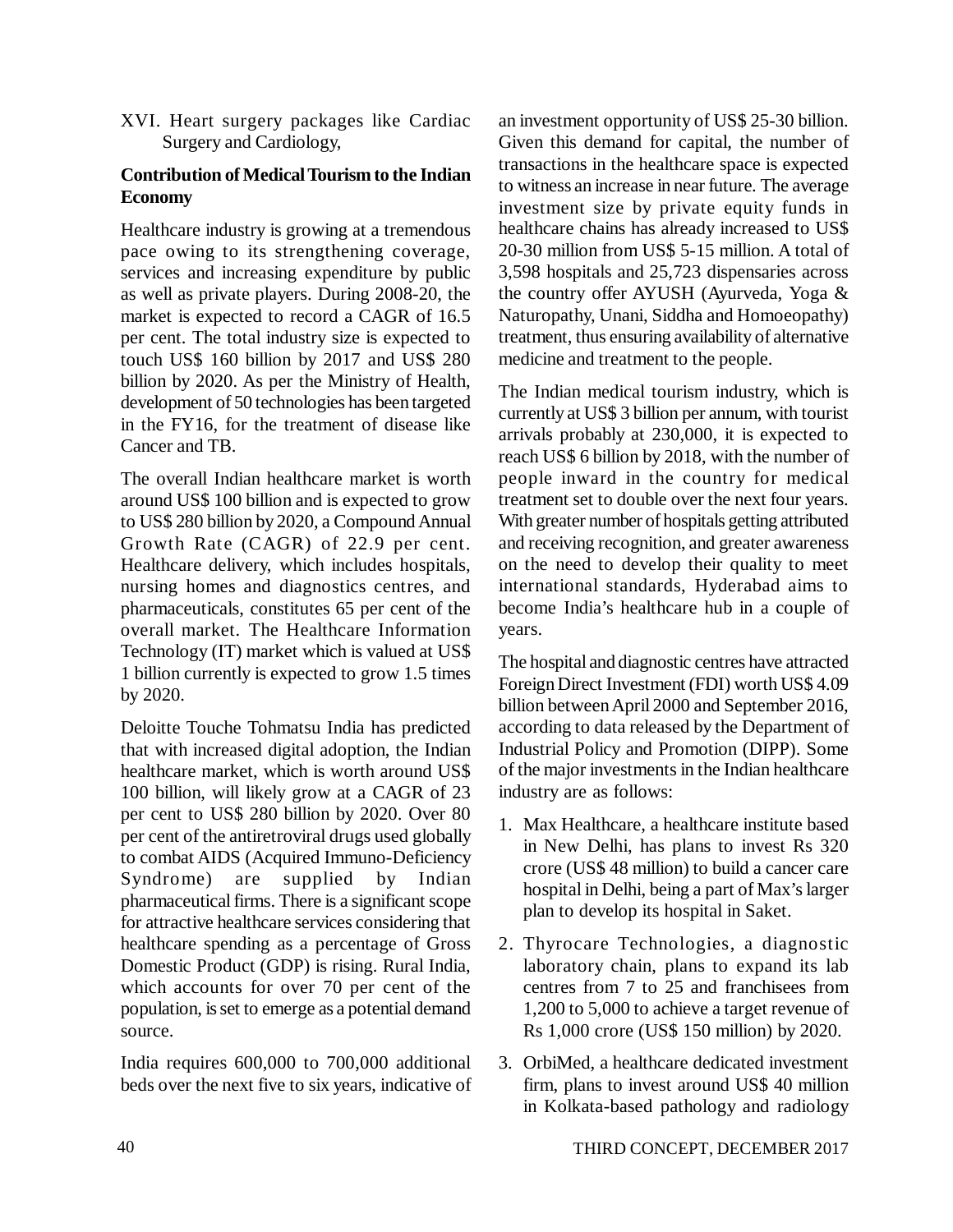services chain Suraksha Diagnostics for expanding the diagnostics chain's laboratory network across India and enhancing its equipment technology backbone.

- 4. International Finance Corporation (IFC), the investment arm of World Bank, has invested around Rs 450 crore (US\$ 67.5 million) for a 29 per cent stake in Healthcare major Apollo Group's subsidiary Apollo Health and Lifestyle Ltd for funding Apollo's expansion activities.
- 5. Abraaj Group, a Dubai-based private equity investment firm, is in advanced discussions to acquire a controlling stake in south India's leading diagnostics services provider Medall Healthcare Pvt. Ltd, at an enterprise value of around Rs 1,500 crore (US\$ 225 million).
- 6. Practo Technologies Pvt. Ltd, a digital healthcare start-up, has raised US\$ 55 million in series D round of funding led by Chinese investment holding company, Tencent Holdings Ltd, which will be used for expanding its product portfolio.
- 7. Bengaluru-based health technology start-up SigTuple Technologies Pvt. Ltd. has raised US\$ 5.8 million in series A round of funding led by existing investor Accel Partners.

# **Government Initiatives to Promote Medical Tourism**

India's universal health plan that aims to offer guaranteed benefits to a sixth of the world's population will cost an estimated Rs 1.6 trillion (US\$ 23.72 billion) over the next four years. Some of the major initiatives taken by the Government of India to promote Indian healthcare industry are as follows.

In the Union Budget 2017-18, the overall health budget increased from INR 39,879 crore (US\$ 5.96 billion) (1.97% of total Union Budget) to INR 48,878 crore (US\$ 7.3 billion) (2.27% of total Union Budget). In addition, the Government of India made subsequent announcement in the Union Budget 2017-18 to harmonise policies and rules for the medical devices industry to encourage home manufacturing and move towards improving affordability for patients, modify the Drugs and Cosmetics Act to promote generics and reduce the cost of medicines and set up two new All India Institute of Medical Sciences (AIIMS) in Gujarat and Jharkhand, convert 1.5 lakh sub centres in Indian villages to health and wellness centres

There are plans to set up short and medium-term targets for key health indicators and bring down the Maternal Mortality Rate to 100 by 2018-2020 and Infant Mortality Rate to 28 by 2019. Prepare action plans to eliminate Kala Azar and Filariasis by 2017, leprosy by 2018, measles by 2020 and tuberculosis (TB) by 2025.

The Government of India plans to set up a single window approval system for innovation in medical research, in order to sanction permission and approvals within 30 days from the date of application to Indian innovation projects who had applied for global patent.

Shripad Naik, Minister of State with Independent Charge for AYUSH, has demonstrated that the AYUSH Ministry is working with various agencies, institutions and Ayurveda researchers and practitioners across the globe to turn India into a global center for knowledge, research, practice and developmental projects on traditional medicines.

The Government of Assam has launched the Atal-Amrit Abhiyan health insurance scheme, which would offer widespread coverage for six disease groups to below-poverty line (BPL) and abovepoverty line (APL) families, with annual income below Rs 500,000 (US\$ 7,500).

The Government of India and the Government of the State of Nagaland signed financing agreement and project agreement in that order with The World Bank, for the 'Nagaland Health Project' for US\$ 48 million, which endeavor to improve health services and increase their utilisation by communities in targeted locations in the state. The Union Cabinet had approved an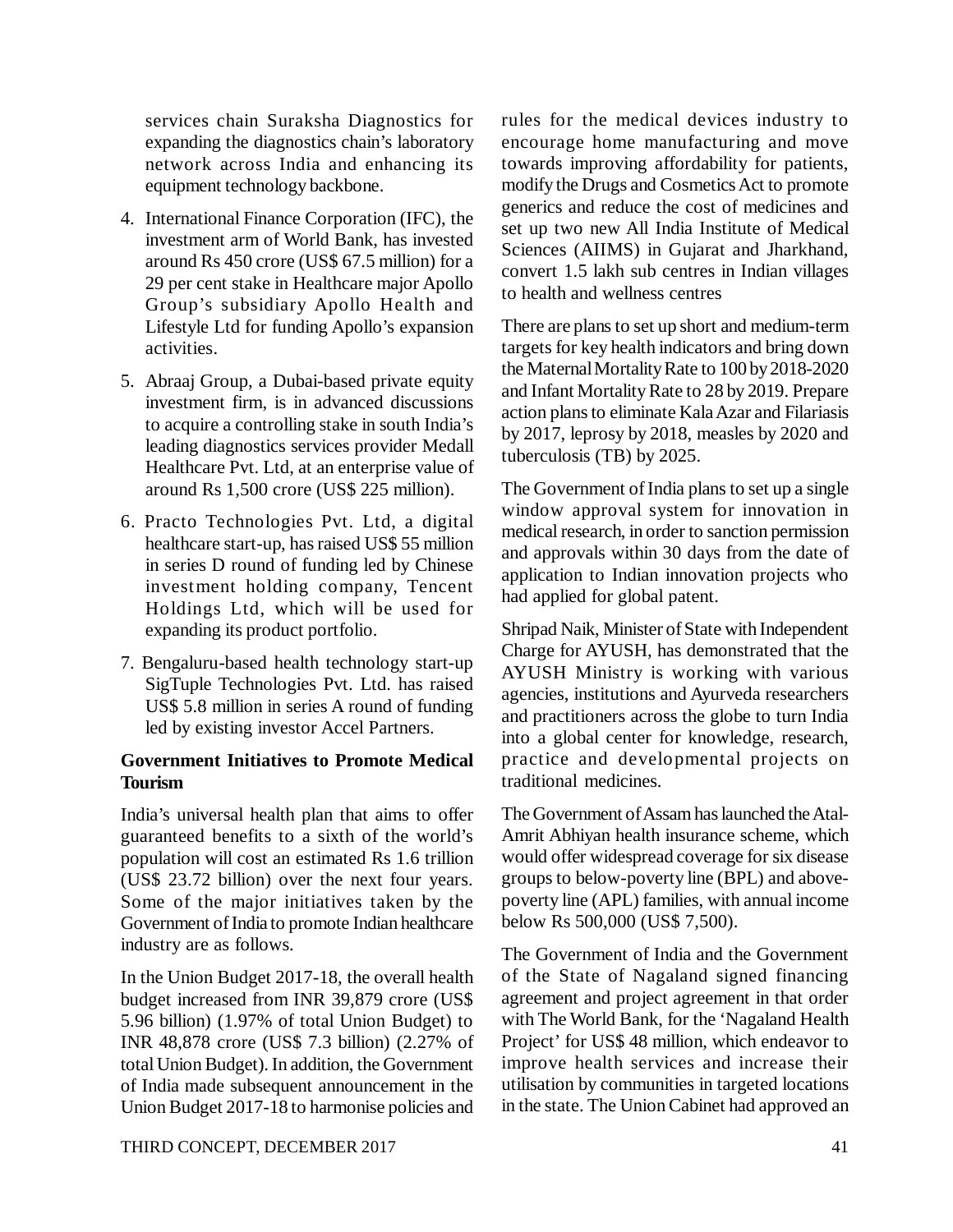agreement with the World Health Organisation (WHO) under which WHO will develop technical documents on traditional medicines which is expected to lead to better acceptance of Indian systems of medicines at an international level.

The NITI Aayog (National Institute for Transforming India) is looking for to bring reforms in India's public health system like outsourcing primary healthcare to private doctors and promoting contest between government and private hospitals at the secondary level. Government of West Bengal has introduced G1 Digital Dispensary, which aims to afford people from rural areas access to primary healthcare services.

A unique proposal for healthcare 'Sehat' (Social Endeavour for Health and Telemedicine) has been launched at a government-run Common Service Centre (CSC) to empower rural citizens by providing access to information, knowledge, skills and other services in various sectors through the intrusion of digital technologies and gratifying the vision of a 'Digital India.' J P Nadda, Union Minister for Health & Family Welfare, Government of India, had commenced the National Deworming initiative aimed to protect more than 24 crore children in the ages of 1-19 years from intestinal worms, on the National Deworming Day.

Under the National Health Assurance Mission, Prime Minister Narendra Modi's government will provide all citizens with free drugs and diagnostic treatment, as well as insurance coat to treat serious diseases. Mission Indradhanush launched by JP Nadda aims to immunise children against avoidable diseases namely diphtheria, whooping cough, tetanus, polio, tuberculosis, measles and hepatitis B by 2020. Government had set a target of 95 per cent immunisation cover by the end of 2016.

The E-health proposal, which is a part of Digital India drive launched by Prime Minister Narendra Modi, aims at affording effective and economical healthcare services to all citizens. The programme aims to make use of technology and portals to make possible people maintain health records and book online appointments with various departments of various hospitals using e-KYC data of Aadhaar number.

# **Conclusion**

Medical tourism in Hyderabad has emerged as the highest growing segment of tourism industry in spite of the global economic downturn. Hyderabad is offering very low-cost treatments not only to Indians but also to the foreigners. Patients from UAE, USA and UK, are coming to Hyderabad to look for alternative and costeffective destinations to get their treatments done. The Hyderabad medical tourism industries are presently at a blossoming stage, but have an enormous potential for future growth and development. In just couple of years, medical tourism in India has made a remarkable position in the world medical tourism map and is recognized as reputed health tourist destination all over the world.

Hyderabad is a land full of opportunities for players in the medical devices' industry. The country has also become one of the leading destinations for high-end diagnostic services with tremendous capital investment for advanced diagnostic facilities, thus catering to a greater proportion of population. Besides, Indian medical service consumers have become more conscious towards their healthcare upkeep.

Hyderabad's competitive advantage also lies in the increased success rate of Indian companies in getting Abbreviated New Drug Application (ANDA) approvals. India also offers vast opportunities in R&D as well as medical tourism. To sum up, there are vast opportunities for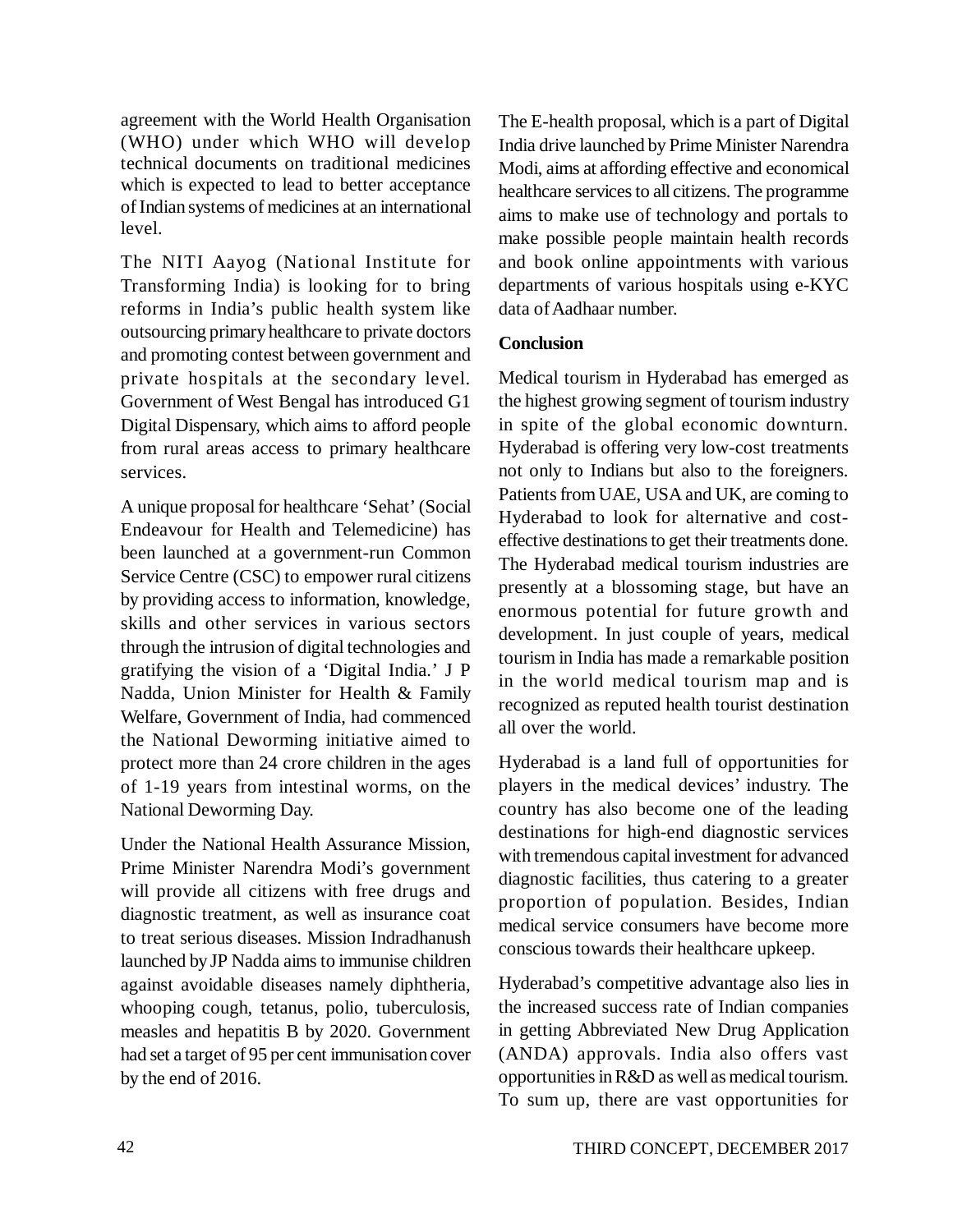investment in healthcare infrastructure in both urban and rural India.

India is a place which offers services of welltrained health practitioners, fluent English speaking medical staff, a good stuff of herbal, natural, allopathic, and alternative system of medicines. Private/internationally accredititated and super-specialty hospitals of India are serving global health tourist with their specialized services and helping in earning the million dollars. Medical Tourism in India is emerging as a prime health tourism destination. The Indian Government can play a significant role in enhancing the benefits of medical tourism. Tourists should be granted quicker visa or visa on arrival so that they can make hassle free travel and can contact the Immigration Department at any point of entry for quick clearance. Acknowledging the importance of medical tourism, Government has granted several reductions, exemptions and tax incentives to the service providers.

There is also a need to develop supporting infrastructure such as transport, accommodation, and communication and information channels to facilitate medical tourism. In this research study we tried to find out the positive economic benefits of medical tourism and to focus on the role of government, ministry of tourism, pharmaceuticals industries, and private sector to build the image of Hyderabad as high quality medical tourism destination.

# **Reference**

- 1. Baru, R. V. (2000): Privatisation and Corporatisation , *Seminar,* 489, pp. 29-22
- 2. Blouin C. Drager, N. & Smith, R. (2006): *International Trade in Health Services and GATS: Current Issues and Debates"*, World Bank, Washington DC. ISBN-13
- 3. Bookman, M. & Bookman, K. (2007): *Medical Tourism in Developing Countries*, New York Palgrave Macmillan.
- 4. Carrera, P.M. & Bridges J.F.P (2006): Globalisation and Healthcare: Understanding Health and Medical tourism , *Expert review of Pharmacoeconomic and Outcomes Research,* 6(4), pp.447-454.
- 5. Chartered Institute of Marketing. (2005). *Marketing and the 7Ps A brief summary of marketing and how it works*. Retrieved March 1, 2008.
- 6. CII-McKinsey (2002): *Health Care in India: The Road Ahead* , CII, McKinsey and Company and Indian Healthcare.
- 7. Carrera, P.M. & Bridges J.F.P, Globalization and Healthcare: Understanding Health and Medical tourism, Expert review of Pharmaco-economics and Outcomes Research, 6(4), 2006.
- 8. Cohen, E., Medical tourism- A critical evaluation. Tourism Recreation Research, 35 (3), 2010
- 9. Chen, H. C., Kuo, H. C., Chung, K. P., Chang, S., Su, S., & Yang, M. C., Classification and comparison of niche services for developing strategy of medical tourism in Asian countries. International Surgery, 95(2), 2010.
- 10. Ehrbeck, T., Guevara, C., & Mango, P. D. (2008, May). Mapping the market for medical travel. The McKinsey Quarterly Magazine.
- 11. India Tourism Statistics 2012
- 12. Kaur Manpreet, Medical Tourism in India, Indian Journal of Research Paripex, volume: 3, Issue: 1, ISSN - 2250-1991, Jan 2014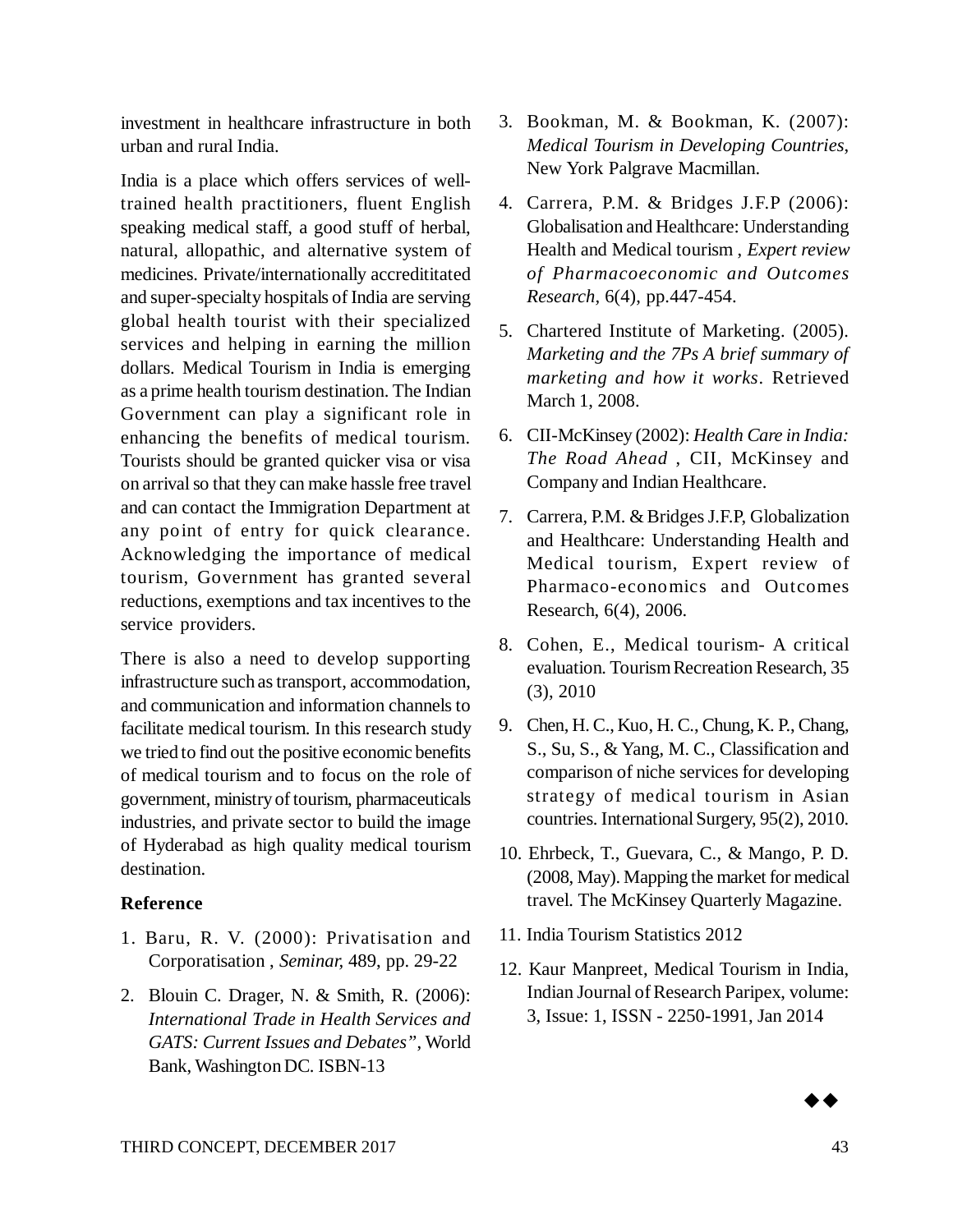# **Has Naxalite Movement Lost its Ideology?**

Dr. Kalinga Ketaki\*

 $\prod_{\text{diff}}$ ndia is a land of diversity and democracy. We celebrate diversity in the form of festivals or social gatherings or giving rights to the different diverse groups. In schools also when a child is given an essay to write on any social topic, he /she either chooses or is given to write on women empowerment, child rights or human rights, importance of education, or reservation system etc… But we fail to encompass every one under the umbrella of so called *diversity & democracy.*

One such most important special group which needs to be addressed in India is the *Naxalite group.* The Naxalite groups and their movement draws attention of the government from time to time and plays a vital role in Indian governance. It's we and the government have to see whether the Naxalite movement is an *issue* or a *threat* and must go deep inside to raise and fight for the issue or curb the threat.

#### **History of Naxal Movement**

The origin of the term is traced back to the Naxalbari village in Darjeeling, West Bengal, where the movement took place. A section of the Communist Party of India (Marxist) (CPI-M) led by Charu Mazumdar, Kanu Sanyal, and Jangal Santhal initiated a violent uprising in 1967. Jangal Santhal was the President of the Siliguri Kisan Sabha and supported the movement initiated by Kanu Sanyal to adopt armed struggle to redistribute land to the landless.

Within a week of the uprising of the movement, a sharecropper near Naxalbari village was attacked by the landlord's men over a land dispute. On 24th May 1997 the team of police arrived to arrest the peasant leaders, it was hunted down by a group of tribals led by Jangal Santhal, and a police inspector was killed in a hail of arrows. This event encouraged many Santhal tribals and other poor people to join the movement and to start attacking local landlords.

The Naxalite movement was initiated by some of the poor sections of the society who were too depressed to demand anything for their welfare. They were morally compelled to raise arms to get what they wanted. No one came to listen them, neither the government nor the law. These oppressed and suppressed took arms in their hand and thus carried their movement in the name of revolution.

#### **Difference between Naxalites and Maoists**

Both Maoists and Naxalites trace their origin from an outcome of the 1967 uprising. Maoists work with an agenda and use weapons to achieve their aims. Naxalites focus on mass organizations.

Naxalism: Naxalism originated as a rebellion against marginalization of the poor forest dwellers and gradually against the backwardness in rural parts of Eastern India. The origin of the Naxalism was a result of the split that took place in the Communist Party of India (Marxist) in 1967. The Communist Party of India (Marxist-Leninist) has been fighting elections in several states across India. Most prominent among these groups are the CPI-ML (Liberation), CPI-ML (Kanu), CPI-ML (Jan Shakti), CPI-ML (New Democracy) and others.

Maoism: - Maoism originated in China as a form of Communist theory derived from the teachings of Chinese political leader Mao Zedong. Maoists were the loyal believers of chairman Mao's philosophy.

<sup>\*</sup> Asst. Prof. in Pol. Sc., Regional Institute of Education, Bhubaneswar.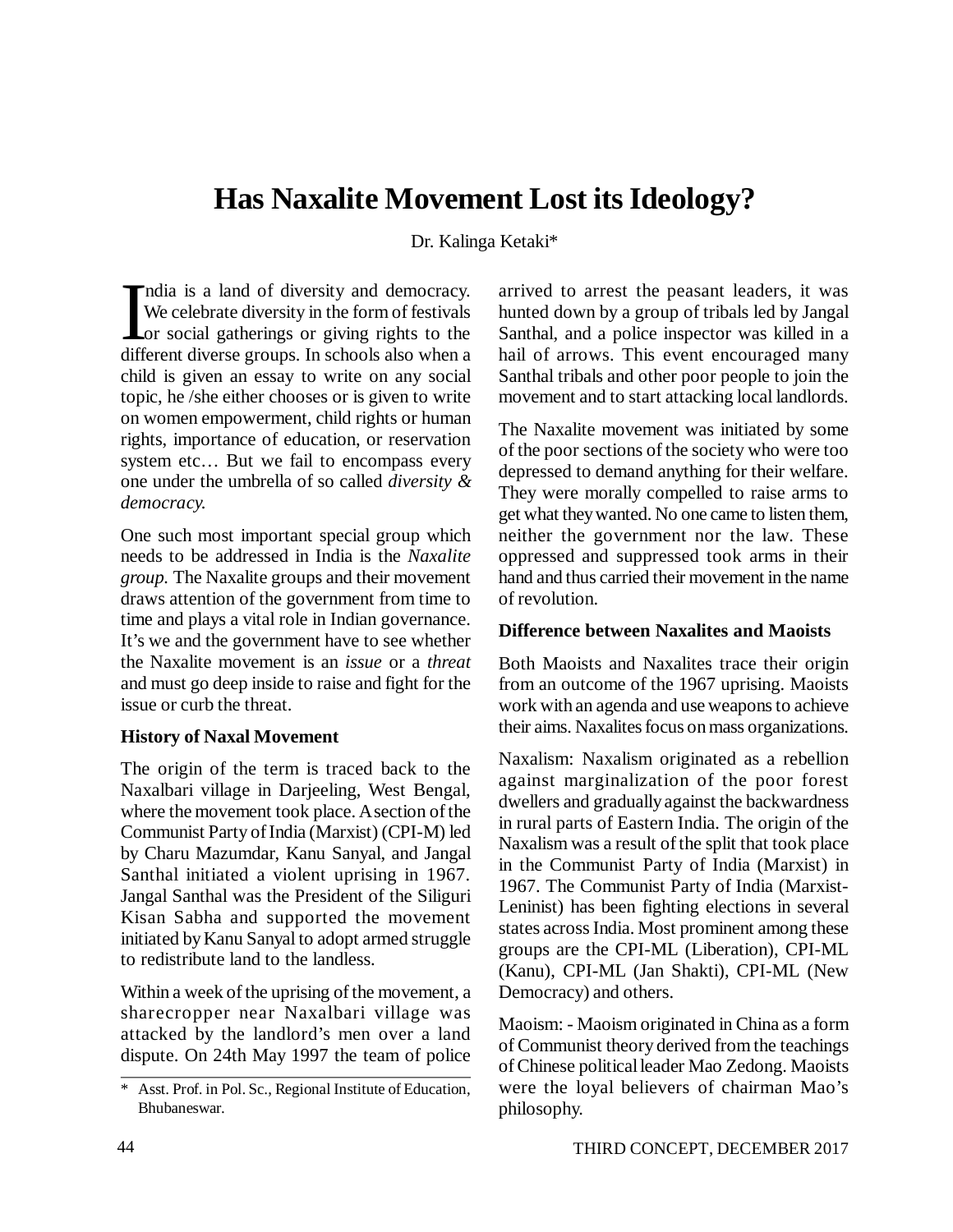#### **Ideology of Naxal Movement**

To give a movement any ideological base is quite political because a so-called Naxal before raising an arm to attack his opponent never thought of any ideology; he just took the arm and attacked. To be political as well as scientific in nature it can be seen that the ideological basis of the Naxals owes its origin to the abject penury and stems from the all-pervasive poverty in the Indian Hinterland. The Naxal movement is organized in the Red Corridor across the swath of forest lands, from Andhra Pradesh in South India to Maharashtra, Chhattisgarh, Orissa, West Bengal, Jharkhand and Bihar and is expanding.

The insurgency is fueled by the exploitation of the peasants and poor tribals by the timber mafia, as well as neglect and corruption by the governmental offices. The lack of socioeconomic development that has occurred in these regions from any governmental force is an issue that the Naxalites frequently exploit in their calls for violent, Mao-inspired, revolution. Naxalites are considered far-left radical communists, supportive of Maoists political sentiments and ideology.

#### **Root Causes of Naxalism**

'*Naxals are not born out of their mother's womb; they are born out of society's atrocities*.'

- Inequality prevailing in the society.
- Socio-economic disparity.
- Suppression of needs and demands of a poor section of the society.
- Frustrated youths due to unemployment.
- Illegal smuggling of the arms to the insurgents from China.
- Injustice.
- State terrorism.
- Molestation of poor people.
- Maltreatment.
- Forced labour.
- Minimum wages for maximum works.
- Unlawful torture.
- Killings.
- Suppression of initial voices or movements by forces.
- Landless farmers.
- Poverty.
- Misery.
- Deprivation.
- Indiscriminate social order.
- Loss of human dignity.

Out of total 1.17 billion populations, over 39% of dispossessed Indians, living below poverty line are hopeful that Maoists would bring a change in their wretched life.

#### **Demand of the Naxals**

The origin of their demand can be traced back to the colonial period when the Permanent Settlement revenue system was introduced by the Britishers. This system allowed zamindars/ landlords the ownership of large tracts of land, but they rarely took interest in cultivation or utilization of their land and thus they used to hire sharecroppers or tenants to work on their land which after harvest will yield some profit and that will be distributed among the owner as well as the worker. The sharecropper in turn would employ agricultural lab laborers in many cases, who would be paid a pittance because in most cases the sharecropper would hardly get much of the total agriculture produce from the land and whose tenure was not secure.

Moreover, the sharecropper could be evicted at any moment from the land, because he/she did not own the land. This happened both under the Britishers and continued with the *Land Reforms Act of India (1955),* which stated that sharecroppers had permanent use rights on land leased out to them under certain conditions, but these rights could not be claimed if the landlord wanted to take the land back for personal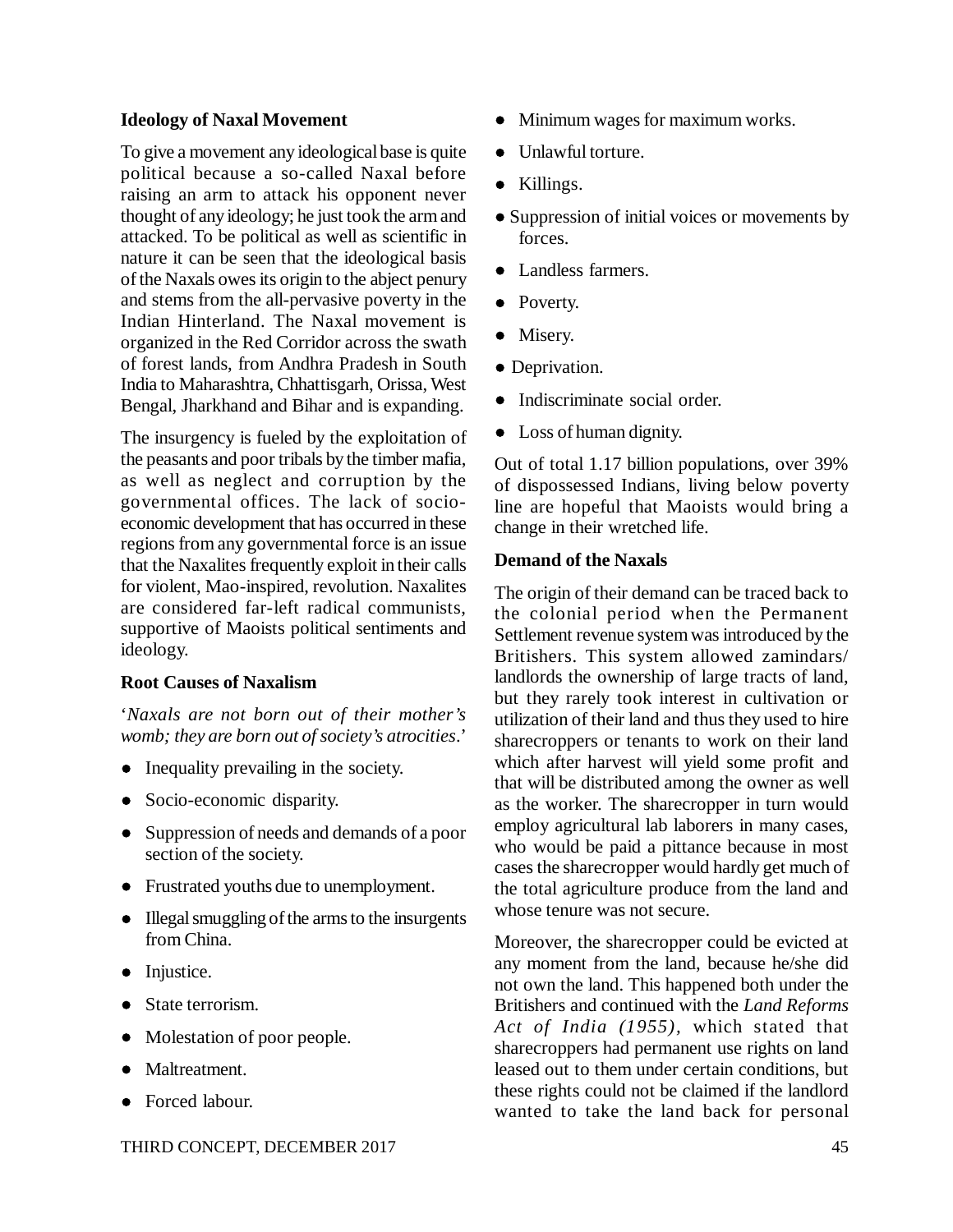cultivation. This empowered the landlords to use and throw the workers. Thus, the first Naxalbari uprising was the result against the Land Reform Act.

There were complains about molestation and rape of women by the landlords/zamindars. All they could demand was the safety of women, respect and a dignified life. Taking loans from the zamindars was life-threatening as the loans had very high interest rates and repaying them was quite impossible, it used to take the farmer's whole life in order to pay the interest only and the burden of debt was shifted to the wife or children of the sharecropper after his death. This system used to continue for a long time. So, they have a genuine demand of getting relief from the burden of debt.

They want equality in the society, a social status, a sense of belongingness, food security, preservation of their homeland, home free from any encroachment, employment opportunity. It so happens that when a dam is created or any land is taken away from the tribals or villagers in the name of developmental work, then the amount of compensation given to the people who are being replaced is not sufficient to actually compensate them emotionally and socially. So again, there is a demand for '*stay away from our land.*'

The demand of tribals has taken a different course which is explained below. The rebels of Andhra Pradesh in 2005 accused government authorities of not addressing their demands, they forced the government to release the prisoners and redistribution of land. They feel that they are being neglected by the political and bureaucratic establishment, dominated by officials from the 'non-tribal' areas who did not care for the tribals. They feel voiceless, frustrated, helpless and outcaste from the mainstream. They demand for acceptance.

Though their demands are not much specified. They demand their leaders (if arrested) freed from the police station and if not then they go to the height of killing police personnel and even set buildings as well as vehicles on fire. The Naxalite / Maoists groups of India are so much aggressive that they want to overthrow the government and want to set up their own government. Demands arise out of needs. But when our demands exceed our needs then it becomes our greed and nothing on earth can satisfy our greed. The demand of the naxals is somewhat like this only. The demands of Charu Mazumdar, Kanu Sanyal and Jangal Santhal were quite reasonable but if we compare it to the present activities, we will find that they want constitutional things in an unconstitutional way.

Ultimately though they don't demand but we must try to understand that they are the part of us and we need to accept them whole-heartedly in the mainstream too.

#### **Government Policies to Combat Naxalism**

In February 2009, the Central government announced a new nationwide initiative, to be called the "Integrated Action Plan" for broad, coordinated operations aimed at dealing with the Naxalite problem in all affected states, namely (Karnataka, Chhattisgarh, Odisha, Andhra Pradesh, Maharashtra, Jharkhand, Bihar, Uttar Pradesh and West Bengal). This plan included funding for grass-root economic development projects in Naxalite-affected areas, as well as increased special police funding for better containment and reduction of Naxalite influence. In August 2010, after the first full year of implementation of the national "Integrated Action Plan" program, Karnataka was removed from the list of Naxal-affected states. In July 2011, the number of Naxal affected area was reduced to 83 districts across 9 states.

In December 2011, the national government reported that the number of Naxalite-related deaths and injuries nationwide had gone down by nearly 50% from 2010 levels.

The NDA government's proposed "Anti-Naxal policy" includes a robust surrender and rehabilitation plan for Maoists and intends to double the amount paid to the rebels who want to lay down weapons. *The Union Home Ministry has proposed up to Rs. 5 lakh as onetime*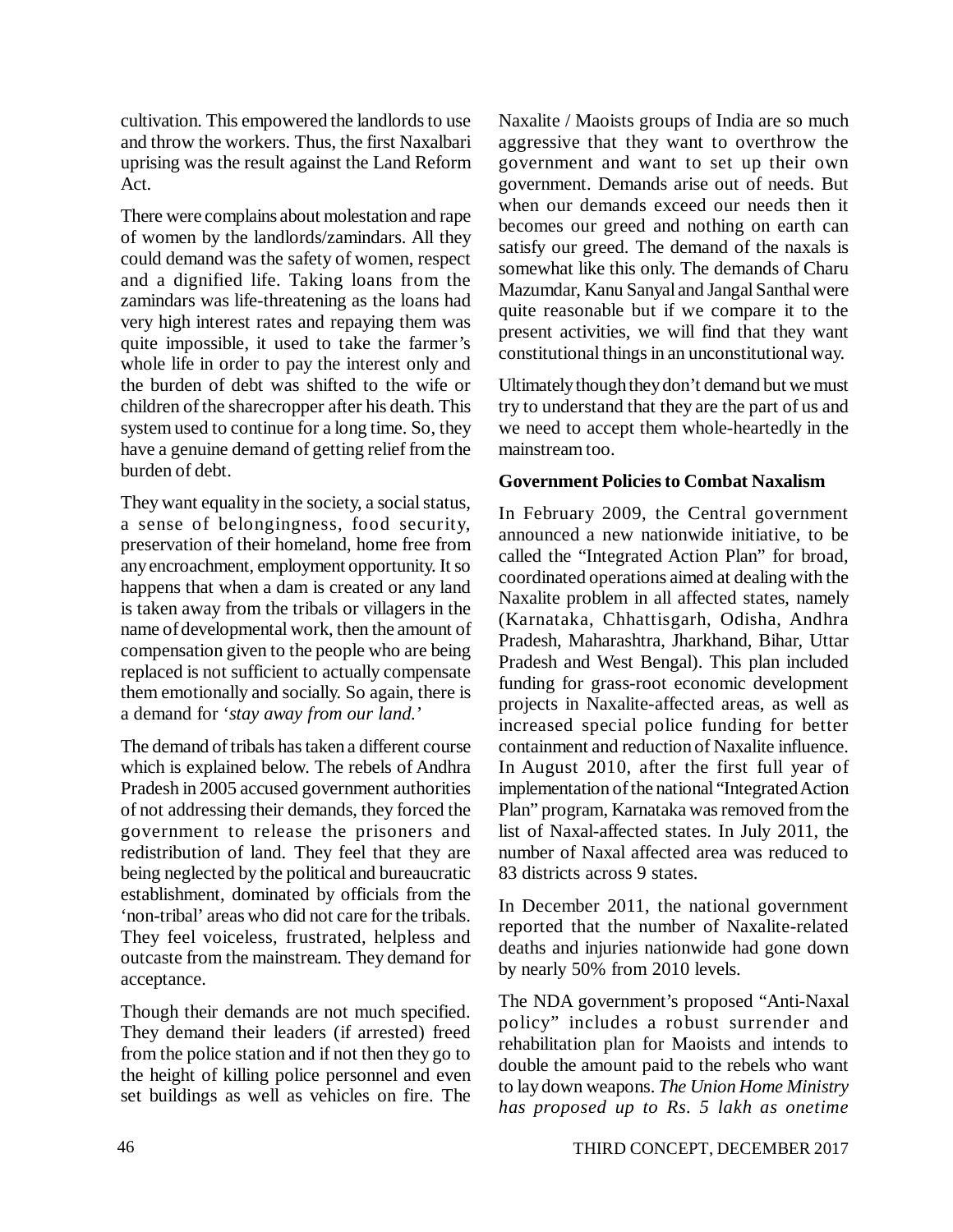*payment to surrendered Maoists. The amount daring UPA's tenure was Rs. 2.5 lakh.* The monthly stipend for three years to surrendered Naxals will be increased from Rs. 3,000- Rs. 6,000. It is also proposed more "Proactive" role of the Naxal-affected states and intends to increase their power to limit their dependence on the Centre to tackle the menace.

This could mean rising of more state auxiliary forces and less dependence on central forces like CRPF (Central Reserve Police Force), BSF (Border Security Force) and ITBP (Indo-Tibetan Border Police) for operations in these areas.

The new policy also talks about increasing the number of fortified police stations from 400 to 650 in the Left Wing Extremism (LWE) affected states. The Ministry of Home Affairs will provide Rs. 2 crore to construct each such police station, which will have high walls and bullet proof gates. As per the proposed policy, the government is going to take on the second phase of Road Requirement Plan (PRO-II) to improve connectivity in the Maoist-affected areas. The total cost of this of the project is Rs. 7,200 crore.

The first proposed plan of Road Requirement Plan (RRP-I) which aimed at constructing 5,477 km of state and national highways in Left Wing Extremism districts but the project could only reach up to 2,750 km because the road contractors do not want to take up such projects in those districts and also demand high costs for which sometimes they are rejected. Union Home Minister Rajnath Singh in a meeting with the DGP's of all 10 Left Wing Extremism affected states had announced the policy to deal with Naxalism. The policy will focus on the 23 worst affected districts, which have reported 80% of the violence and incidence so far.

The ministry will also extend support to the states under the Security Related Expenditure. There will be an increase in the amount meant for the several infrastructural schemes. Operation Green Hunt (2009) is an "*all-out offensive*" program of the Union Government to hunt down Maoists and Naxalites in the '*Red Corridor.*' Initially in

2009, the Government of India had decided to move 80,000 central paramilitary personnel to wage offensive against the Maoists, strengthened by a fleet of 10 armed helicopters from the Indian Air Force.

#### **Conclusion**

The very first impression any one can build about a Naxal is that he will be considered as a person who is almost a terrorist. Isn't? Even after building a concept about them we don't try to find out who are Naxals? How they came up? Why a small section of poor people raised arms and gained mass popularity? This brief article has tried to focus on about the origin, motives, demands, atrocities etc. of the Naxalites/Maoists. In my opinion yes, the Naxalite movement has lost its ideology in India. There are many cases where the acts of the Naxals have shown the derailment of Naxal ideology. The existence of Naxalite parties shows that there is still a string of demands which needs to be fulfilled but not at gun-point.

The ideological decline led to the decline of political parties as well as the Naxal members. Many leaders are ready to surrender themselves. Unfortunately, like indigenous people all over the world, the India's adivasis too have been savaged and ravaged by later people claiming to be more "civilized."

So, to conclude, the government must take care of the Naxal uprising not as threat rather as an issue which needs to be addressed, must take care of their simple demands and especially must see that they don't lose the lap of their soil in the name of development.

#### **Reference**

- 1. Google: Wikipedia
- 2. Journal of defence studies
- 3. The Hindu (Article of Treat Naxalism as a national problem)
- 4. PDF FILE on Naxalism : The Maoist Challenge to the Indian State
- 5. [http://www.quora.com/Who-are-Naxalites](http://www.quora.com/Who-are-Naxalites-)and what-are-their-aims-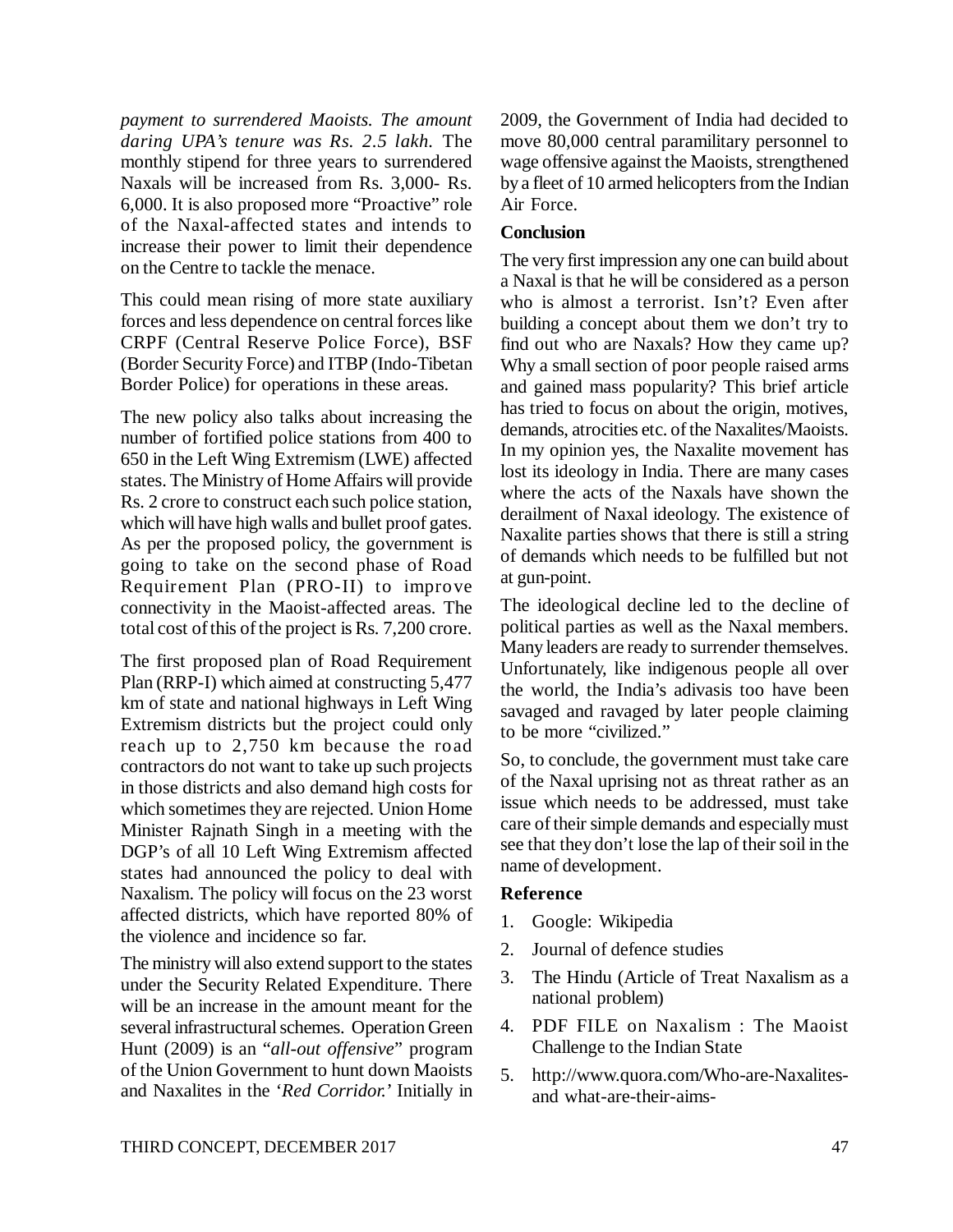- 6. Times of India, April 14,2015
- 7. Report by Siddharth Ranjan Das, April 01,2015
- 8. Indo Asian News Service
- 9. News from NDTV India
- 10. Articles of Bibhu Prasad Routray on Maoists Attack on the CRPF: Time for new Counter-Strategies.
- 11. News by Press Trust of India April 13, 2015
- 12. News by Press Trust of India-March 28,2015
- 13. Article on Combating Maoism by Saneya
- 14. Time-line of Naxalite-Maoist in India
- 15. [www.google.com/operation+green+hund](http://www.google.com/operation+green+hund)
- 16. [www.google.com/atrocities+by+naxals](http://www.google.com/atrocities+by+naxals)
- 17. [www.zeenews.india.com](http://www.zeenews.india.com)
- 18. Deccan Herald, 18 April 2015
- 19. Movie review of Pan Singh Tomar
- 20. Article from Times of India written by Rakhi Chakrabarty, August 24, 2010
- 21. 'Chakravyuh' review : Naxalism decoded by Prakash Jha

# **Dr. Ambedkar & Upliftment of Dalit Women**

Dr. Ramesh Kamble\*

*[A great French writer remarked "…. If you want me to tell you what a nation is like or what a social organization is like, tell me the position of women in that nation…."<sup>1</sup>Thus social status and place of women thus indicate the country's character more than anything else. That applies equality to the other fields like educational, social, economic and religious status of the women. Here in this paper an attempt is made to highlight the upliftment of Dalit women as a part of Dr. Babasaheb Ambedkar's Movement. Paper examines the social aspects, religious matters and level of education of Dalit women in order to understand holistic approach of Babasaheb to eradicate the issues of Dalit women and empower them with the self-respect.]*

T. Babasaheb Ambedkar has been one of<br>the greatest social transformers of<br>modern India, who struggled against<br>caste, class, varna and gender discrimination to r. Babasaheb Ambedkar has been one of the greatest social transformers of modern India, who struggled against build egalitarian society based on equality, liberty and fraternity in every aspect of human life, that too between men and women. He is the real super human being who did not leave the worst structure of our Indian society, which was required to be restructured with the equalitarian and humanitarian principles.

He advocated social and economic democracy and insisted that without them there would be no peace, happiness and prosperity in India. He was ardent supporter of the cherished value of liberty, equality and fraternity. Dr. Babasaheb Ambedkar's contribution for the betterment of all in general and progress of Dalit women in particular is unique. He not only wanted to ensure social equality between man and man but also between man and woman.

#### **Methodology**

#### **Objectives**

- i. To know the Socio-religious Movements of Dr. Ambedkar and emancipation of Dalit women.
- ii. To explore the constructive solution for the issues of Dalit Women with the reference to the Socio-religious Movements of Dr. Ambedkar.

<sup>\*</sup> Asst. Prof., Dept. of History, Rani Channamma University, Karnataka.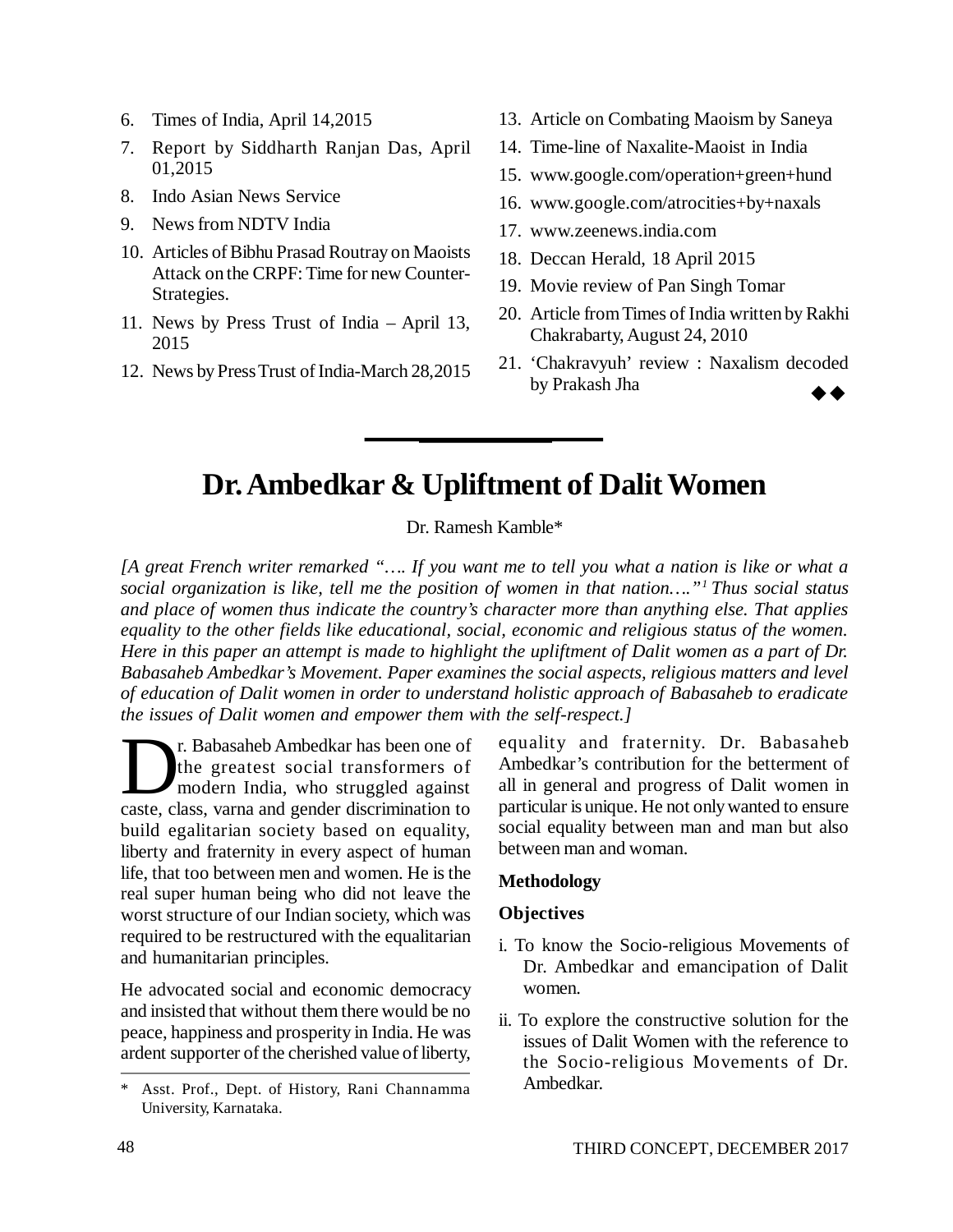#### **Research Design**

The study is based on secondary sources of existing literature Descriptive method was taken into consideration to examine issues of the Dalit women in-depth. Explorative design helps in finding solutions for the Dalit women to prevent and protect them for the future challenges.

### **Dalit Women**

Being a Dalit is reason enough to be ready to face a life full of miseries, suffering, degradation and dehumanized way of life. Being woman means life-long exploitation in the name of sex, a weak variety of human subordinating to man, unwanted burden since birth and a domestic servant for life. Put the two together in one body and you have a creature that reflects the humanity at its worst, a Dalit. This is what it means to be Dalit woman. A Dalit woman suffers on two counts, first as a Dalit and second as woman. As Dalit she suffers at the hands of society of upper castes, as woman she suffers in society as well as at the hands of her own family members – males and females.

#### **Religious Aspects of the Movement**

The impassioned appeal to cast away evil practices and customs among certain sections of the depressed classes was made by Dr. Babasaheb Ambedkar at a meeting held at Bombay in 1936, which was largely attended by men and women belonging to the Devadasi patraje, Bhute, Aradhi communities and held to accord support to mass conversion.

"Whether you change your religion along with us, or not it does not matter to me. But I insist that if you want to be with the rest of us you must give up your disgraceful life, you must marry and settle down normal domestic life as women of other classes, do not continue to live under conditions which inevitably drag you into prostitution."<sup>2</sup>

Dr. Babasaheb Ambedkar also critically analyzed that, "the Chaturvarna system of Hinduism made you the slave of the caste Hindus by imposing number of restrictions and it made you as an Untouchables. Though you people worship and pilgrimage to number of places like Savadatti, Pandarpur and Khandoba etc. but none of these Gods and Goddesses had solved problems like Poverty, Exploitations and Atrocities. In Hindu Dharmasastras, it is loudly mentioned that, God took ten incarnations to punish the evil and protect good. But the same God never looked at you to enslave and uplift you. These are false stories, by which Brahmanas have cheated the non-Brahmanas and have dominance in the name of God and religion. Thus, the root cause of Dalit was the blind practice of Chaturvarnya of Hinduism.

He further asked that "If Yallamma of Savadatti and other Gods and Goddesses will be pleased and satisfied and they bless you for having practicing the Devadasi system among Dalits. Then, why caste Hindus did not practice to get blessing from Gods and Goddesses? Thus, unless you gave up all these evil practices, there cannot be escape from slavery and exploitation."<sup>3</sup>

### **Social Aspects of the movement**

The first Belgaum District Bahishkrit Social Conference was held on 23rd March 1929 at Belgaum under the Presidentship of Sri, Sitaram Namadev Shivatarakar, in which Dr. Babasaheb Ambedkar, Dr. Solanki and others participated. Devaraya Ingale was Reception Committee President. It was presided over by Sitaram. Namadev Shivatarakar who told that, untouchables were not themselves having remained backward but it was environment, which never allowed them to advance. Though they are outside the Chaturvarnya system but all these four varnas kept them away.

After the speech of the Shivatarakar, resolutions were passed by the Parishad, which reflects their concern to the cause of Dalit women and the children. They wanted the Untouchability to be made as an offence by law. No one is superior or inferior by birth and not to accept the sanctity of Dharma Shastras, which uphold the high and low on births. The Parishad also severely condemned Chaturvarnya system, which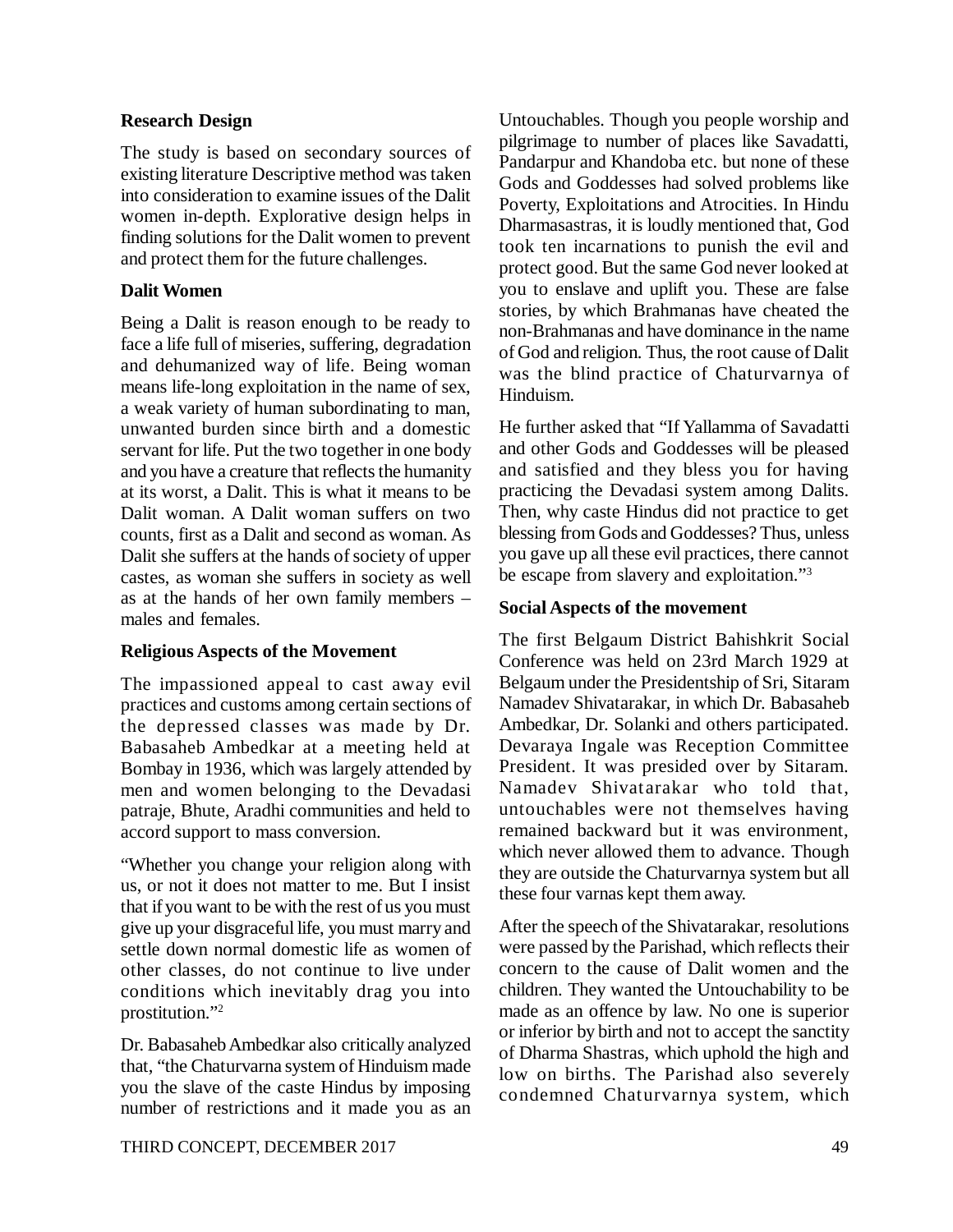discriminates between men and women. They urged that the government should interfere into the religious affairs, to redress the insults of the Bahujans.

It was decided to fix the marriage age 20 years for men and 16 years for women, inter-caste marriage was to be allowed between men and women of different castes and to avoid unnecessary expenditure in marriages so that the money thus saved could be utilized for educating both males and females and their children.<sup>4</sup>

These were some of the important resolutions of this Parishad. Then after this, with the permission of the president, Dr. Ambedkar delivered the speech and suggested the twin means for enslavement of Dalits are-one is to get right through waging struggle and another is to get political power . 5 Thus he concluded the speech with message "You must abolish your slavery by yourselves, do not depend upon God or a superman. Your salvation lies in political and not in pilgrimages and observance of fasts."6

While addressing Devadasi women at Athani in Belgaum district, Dr. Babasaheb Ambedkar said that, "unless our womenfolk give up this evil practice of Devadasi system, there is no emancipation to our Community" Then, one Devadasi woman stood and replied that, "scarcity of love, affection and wealth forced us to practice these kinds of social ills. We are seeking for status and dignified life which is declined by the wealth-centric people."

Dr. Ambedkar replied her in a pragmatic way declaring that "you are my mother from this day", listening these holy words, women from the crowd got inspired with the affectionate approach of Dr. Ambedkar and she donated all her earnings to him for the socio-religious movement. This is one incident of peculiar kind, which shows that Dr. Babasaheb Ambedkar was genuine emancipator of women. So, women were greatly influenced by his work and actions. Thus, they were ready to make any kind of sacrifice. some of these women went to jail also along with their kith and kin and pets.<sup>7</sup>

Dr. Babasaheb Ambedkar had a vision for the future. He always thought far ahead of his contemporaries. He rightly emphasized on the progress of women. He said so in his address in the All India Depressed Classes Women's Conference held at Nagpur on July 20,1942. He asserted that marriage is a liability and said, "let each girl who marries stand up to her husband and claim to be her husband's friend and equal and refuse to be his slave".8

Even after the centenary celebrations of Dr. Babasaheb Ambedkar are over, it is painful to see that a majority of the women have faith in rites and rituals of Hindu religion, irrespective of the fact, whether they are educated or not. They worship traditional gods and goddesses. They are completely in the dark. Even most educated Dalit women are not aware of Ambedkar's teachings, not having studied his writings. They do not know what Hindu religion had done to the Scheduled Castes and Tribes nor do they understand the riddles of Hinduism.<sup>9</sup>

They are completely confused. But for all these, actually the Dalit women are not to be blamed. Their men are responsible for their backwardness and ignorance. But influenced by Dr. Ambedkar's Movement, the enlightened women from Maharashtra are playing an important role in the society. They have started their own organizations. But outside Maharashtra, especially in the Hindi speaking states, women have not been able to unite for their cause; though a few women have come forward to fight against injustice and atrocities.  $10$ 

#### **Dalit Women and Education**

Once Dr. Babasaheb Ambedkar asked his followers in a seminar 'If you want to educate your children, first educate women. 'It is the duty of true Ambedkarite that they must educate and provide all facilities to the Dalit women, if they are honestly anxious to fulfil the desires of Dr. Babasaheb Ambedkar. Dr. Babasaheb Ambedkar had studied the problems of Dalits very seriously. He had seen the horrible condition of women, which was no different from the Shudras and the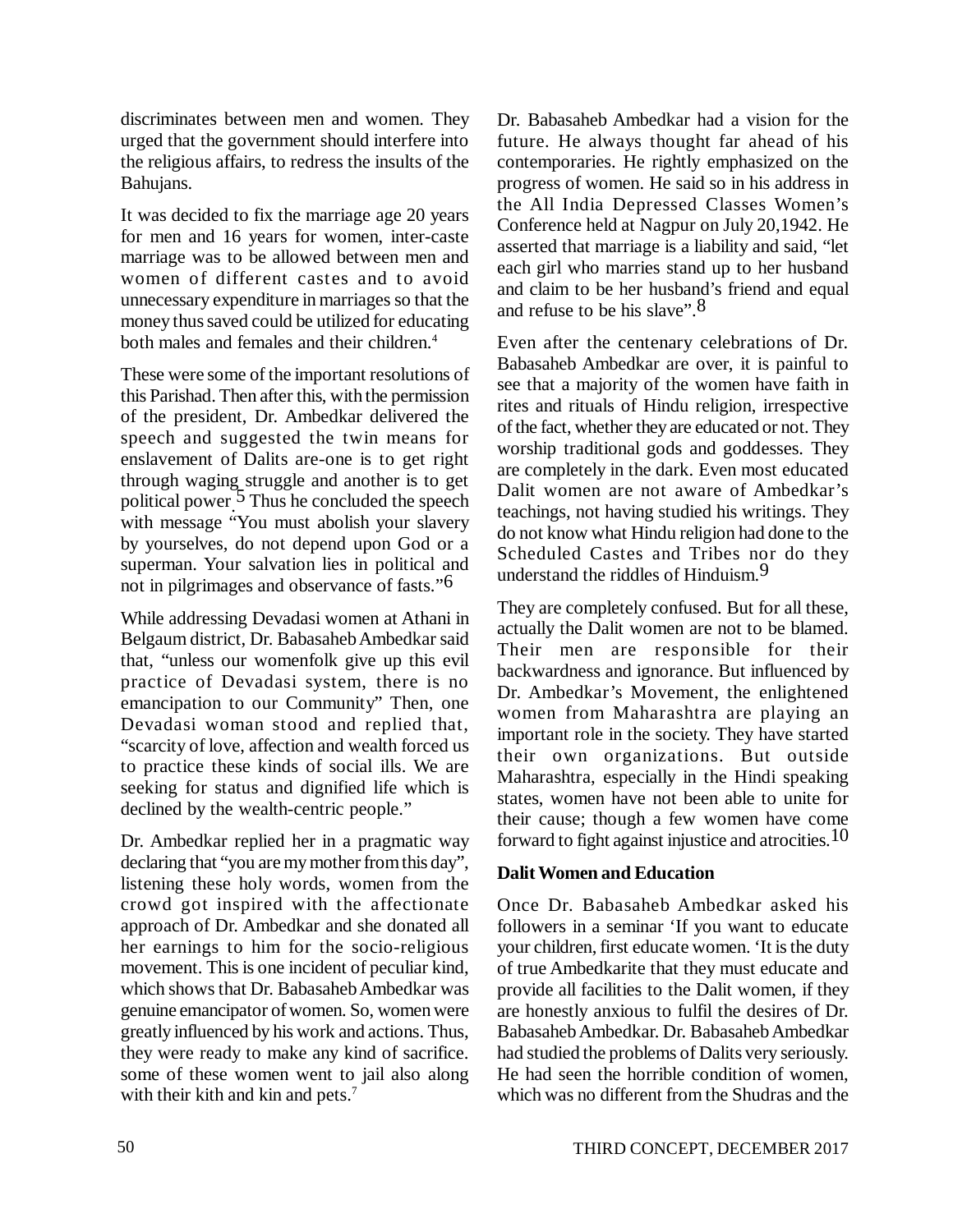Untouchables. Dr. Babasaheb Ambedkar took risk of challenging the established traditions of Hindu society because he had firm conviction that no society could change positively unless it was challenged. Thus instead of justifying and glorifying it, he felt that the better way to serve Hinduism was through its open criticism. Further, he suggests every Dalit member of the country must educate and develop the critical thinking ability. Education is the ultimate solutions for the majority issues of Dalit community, he said.

#### **Conclusion and Discussion**

It is established fact that Dr. Babasaheb Ambedkar was not only the emancipator of Dalit women but entire womenfolk in India. The gist of his advocacy of the cause of women and his exhortation to the Hindus to change the society to suit the needs of the modern times can best be described in his own words: "Those who want to conserve must be ready to repair and all I want is that, if you want to maintain the Hindu system, the Hindu culture, the Hindu society, do not hesitate to repair where it is necessary. The Hindu Code Bill asks for nothing more than repairing those parts of the Hindu society, which has almost become dilapidated."<sup>11</sup>

It is important to note that under the leadership of Dr. Babasaheb Ambedkar, the Dalit women took active part in Dalit Movement on several occasions. Until and unless there is an improvement in the status of Dalit women and their equal participation in the society, all talk of nation's progress and development is meaningless. This study encourages the future researchers for descriptive and analytic studies in this area in future.

#### **References**

1. Nanak Chand Rattu: 'Little Known Facets of Dr. Ambedkar'. Focus Impressions, New Delhi, 2001, p.115.

- 2. Vidyasagar, I.S.: 'Concept of Humanism of Dr. Ambedkar', A.B.D. Publishers, Jaipur,2005, p.105.
- 3. Vasant Rajas: Unpublished Marathi Book, Belgaum, referred by Jagadish Kivudannavar, (M.Phil.), pp.89-90.
- 4. Dr. S.K. Kallolikar: Ashprasyooddar Sri Basaweshwar mattu Dr. B.R. Ambedkar Awara margopayagalu-Ondu Tulanatmaka Adyayan (Kannada) (unpublished thesis) K.U. Dharwad-2003. p.162.
- 5. Dr. Babasaheb Ambedkar writings and speeches, Vol-18, Part. I. pp.155-157.
- 6. Vasant Moon: Source Material Dr. Babasaheb Ambedkar, Vol-2 (Marathi), p.-254.
- 7. Rajashekar, V.T.(Ed): Dalit Voice, Vol-3, Issue-5, April,1997, p.16.
- 8. Dr. Babasaheb Ambedkar writings and speeches, Vol-17, Part. III, Govt of Maharashtra, p. 283.
- 9. Dr. Sanjay Paswan and Dr. Paramanshi Jaidev (Ed), *Encyclopedia of Dalit in India*, Vol-2, Kalpaz Publication, Delhi, 2004, p.29.
- 10.Ibid, pp. 29-30.
- 11.Ambedkar and Social Justice, Vol-1, the Director Publications Division, Ministry of Information and Broadcasting, Govt. of India, New Delhi, 1992, p.119.
- 12.Kamble, Ramesh and Dhavaleshwar, C.U., Ambedkar's Views on Indo-Pak Partition and Social Concern (January 1, 2014). *International Journal of Research in Commerce, Economics & Management*, Vol. 4 (2014), Issue 1 (January) ISSN 2231-4245. Available at SSRN: https://ssrn.com/ abstract=2863842

 $\blacktriangleright\blacktriangle$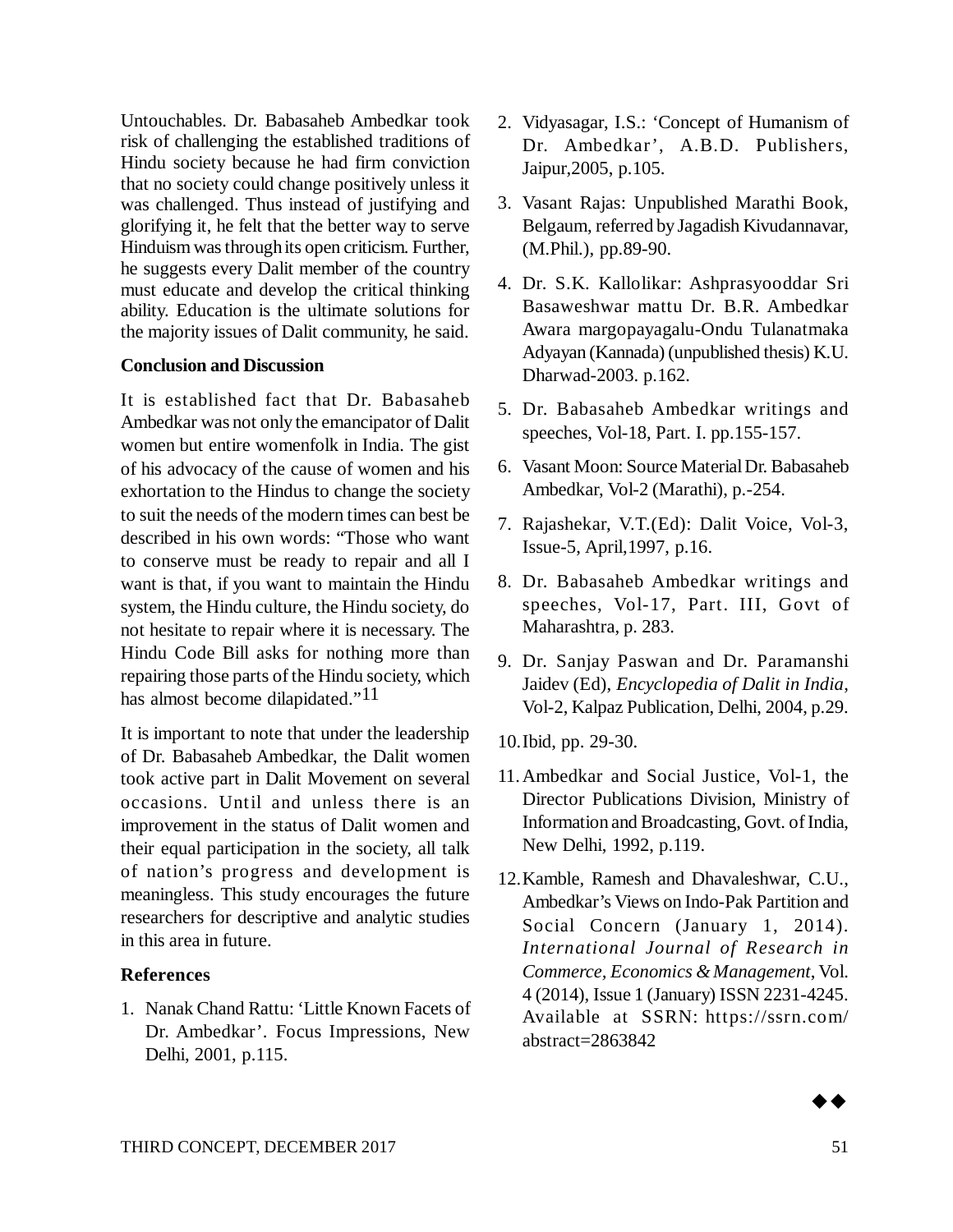# **Maldives' Vulnerability amidst Global Warming**

Alok K. Gupta\* & Vandana Mishra\*\*

[*The Second World Climate Conference, 1990, discoursed about the need for an urgent multilateral action. However, the unfortunate consequence of the concern is the politics of blame game that neutralises all the efforts to curb this major threat. The result is no constructive foreign policy can be carved out for the mitigation of or the adaptation to the climate change and global warming. Although the disasters related to climate change are visible across the whole world, the island nations are the most vulnerable geographical entities on the globe in the contemporary context.]*

The irony of the situation is that these nations<br>are least responsible for the emission of<br>greenhouse gases but they are the worst<br>victims. Such a change also poses potentials to **The irony of the situation is that these nations** are least responsible for the emission of greenhouse gases but they are the worst cause political upheavals and protests making these countries politically unstable. Many of the island nations share the same fate such as Bermuda and Bahamas in Atlantic, Palmerstone, Vanuatu and Marshall Islands, Cook Islands, Fiji Islands, Solomon Islands in the Pacific.

#### **Sea Level Rise—Extent and Causes**

Rise of the sea level is one of the dominant manifestations of global warming. NOAA (National Oceanic and Atmospheric Administration, US) estimates that "since 1992, new methods of satellite altimetry (the measurement of elevation of altitude) indicate a rate of rise of 0.12 inches per year.<sup>1</sup> NASA (National Aeronautics and Space Administration, US) calculates that average sea level rise is 3.41 mm per year and that sea level rise is directly caused by the expansion of water as it warms and the melting of polar ice caps.2 Maldives is one such nation-state which stands threatened in the wake of rising global temperature and global warming.

# **Maldives' Vulnerability**

Maldives undoubtedly is on the frontline of climate change and consequent global warming. It is a tiny island-nation consisting of nearly 1,200

islands and atolls in the Indian Ocean. It is only 8 feet above the sea level at its highest point. The archipelago is spread far and wide with lowlying islands. Some of the larger atolls are 50 km long and 30 km wide. The 1,190 islands that make up the rest of the country are no larger than 8 kilometres.3 The lack of topography in the Maldives makes it one of the most vulnerable nations to rising sea level and coastal flooding.<sup>4</sup>

191 of the country's 358 inhabited islands have fewer than  $5,000$  people,<sup>5</sup> and about one-third of all residents live in the capital city of Male on North Male Atoll. With roughly 104,000 people residing within 2.2 square miles (5.8 square kilometres), North Male Atoll encompasses some of the most densely populated islands in the world. The vast majority of government revenue (approximately 90 percent) comes from import duties and tourism-related taxes.6

Human-induced global warming is causing glaciers and polar ice caps to melt, leading to a rise in ocean levels. Therefore, it makes it obvious that given the height of Maldives' islands from sea levels the entire country could disappear under water if the ocean levels rises. Since the 1950s, sea level in and around the Maldives has been rising at a rate of 0.03—0.06 inches (0.8— 1.6 millimetres) per year.<sup>7</sup> The topography of Maldives is such that even a small change in the sea level translates into extensive land inundation. More than 90 of the inhabited islands of Maldives experience annual floods.

<sup>\*</sup> Associate Professor, Center for Political Studies, Central University of South Bihar.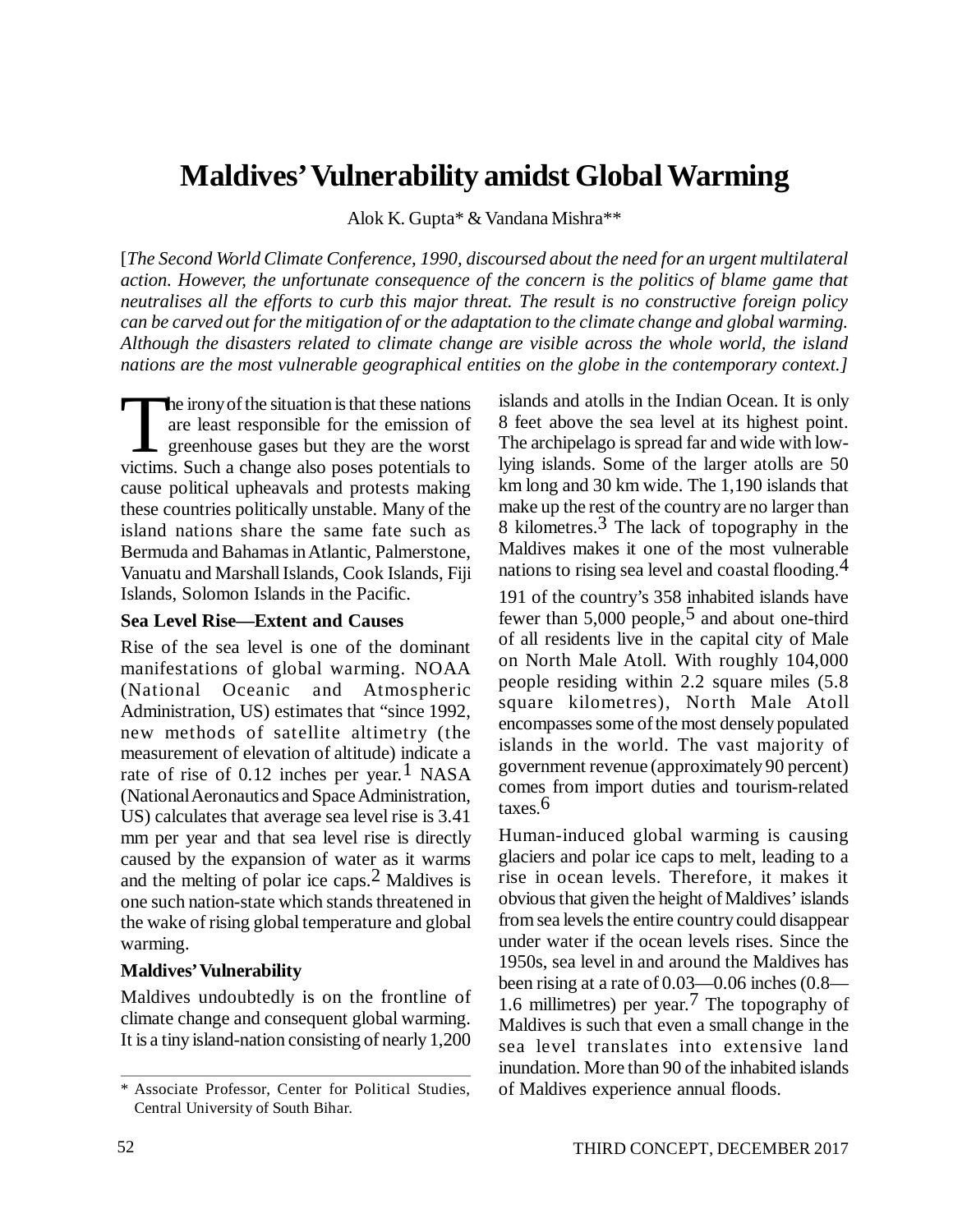The scientists looked closely into the volume of water that could come from glacial and ice sheet melt by the year 2100, and estimates that sea level could rise 2.6 feet (80 centimetres)—and that as much as 6.6 feet (2 meters) is possible depending on the pace at which heat-trapping emissions are released. Given mid-level scenarios for those emissions<sup>8</sup>, the Maldives is projected to experience sea-level rise on the order of 1.5 feet (50 centimetres) by around 2100. The country would lose 77 percent of its land area by the end of the century.<sup>9</sup>

If sea level were to rise by 3.3 feet (1 meter) and the Maldives did not pursue further coastal protection measures, it would be nearly completely inundated by about  $2085$ .<sup>10</sup> Even according to World Bank, with "future sea levels projected to increase in the range of 10 to 100 centimetres by the 2100, the entire country could be submerged.<sup>11</sup> The Intergovernmental Panel on Climate Change (IPCC) estimates that average global sea levels will rise by between 0.09m and 0.37m (3.5 to 14.6 inches). Along with rising sea levels, increased beach erosion, more powerful storms, higher storm surges, and threats to biodiversity are among the major threats to the Maldives due to climate change over the coming decades.<sup>12</sup> Therefore, the impact of global warming has ratcheted overtime and has led to a significant security threat in Maldives and is getting severe day by day.

Firstly, most of the vital infrastructure such as airports facilities, settlements, fisheries, powerhouses, waste disposal sites, tourist accommodations are located close to the coastline are becoming increasingly vulnerable to the sea level rise. Housing and critical infrastructure, including five airports and 128 harbours are concentrated along the coastlines. The country's two international airports, for example, critical components of the tourism sector, lie within 165 feet (50 meters) of the coastline.<sup>13</sup>

Secondly, a rise in sea level may also affect Maldives' already scarce freshwater resources. The country provides drinking water to about 87 per cent of its population by collecting rainwater. Groundwater aquifers on the islands are shallow, and high extraction levels have made them vulnerable to inundation by salt water. Only 11 percent of the Maldives' inhabited islands had potable groundwater before 2004 tsunami in the Indian Ocean.14 Transient seawater inundation during that event contaminated these groundwater supplies as well as soils.

Thirdly, sea level rise also threatens the habitat of every human, plant, and land animal in the country. Humans could be easily relocated to other neighbouring countries, but preventing biodiversity and species loss would be difficult. Cataloguing each animal and plant in the country would be costly and time-consuming affairs. Furthermore, introducing those animals to a new ecosystem could also be problematic and upset the natural balance of that ecosystem. The newlyintroduced plants and animals could become invasive or the domestic plants and animals could eradicate those rescued from the sinking Maldives.<sup>15</sup>

Fourthly, the majority of the population of the Maldives lives on small, flat, densely populated atolls that are threatened by violent storms or even the slightest sea level rise. The capital Male is especially threatened because it is on a small, flat, extremely densely populated atoll that is surrounded by sea walls, and other barriers to protect against storms. This means the Male atoll cannot change shape in response to rising sea levels and is increasingly reliant on expensive engineering solutions.16

Maldives is extremely vulnerable on account of climate change as it threatens its entire existence. It becomes obvious from the fact that capital city of Male was swept over and inundated by an unusually high tide in 1987. The Asian tsunami of December 26, 2004 killed 82 people, displaced an additional 12,000 and caused extensive damage to the country's important tourism industry.17 The tsunami inflicted \$375 million in overall damages, \$100 million of which included damages to resorts. As a result, the Maldives' GDP contracted by 3.6 percent in 2005.18 In 2007, a series of swells forced the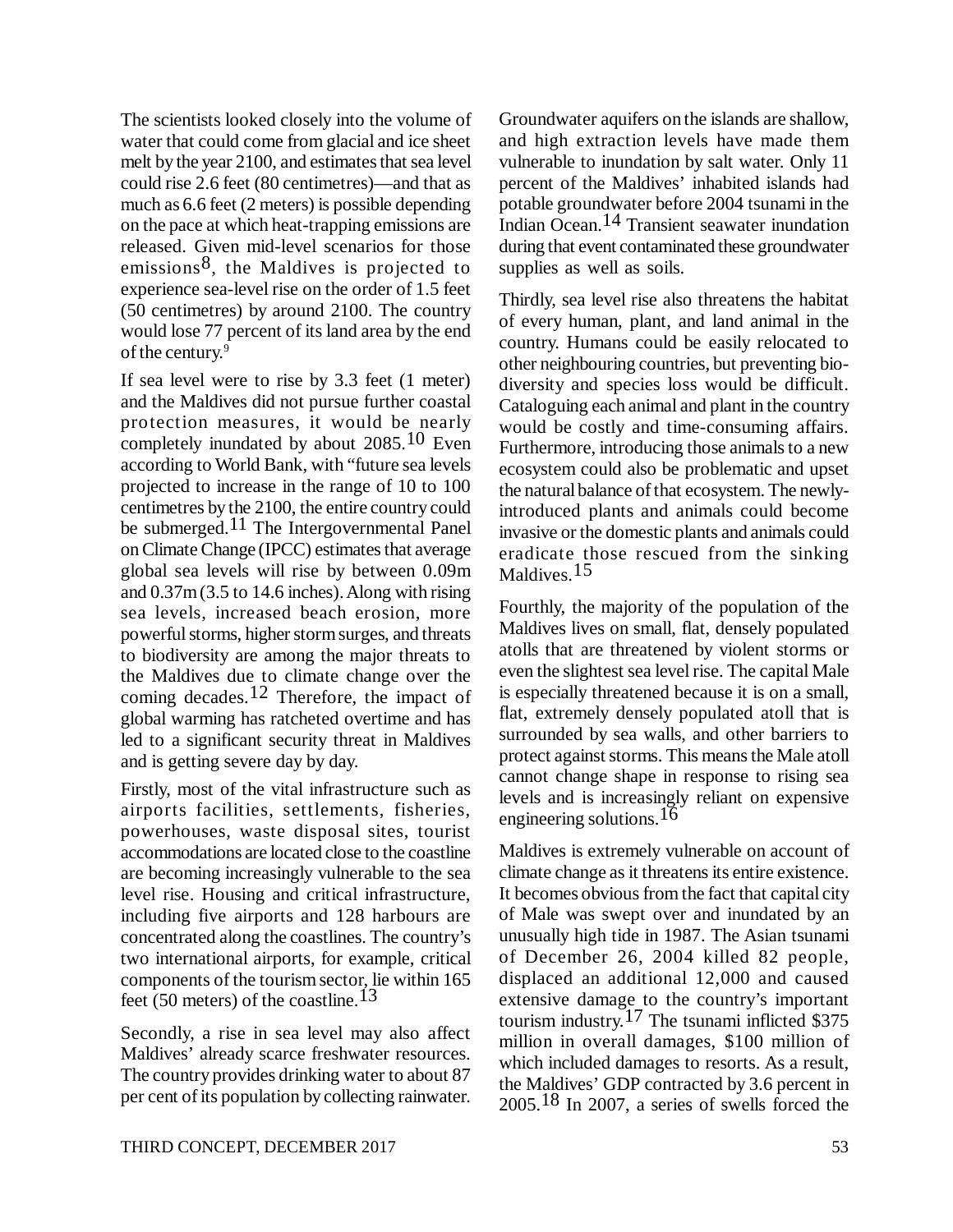evacuation of more than 1,600 people from their homes and damaged more than 500 housing units.<sup>19</sup>

# **Threat to Maldives' Economy**

The major source of revenue for this nation is tourism and fishing industries and both of these have received a serious setback due to the environmental problems. Tourism sector is being threatened by the increased likelihood of violent storms, damage to coral reefs, and beach erosion. Maldives is famous worldwide as one of the tourist destinations because of uniform whether and white sandy beaches. Extreme weather patterns, heavy rainfall, sea level rise, coastal inundation and erosion are threatening the tourism infrastructure. Tourism accounts for 28 percent of Maldives GDP and for more than 60 percent of its foreign exchange.  $20$ 

According to one estimate, the white sand beaches and extensive coral reefs of the Maldives' 1,190 islands draw more than 600,000 tourists annually.<sup>21</sup> Even the tourist attraction, the white sand beaches are being washed off due to erosion. Frequent coral bleaching also negatively impact tourism industry.

Secondly, fishing and fish processing is the second largest industry, Maldives have also engaged in sand dredging and coral mining, for building materials and jewellery, until recently when these activities were curtailed owing to it being extremely destructive to the sea surrounding the Maldives. The economic implications are acute for the people whose economy is dependent on the fishing and tourism. Such people migrate to other regions thus leading to further migration related challenges.

# **Social Implications**

According to United Nations High Commission on Refugees (UNHCR), one person every second is displaced by a disaster. An average of 22.5 million is displaced by weather and climate related events.22 Firstly, the displaced people always live as immigrants and never get the right as the nationals of the country of their refuge and

lose their national identity. Secondly, due to the limited resources, shortage of food and water, it also leads to local and global conflicts. Thirdly, health hazards are most compelling of all the social implications as high temperatures, population displacement, land and water scarcity, growing unemployment, have led to severe food insecurity and malnutrition. Fourthly, contamination of drinking water is a regular phenomenon. The increasing temperatures and humidity has increased the scope of many water and food borne infections diseases such as malaria and dengue.

# **Governmental Interventions**

Mitigation and adaptation to the climate change requires efforts at all levels from suffering state at the individual level to initiatives by regional and the global powers. The dangerous situation of Maldives came to the forefront in 1992 Earth Summit where Convention on Biological Diversity (CBD) was one of the major issues. It was also the first nation to sign the Kyoto Protocol. It also actively participated in the United Nations climate summit at Doha. In 2009, Maldives led a UN human rights council panel debate calling on the international community to protect the rights of the people of the nations which are vulnerable to climate change.

The national government of Maldives has prepared a comprehensive National Adaptation Programme of Action (NAPA) to prepare itself against the climate change and the resulting sea level rise that attempts to critically consider and alleviate many of the serious threats that Maldives faces in the present.23 Maldives is also taking the lead in attempting to arrest global climate change by instituting a goal of achieving a carbon-neutral economy by 2020.

Sea walls were also being built surrounding the capital of Male and thereby reducing the vulnerability to some extent. The extreme climate change impacts made the leaders realize to search for an alternative area so that the population could be moved out. Maldives is also trying to create a strong resilient infrastructure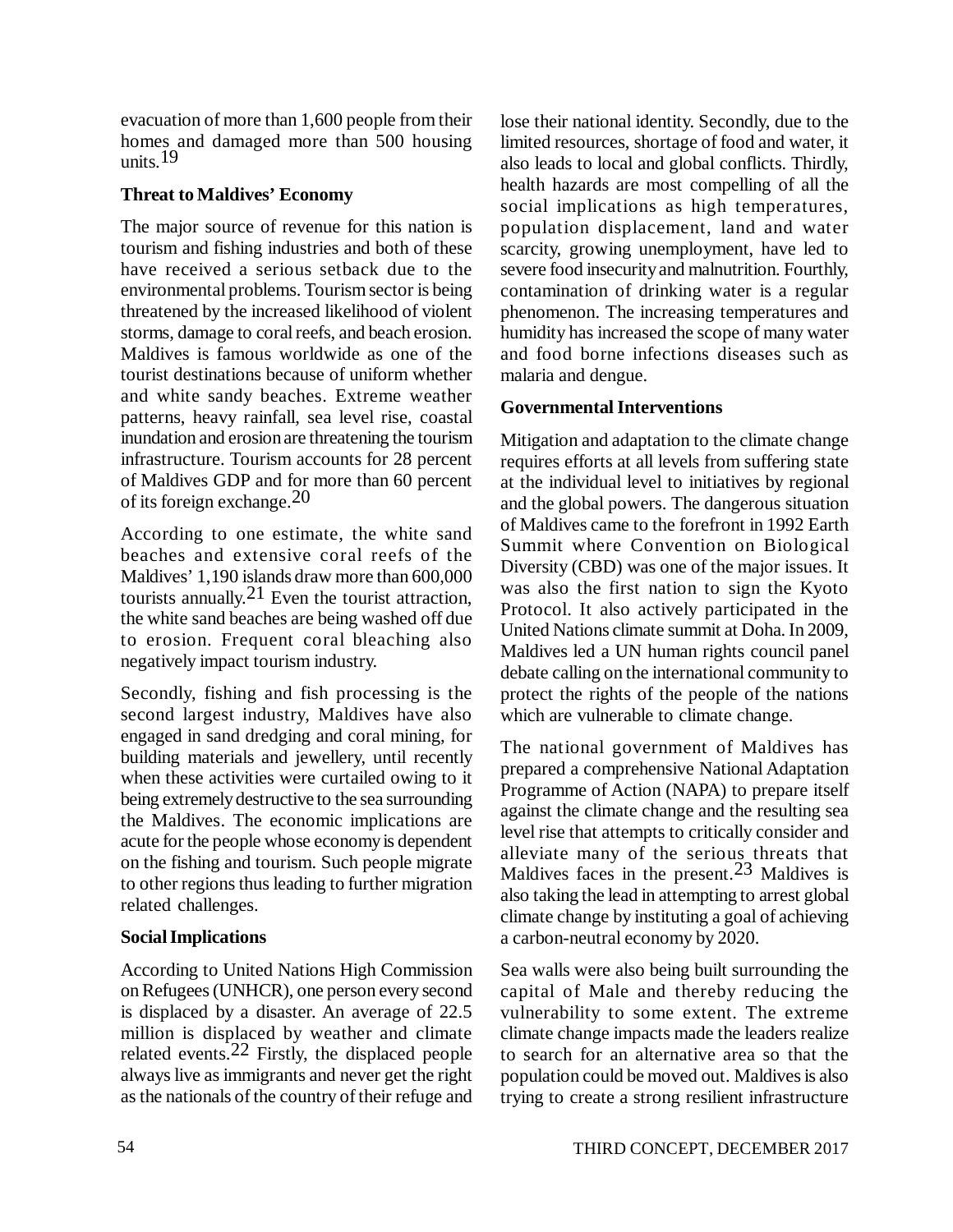and financing innovative adaptation and mitigation measures. It had also framed a strategic plan of action alongside refurbishing of local infrastructure.

Maldives climate change trust fund was also created for implementing the projects dealing with the environmental concerns. A renewable energy programme was also launched whose major aim was to enhance energy security and reduce its dependence on fossil fuels. In UNFCCC Conference of Parties (CoP) in Bali, Maldives raised the awareness about the human dimension of climate change. In this way, Maldives is actively engaged in calling upon the international community to mitigate the carbon emissions.

Although Maldives has played an important role to engage the world on this issue, the domestic political instability has obstructed a concerted effort. A stable political structure serves as a strong foundation for carrying out the plan and policies because a stable domestic politics is important to frame innovative strategies and implement them. Therefore, its concerns are seriously taken up on the international platform.

#### **Responsibility of Global Community**

Global powers, national, regional and global Non-governmental organizations, human rights organizations, multilateral organizations, multinational companies and philanthropists all requires to make judicious interventions so that there is genuine initiatives at a faster pace towards containment of the problem.

Firstly, the leading industrialist and business concerns have an important role to play in cutting the emission, embracing the low carbon economy, and thereby reduce further warming of the earth. Secondly, the international effort is evident in the form of extensive debates in United Nations Conferences. The IPCC was the first to recognise this grave threat to the small island nations due to global warming and the rise in sea level. Thirdly, as far as the role of other nations is concerned, the neighbouring countries have the topmost responsibility ranging from the proper accommodation of climate refugees to cutting emission of greenhouse gases and the use of sustainable practices, providing them with the technology of harnessing the renewable energy.

European Union has contributed 6.5 million Euro (US \$ 8.8 million) to the newly created climate change trust fund which aims to help the government of Maldives to become carbon neutral.<sup>24</sup> Fourthly, the UN Climate Change Conference of Paris brought together over 195 nations to achieve a universally binding agreement on climate change. It aims to keep the global warming below 2 degrees.25 UNFCC principle of common but differentiated responsibilities is also included. The nations such as India and US have agreed to finance the use of solar power. Fifthly, the regional organization should serve as platform to enforce the international norms. It is important for the global powers and duty of the global community to address the security concern of Maldives.

# **Conclusion and Imperatives**

The most immediate imperative for Maldives is to keep a close watch on the climate changes that are taking place and their impacts, in order to tackle the related problems and frame the policies accordingly. Secondly, the places which are most susceptible should be evacuated and proper and safe arrangements should be made for such people. The displacement of people will lead to further challenges and here the role of neighbouring nations is important to accommodate the migrated population. The migration related problems can be countered by proper security facilities. The neighbouring nations should realize the gravity of the situation and thus extend some financial help.

Thirdly, the most compelling issues of health hazards also need to be addressed because migration along with spread of chronic diseases can aggravate the situation. Fourthly, proper infrastructure is needed for the places that are still safe. Fifthly, the use of renewable energy resources is one of the major initiatives that needs to be considered. The rising ocean level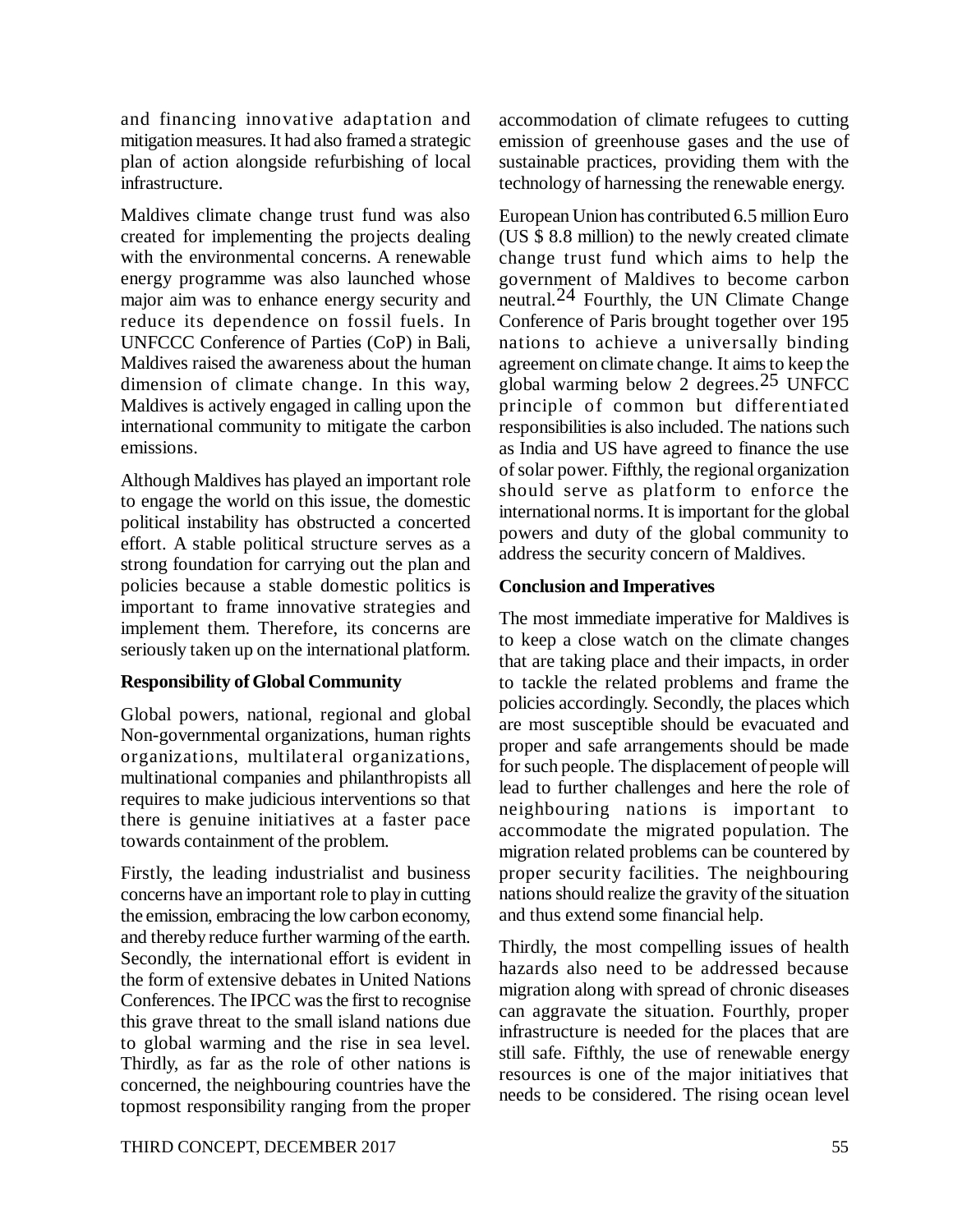has been threatening the very existence of Maldives, as a consequence of which the residents of Maldives will be forced to move to other countries such as India and Sri Lanka leading to refugee problem for such countries.

# **References**

- 1. "Is Sea Level Rising?", NOAA, February 21, 2016. <http://oceanservice.noaa.gov/facts/> sealevel.html
- 2. "Sea Level" *NASA*, February 21, 2016.<http://> climate.nasa.gov/vital-signs/sea-level
- 3. As mentioned on<http://www1.american.edu/ted/> ice/maldives.htm Retrieved on May 9, 2017. Indeed, the country's highest point is just above 3 meters of the sea levels.
- 4. R S J Tol, "The double trade-off between adaptation and mitigation for sea level rise: An application of FUND", Mitigation and Adaptation Strategies for Global Change, 2007, 12: 741—753. According to some other source, with no ground surface higher than 9.9 feet (3 meters), and 80 percent of land area lying below 3.3 feet (1 meter) above average sea level, the Maldives is the flattest country on Earth. For detail see S. Zubair, Bowen, and J. Elwin, "Not quite paradise: Inadequacies of environmental impact assessment in the Maldives", Tourism Management, 32:225-234; as quoted on<http://> [www.climatehotmap.org/global-warming](http://www.climatehotmap.org/global-warming-)locations/republic-of-maldives.html
- 5. National Adaptation Programme of Action (NAPA), Republic of Maldives, 2007. Male, Republic of Maldives: Ministry of Environment, Energy and Water.
- 6. Ibid., no.3.
- 7. N L Bindoff, J Willebrand, V Artale, A Czaenave, J Gregory, S Gulev, K Hanawa, C Le Quere, S Levitus, Y Nojiri, C K Shum, L D Talley, and A Unnikrishnan, 2007, " Observations: Oceanic Climate Change and Sea Level", in "Climate Change 2007: The Physical Science Basis", Contributions of Working Group I to the Fourth Assessment Report of the Intergovernmental Panel on Climate Change, edited by S Solomon, D Qin, M Manning, Z. Chen, M Marquis, K B Averyt, M Tignor, and H L Miller, (Cambridge,

UK and New York, Cambridge University Press).

- 8. The scenarios referred to here are the middleemissions pathways known as A1B and IS92a from the Intergovernmental Panel on Climate Change.
- 9. PL Woodworth, 2005, "Have there been large recent sea level changes in the Maldives Islands?" *Global and Planetary Change*, vol.49, pp. 1-18.
- 10. D Anthoff, R J Nicholls, and RS J Tol, 2010, "The Economic impact of substantial sea-level rise", *Mitigation and Adaptation Strategies for Global Change* vol.15, pp. 321—335.
- 11. "Climate Change in the Maldives", South Asia— World Bank, February 21, 2016, Available on http://web.worldbank.org/WEBSITE/ EXTERNAL/COUNTRIES/SOUTHASIAExt/ 0,contentMDK:22413695.html
- 12. Intergovernmental Panel on Climate Change, Third Assessment Report: *Climate Change 2001*, Issued 2001; Chapter 17, Small Island States, Executive Summary", http:// [www.grida.no/climate/ipcc\\_tar/wg2/620.htm](http://www.grida.no/climate/ipcc_tar/wg2/620.htm)
- 13. For detail see S. Zubair, D. Bowen, and J. Elwin, Ibid., no.4.
- 14. United Nations Environment Programme, 2005, "Maldives-Post Tsunami Environmental Assessment", Nairobi, Kenya.
- 15. Ibid., no.3.
- 16. See<http://news.nationalgeographic.com/2015/> 02/150213-tuvalu-sopoaga-kench-kiribatimaldives-cyclone-marshallisalnds/%5B%5D
- 17. US Department of State, Background Notes: Maldives. Issued January 2007, Available on <http://www.state.gov./r/pa/ei/bgn/5476.htm>
- 18. Ibid., no.17. However, most losses to the resorts were covered by insurance and quickly rebuilt, which helped spur the significant rebound in the Maldives' tourism industry.
- 19. United Nations office for the Coordination of Humanitarian Affairs, 2007, "Maldives: Coastal flooding OCHA situation report no.3", New York, Available at http:// [www.reliefweb.int/node/233884](http://www.reliefweb.int/node/233884)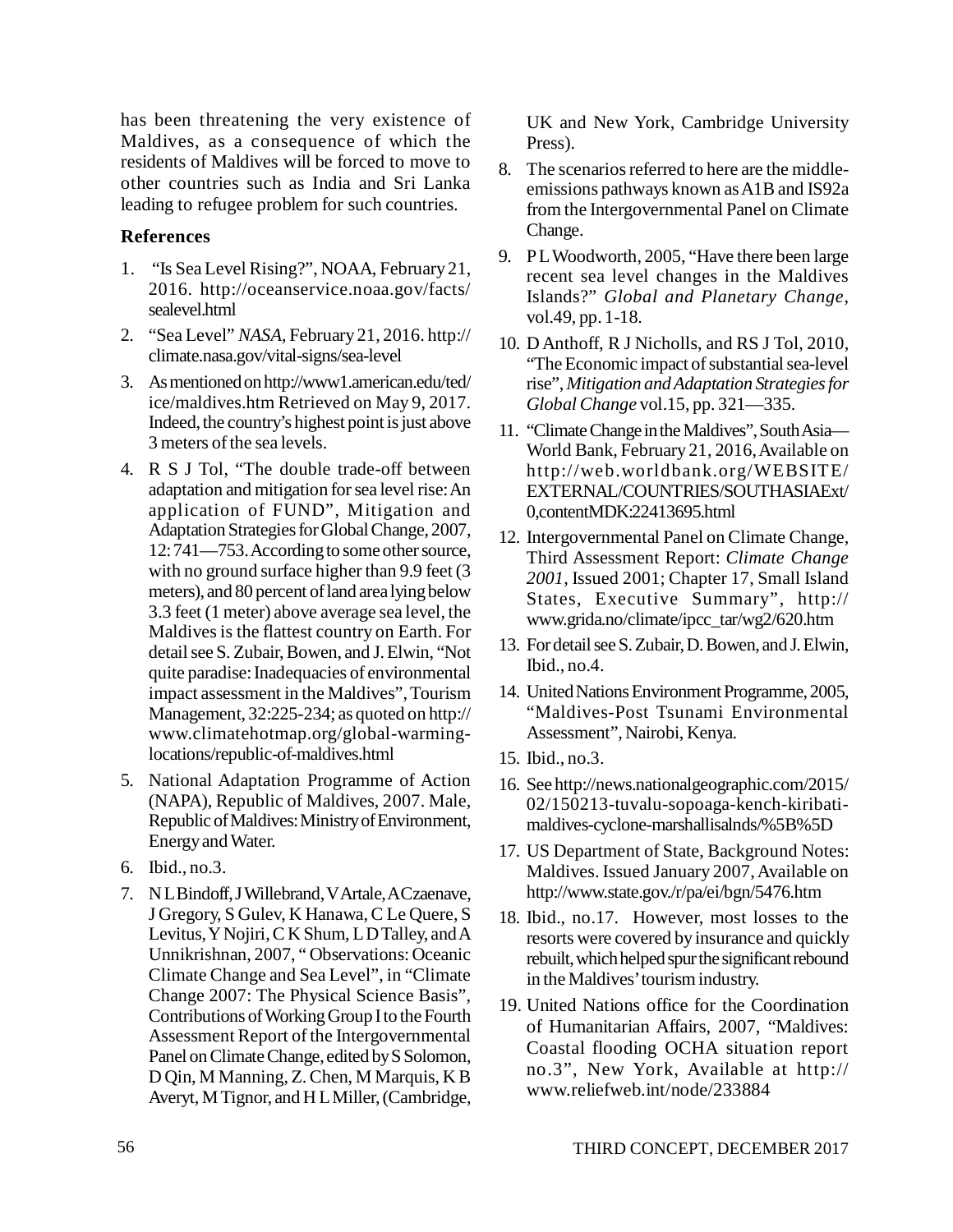- 20. See S. Zubair, Ibid., no.4.
- 21. Ibid., no.12.
- 22. See [www.unhcr.org/climate-change-and](http://www.unhcr.org/climate-change-and-)disasters
- 23. "National Adaptation Programme of Action", Republic of Maldives, February 21, 2016, http://unfccc.int/resource/docs/napa/ mdv01.pdf
- 24. "The EU donates Euro 6.5 million to Maldives Climate Change Trust Fund", *Minivan*, April 06, 2010. Available on [www.ipcs.org](http://www.ipcs.org)
- 25. Coral Davenport, Justingills, Sewell Chen, & Melissa Eddy, "Inside the Paris Climate Deal", *The New York Times*, December 12,



# **Gender Issues in Gujarat (Part - II)**

Dr. Sanjay A. Pandya\*

| Census<br>Year | Rate in % | <b>Rural Literacy</b> |       | Rate in % | <b>Urban Literacy</b> |       | <b>Total Literacy</b><br>Rate in % |        |       | <b>Difference</b> |
|----------------|-----------|-----------------------|-------|-----------|-----------------------|-------|------------------------------------|--------|-------|-------------------|
|                |           |                       |       |           |                       |       |                                    |        |       |                   |
|                | Male      | Female                | Total | Male      | Female                | Total | Male                               | Female | Total | In $U-R$          |
| 1961           | 34.5      | 13.2                  | 24.1  | 59.6      | 36.7                  | 48.8  | 41.1                               | 19.1   | 30.5  | 24.7              |
| 1971           | 38.9      | 17.2                  | 28.3  | 64.0      | 44.8                  | 54.9  | 46.1                               | 24.7   | 35.8  | 26.6              |
| 1981           | 47.9      | 24.1                  | 36.2  | 68.6      | 51.1                  | 60.3  | 54.4                               | 32.3   | 43.7  | 24.1              |
| 1991           | 55.3      | 32.1                  | 44.0  | 71.5      | 57.3                  | 64.8  | 61.0                               | 40.6   | 51.2  | 20.8              |
| 2001           | 62.0      | 40.3                  | 51.5  | 76.7      | 65.1                  | 71.3  | 67.6                               | 49.4   | 58.9  | 19.8              |
| 2011           | 70.0      | 53.0                  | 61.7  | 80.4      | 71.9                  | 76.4  | 74.5                               | 60.9   | 68.0  | 14.7              |

# **Table-4 Literacy rate in Gujarat (1961-2011)**

Source: Derived from the table no. 1, 2 and 3

Table No. 4 shows the state of education in Gujarat state. It can be seen see the details of the table that literacy has increased steadily during every census of rural areas of Gujarat. Rural literacy in Gujarat was 24.1% in 1961.It has grown almost two and a half times to 61.7% in 2011. Rural male literacy has increased almost twice during this period, from 34.5% to 70. 0%. Rural female literacy has increased almost four times, having increased from 13.2% to 53.0%. Urban literacy in Gujarat increased from 48.8% in 1961 to 76.4% in 2011.

From the details of Table No. 4, it can be said that there has been a steady increase in literacy is 78%, which is more than average 74.04% of the total literacy rate of India. However, it is also a fact that Gujarat is 17th in terms of literacy ratio in the country. There is a rural-urban difference in literacy. Rural literacy is lower than urban literacy. However, from 1961 to 2011, it has been successful in reducing rural-urban literacy deficits from 24.7% to 14.7%. However, 14.7% is also considered a big difference when primary education is free and compulsory. Secondly, rural-urban differences have been reduced to only 10% in the 50-year period.

in Gujarat. As per 2011 census, literacy in Gujarat

#### **Table-5**

### **Disparities in Female Literacy in Gujarat State**

<sup>\*</sup> Asst. Prof., Dept. of Economics, Saurashtra University, Rajkot.